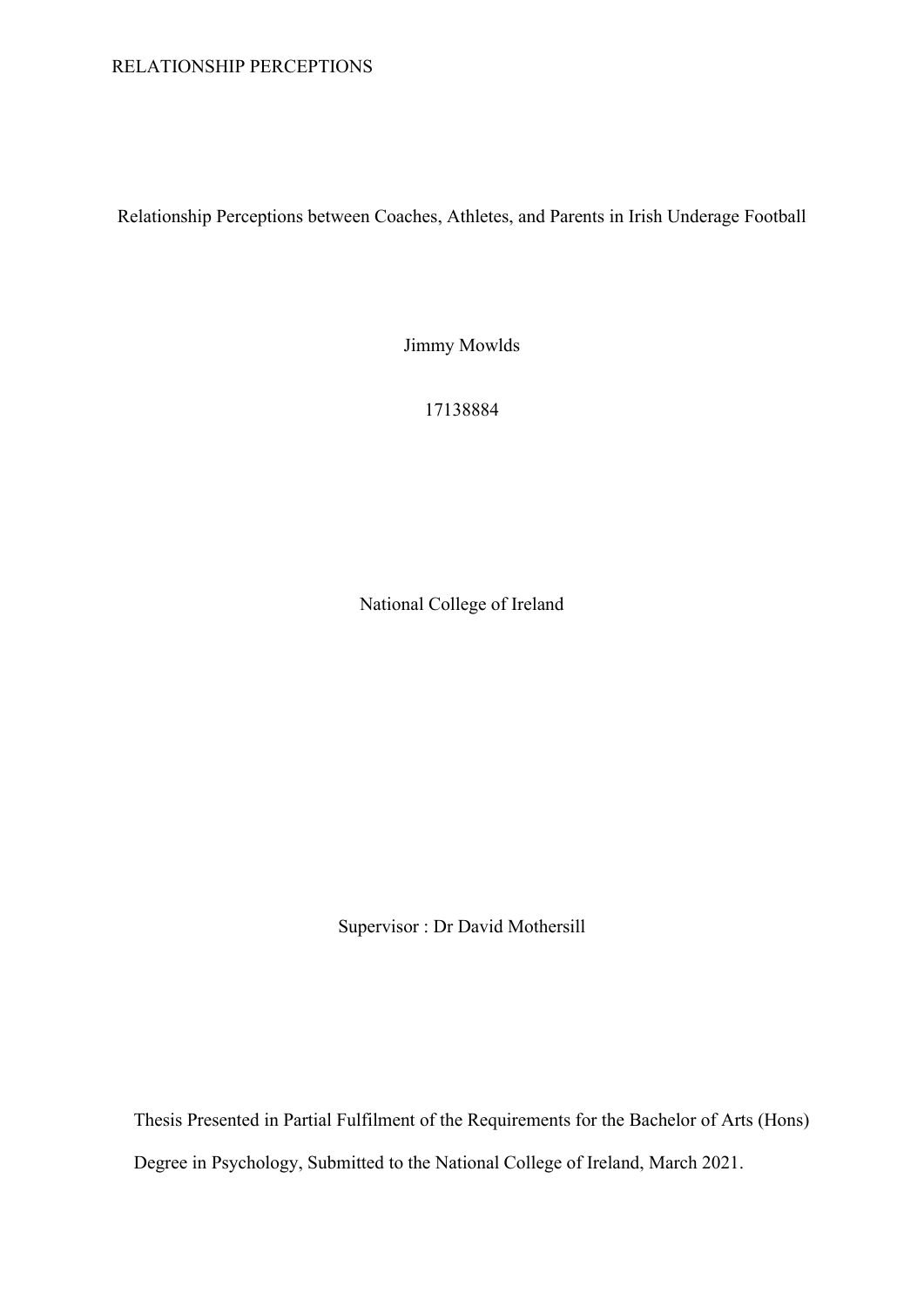# **Submission of Thesis and Dissertation**

**National College of Ireland Research Students Declaration Form** *(Thesis/Author Declaration Form)*

| <b>Name:</b> Jimmy Mowlds                                               |  |
|-------------------------------------------------------------------------|--|
| <b>Student Number: 17138884</b>                                         |  |
| Degree for which thesis is submitted: BA Hons in Psychology             |  |
| Title of Thesis: Relationship Perceptions between Coaches, Athletes and |  |
| <b>Parents in Irish Underage Football</b>                               |  |
| Date: 15/03/21                                                          |  |

# **Material submitted for award**

| A. I declare that this work submitted has been composed by myself.                                                                                                                                                                                          | $\mathbf{X}$ |
|-------------------------------------------------------------------------------------------------------------------------------------------------------------------------------------------------------------------------------------------------------------|--------------|
| B. I declare that all verbatim extracts contained in the thesis have been<br>distinguished by quotation marks and the sources of information<br>specifically acknowledged.                                                                                  | X            |
| C. I agree to my thesis being deposited in the NCI Library online<br>open access repository NORMA.                                                                                                                                                          | X            |
| D. <i>Either</i> *I declare that no material contained in the thesis has been<br>used in any other submission for an academic award.<br>$Or$ *I declare that the following material contained in the thesis<br>formed part of a submission for the award of |              |
| (State the award and the awarding body and list the material below)                                                                                                                                                                                         |              |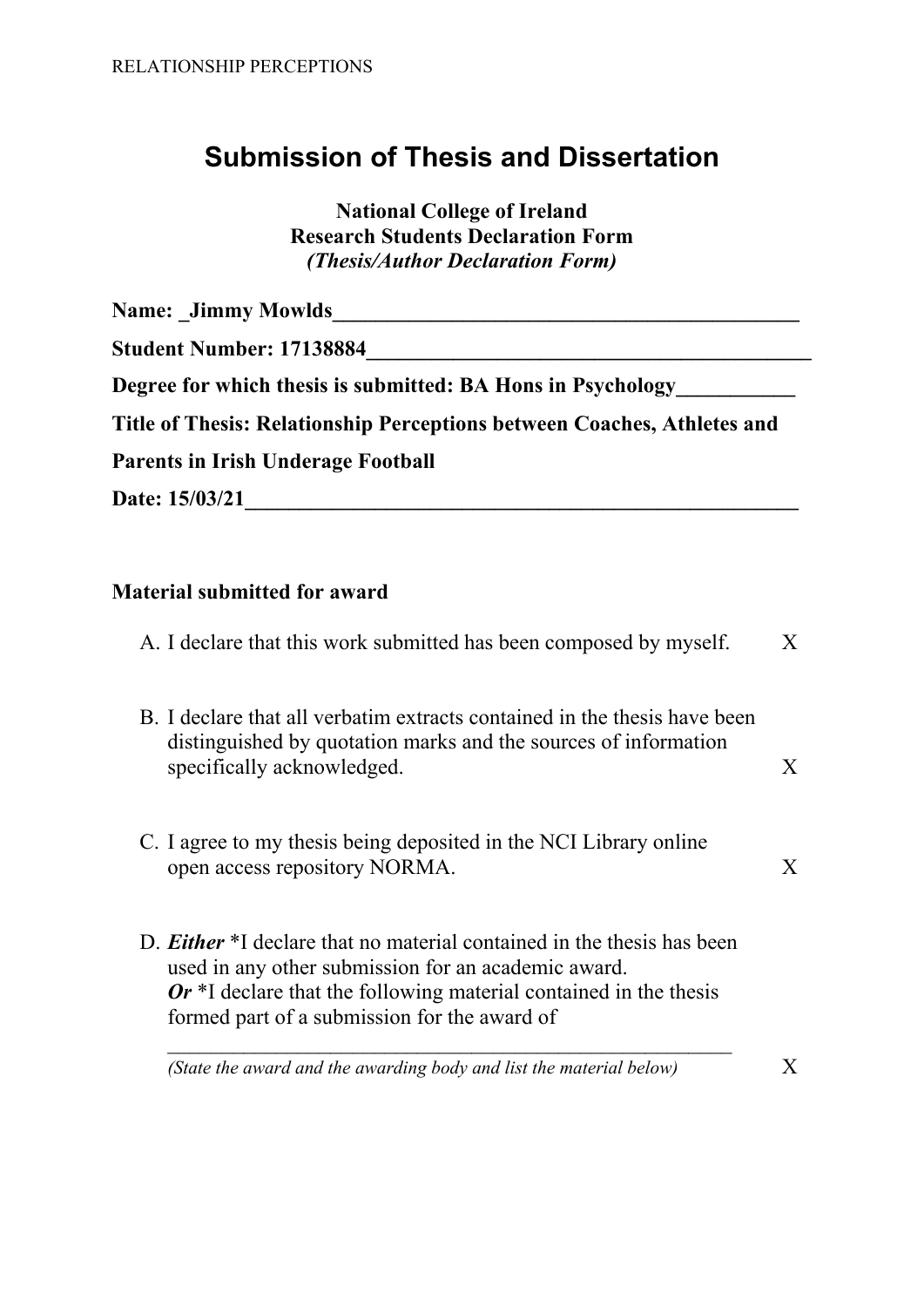# **Acknowledgements**

<span id="page-2-0"></span>I would just like to thank my supervisor on this project, Dr David Mothersill for his time, patience, and understanding during the writing of this thesis. I would also like to thank Ausra Lisinskiene and Marc Lochbaum for the communications, assistance, and support. Ger McDermott (Head of Grassroots, FAI) for his support on this, and Niall O'Regan (Head of Coach Education, FAI) for his help with promoting the survey. I would also like to thank the following people for their help promoting the survey, Alan Caffrey formerly (Bohs/SKB), Conor Emerson (Bohemian f.c. WNL), Morgan Hughes (Drogheda Utd), Kevin Mc Hugh (Finn Harps f.c.), Hugh Strong (DLR Waves U17), Sharon Boyle (Shelbourne WNL U17), and Pat Mc Nally (Klub Kildare). Thanks also to all the participants that took the time to complete the survey, it was very much appreciated. Finally, I would like to thank all my lectures at National College of Ireland over the last four years for their help and assistance.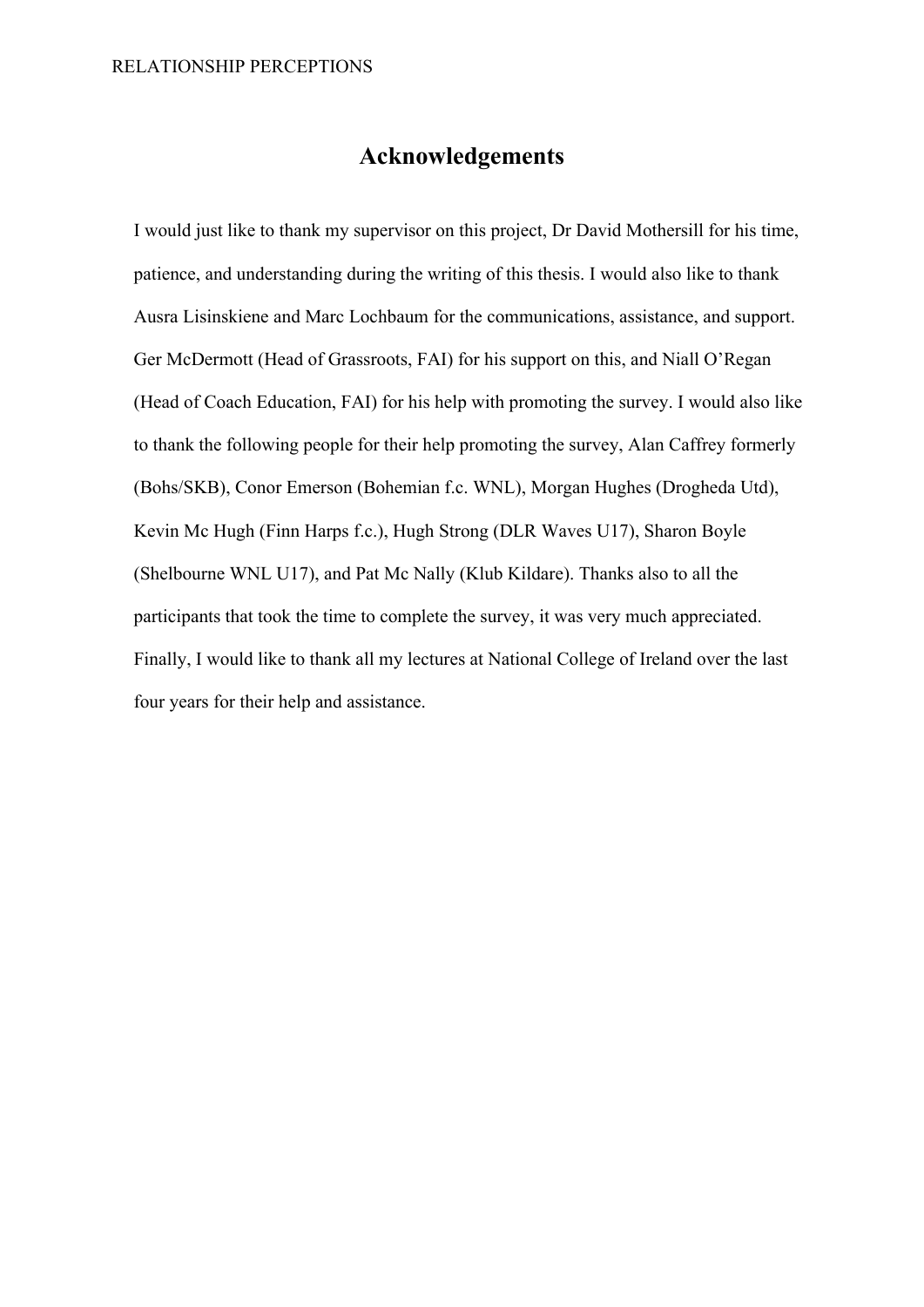## **Abstract**

Underage football in Ireland has changed over the last few years. The emergence of League of Ireland (LOI) underage sections that compete in regionalised leagues have seen a shift in young boys and girls leave local leagues and play at a higher level designed to have the best players training and playing together and against one another. The relationships between the coaches, athletes, and parents in these new structures are key to this process being successful. This study examines the perceptions of the interpersonal relationships between coaches, athletes, and parents at this level using an 11-item measure. The Positive and Negative Processes Coaches, Athletes, and Parent's questionnaire (PNPCAP) is a valid brief measure for assessing interpersonal relationships among coaches, athletes, and parents (CAP). 282 participants, 120 parents of players in the LOI Under 14 (N=27) Under 15 (N=27) Under 17 (N=42 male) Under 17 WNL (N=24 female), plus the athletes themselves from seven LOI clubs and 42 coaches operating at the higher levels of underage football agreed to take part in the study. Results indicated that coaches were less satisfied with the interpersonal relationships than either athletes or parents. Athletes also scored lower on negative group processes than parents, which indicates they are less satisfied with the interpersonal relationships. Future research is needed to examine these relationships, with the aim of providing interventions or adaptations to coach and parent education.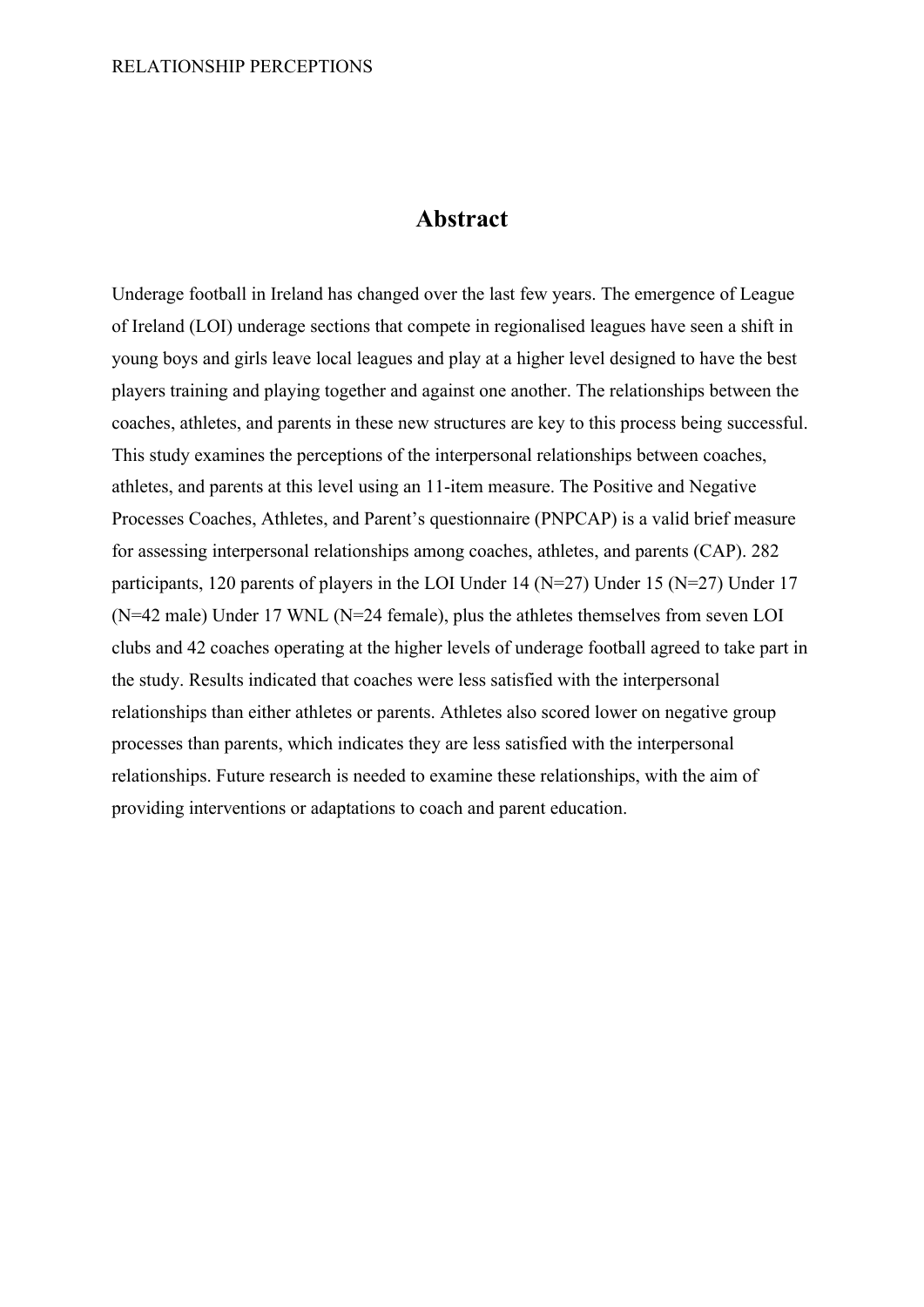# **Table of Contents**

<span id="page-4-0"></span>

|                                                                             | .34 |
|-----------------------------------------------------------------------------|-----|
| Appendix A: Coach-Athlete-Parent Questionnaire (Lisinskiene et al., 2019)34 |     |
|                                                                             |     |
|                                                                             |     |
|                                                                             |     |
|                                                                             |     |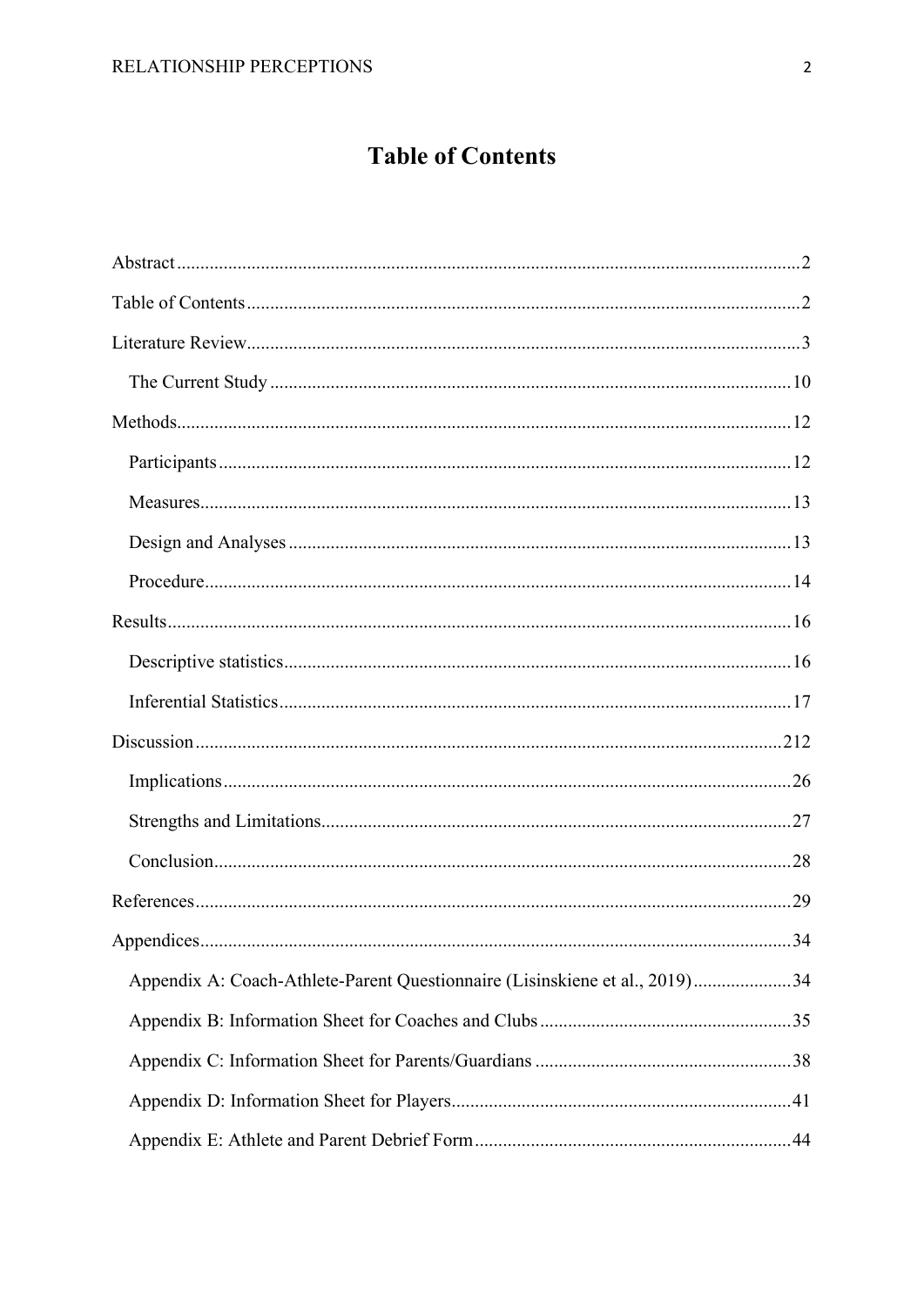## **Literature Review**

<span id="page-5-0"></span>This literature review will focus on the relationship between young athletes, their parental support structures, and the relationship with their coaches. The parent/athlete relationship has been studied extensively over the last 30 years (Sheridan et al., 2014), examining both positive and negative support structures. Parents are tasked with encouraging their child to participate in sports and making it accessible to them. This can lead to the child/athlete having an enjoyable and rewarding experience that will remain with them over the course of their lifetime. However, the opposite is also true, if a pressuring or stressful experience must be endured while taking part in sports. These negative interactions can lead to early drop out, unfulfilled potential, and, in some cases, health issues (Ommundsen et al., 2004). Although the relationship between coaches, athletes, and parents has been studied to some degree, until recently there has been very little research that examines the relationship between all three constructs of these relationships (Danioni et al., 2017 ; Sommerfield & Tsz, 2020).

Several research studies will be discussed, along with their relevance in providing interventions to enhance enjoyment and provide education and a positive learning environment for young athletes so that they may develop into young adults. Interventions can also be applied to support parents in their understanding of how their children learn, as well as their involvement in assisting this process to enable the most enjoyable learning environment for their child. Coaches will also be better equipped to design practises which create the appropriate learning climate, allowing their athletes to progress in a development pathway and which encourages autonomy and creativity.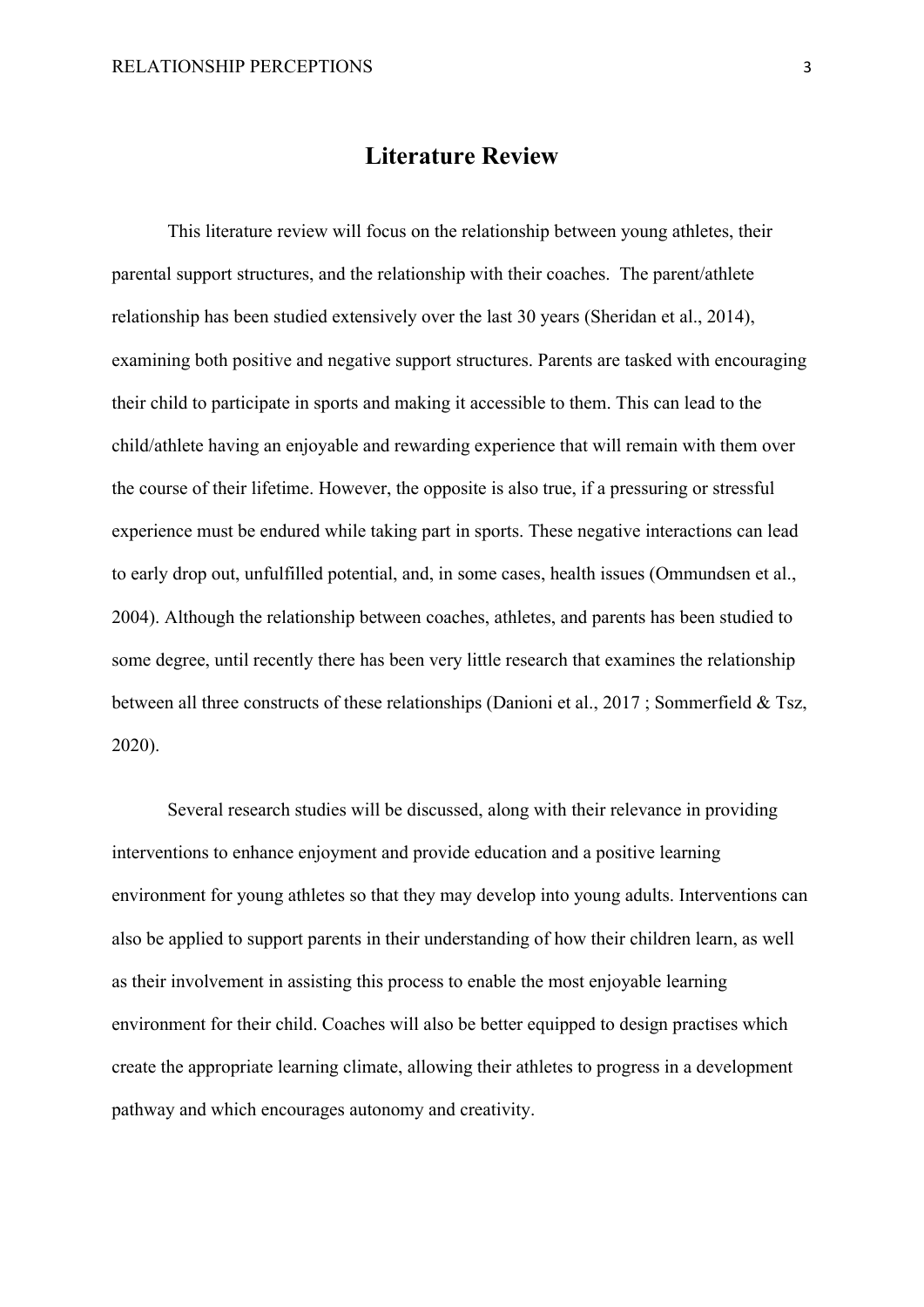Most of the focus has been on the relationship between the athletes and the support structures required to enable positive development. Dropout rates of young players in Ireland are on the increase and, in one sport alone, this was represented by over 19% of participants between the ages of 12 and 16 years leaving organised sport (Lavelle et al., 2019). The importance of young children becoming involved in sports activities outside of the school setting is the responsibility of the parent/guardian (Ommundsen et al., 2006). Indeed, parents who understand the psychosocial and academic benefits that sports have to offer young children will pursue activities that they themselves enjoyed or that their child shows an appetite for (Ommundsen et al., 2006). As such, the parent-athlete relationship is the main support at this age, as transport, finance, logistical, and emotional support are heavily relied upon by the athlete.

A common theme running through the research is the belief/ value system and how parents' values and beliefs are transmitted to their child. Values are defined by Schwartz's (1992) theory of basic human values, as trans-situational goals which guide people's behaviours across contexts and time. Lee, Whitehead, Ntoumanis, & Hatzigeorgiadis, (2008) classification of sport values as moral values is described as contract maintenance of the relationship and obeying the rules laid down in order to structure the relationship. Competence values are described as achievement in skill acquisition and displaying skills on the pitch. The status values describe how the athletes' public image is viewed and the significance placed on winning. The relationships between parents' values, their child's values, and how that relates to the motivational climate created for the child can impact upon the development and enjoyment experience (Lee, et.al, 2008). Indeed, Babkes & Weiss (1999) found a strong relationship between a child and parents' own and perceived competence, status, and moral values in a sports setting. This study found that, how a child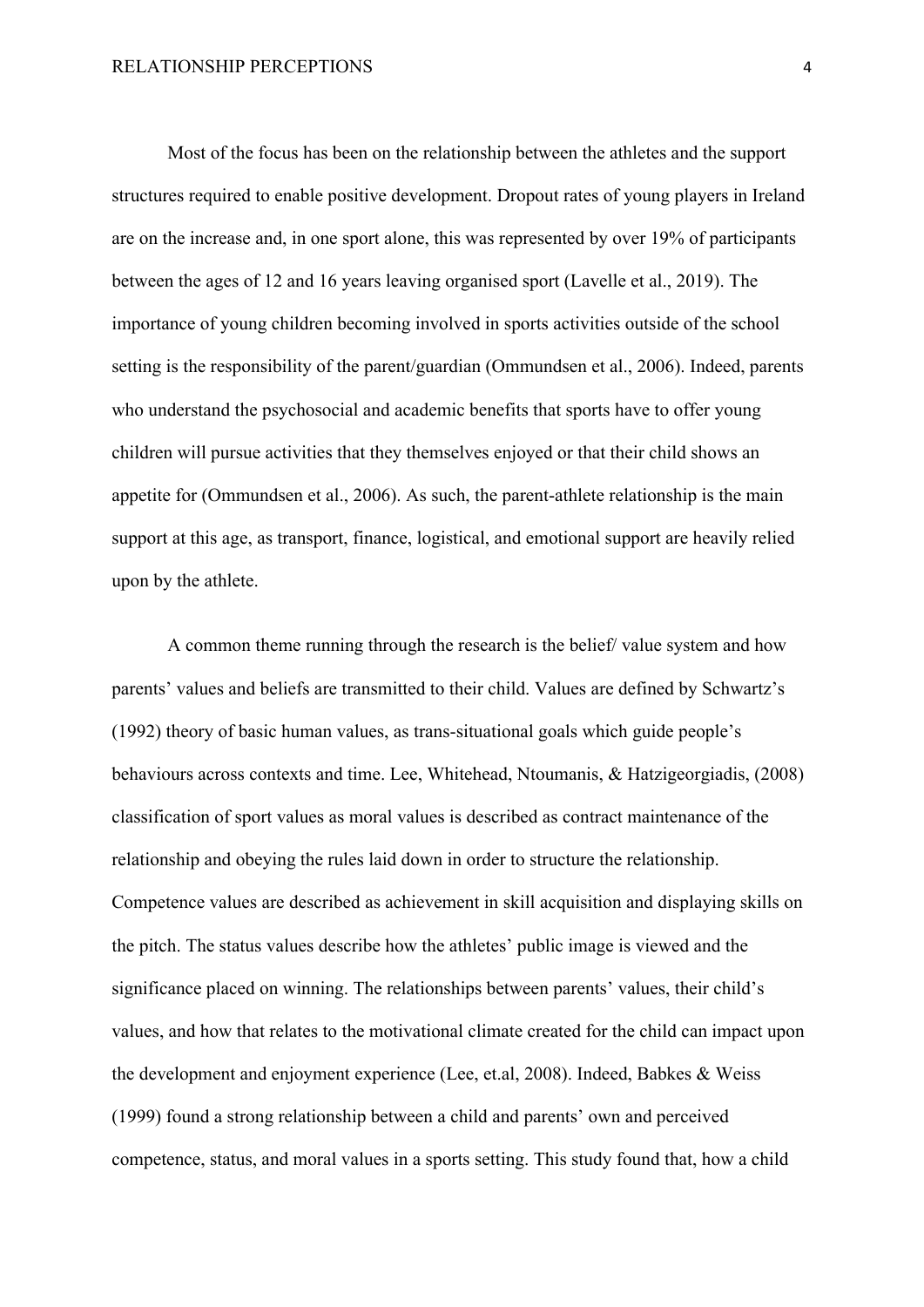perceives a parent's values in sport, will predict the values they hold in competence and motivation (Babkes & Weiss 1999). Other studies have found a relationship between parents' beliefs and their child's own perception values in sports ability. McCullagh et al. (1993) also found that the relationship between a parent's perceptions of their children's ability playing football will impact how young players rate their own ability. Babkes and Weiss (1999) found similar results, but also added that children's positive perceptions of their parent's beliefs in their ability and competence also increased the child's enjoyment and intrinsic motivation to continue playing and achieve more from their sport, lessening their risk of early drop out and increasing the opportunities of reaching their potential.

A study that compared the opinions of children and their parent's involvement found that children believed that their parent was a lot more involved than the parent realised (Goodman & James, 2017). Indeed, the study of Goodman & James (2017) found that parents' over-involvement was due to directive behaviour before, during, and after games and training. The three biggest items that related to this were the children being advised 'what they needed to work on', 'what led to them playing poorly in a game', and 'how to improve their techniques' (Goodman & James, 2017). While feedback from parents has been seen as positive for children, the delivery of said feedback can make all the difference. Although this study, by Goodman & James (2017) found more positive feedback than negative, the structuring of the parental feedback changes the nature of how criticism is perceived by each child. As such, a compliment can often be followed up with instructions on how to proceed next, thus leaving a negative connotation (Goodman & James, 2017). By investigating this area further and improving the knowledge around parental involvement, a more enjoyable sports experience can be achieved by children and their parents.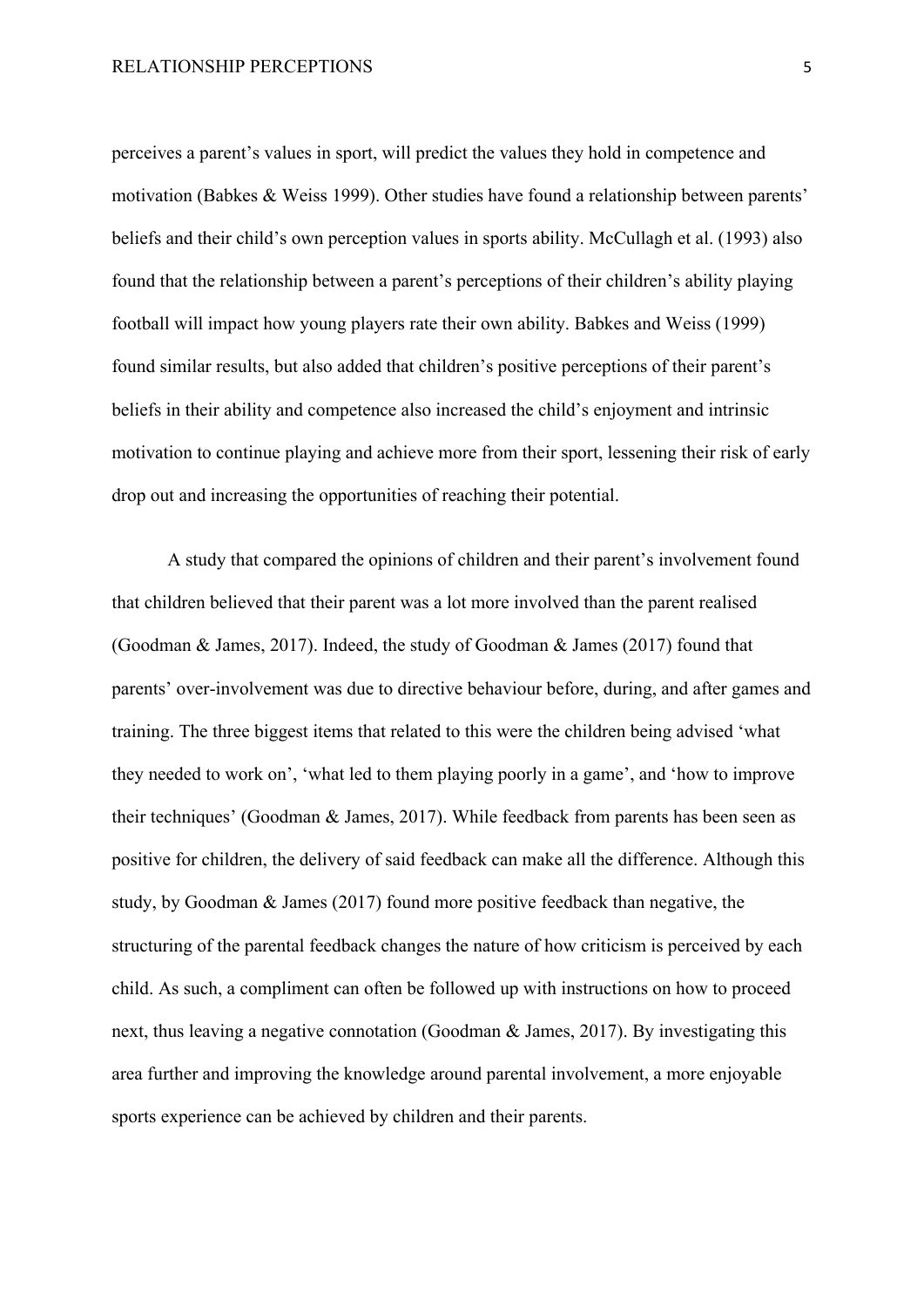Modern coaches working with young players are now expected to have a much wider range of skills, knowledge, and expertise in order to develop players to reach their potential. Technical, tactical, and physical conditioning are no longer enough to deliver the outcomes expected at the highest levels (Goodman & James, 2017). Wylleman (2000) identified the need to investigate the interpersonal relationships that ultimately define the development process for young players. This study discovered very little research had been published to understand or measure the Coach-Athlete-Parent triad of relationships (Wylleman, 2000). Since then, there has been an increase in research in both the relationships and measurements, Ommundsen et al. (2006) found coaches are now tasked with creating specific motivational climates, communicating with parents and players around individual development strategies, providing feedback, and developing a holistic approach to the long-term athletic development plan for the player. In a review of social support in youth sport, Sheridan, Coffee, & Lavallee (2014) and Greendorfer (2002) found that coaches play a critical role in how they can influence the development of young players. For instance, if a player believes a coach has faith in their ability, then they will perform better; however, if they believe their coach does not trust their ability, then that will impact their development negatively. Coaches that can offer the support and appropriate development structure to their players – which involves knowing more about their players lives than just their football experiences and aspirations – will have the opportunity to form stronger bonds with the player (Jowett & Poczwardowski, 2007). This support has been shown to impact enjoyment, intrinsic motivation, and the development of key competencies (Côté & Fraser-Thomas, 2007; Ortín et al., 2016). Camiré et al. (2012) also found coaches' behaviours, attitudes, and values are imitated by their players, not only in sports settings, but in other contexts of players' lives too. Thus, coaches can create a suitable environment that promotes the development of athletes' life skills that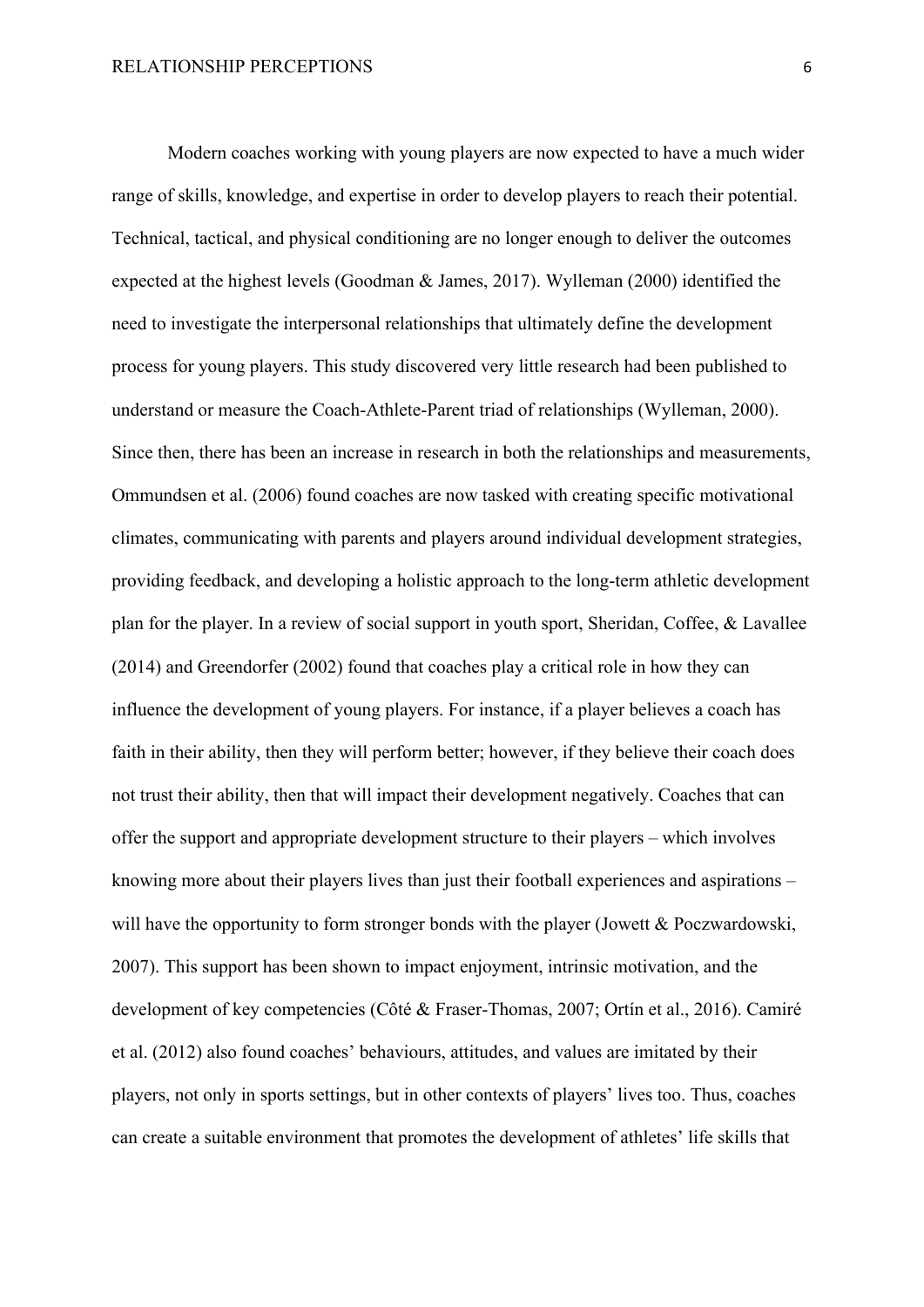are transferrable into other areas such as forming other relationships and workplace environments (Jowett & Poczwardowski, 2007).

Two theories of how young athletes can be better developed, which include interaction between coaches, athletes, and parents, are: Self-determination theory (Deci and Ryan, 1985, 2000) and Coach created motivational climate (Duda & Balaguer, 2007), which have its foundations in (AGT) Achievement goal theory (Nicholls, 1989). Self-determination theory supports the concept that there are three basic needs for athletes to stay involved in sport. The first need is autonomy - having your own choice and a voice to be heard when expressing that voice. The second is competence - having the belief that you are good enough to complete a task and will not be criticised for making mistakes while trying. The third is relatedness - the sense of belonging that comes with feeling part of a team and the people around you care for your wellbeing. Coaches and parents that can create this type of environment will have athletes that value learning over winning and the intrinsic motivation to continue when tasks are tough, knowing they are supported. Research (Ntoumanis, 2001; Ommundsen, 2006; Duda & Balaguer, 2007) shows that coaches and parents who recognize these factors and who can work together will play a key role in their athletes reaching their full potential (Sommerfield & Tsz, 2020). Indeed, autonomy support from coaches and parents has been shown to lead to higher levels of intrinsic motivation in young athletes and better relationships within sport (Sommerfield & Tsz, 2020). The relationship between the coach and the athlete has been recognized as an important factor in creating positive educational sports experience for athletes that will carry over into adulthood. However, it is important to note that coaches in Camiré et al.'s (2012) study did not specifically report how other relationships (e.g., parents, siblings, teammates, and peers) influence how they coach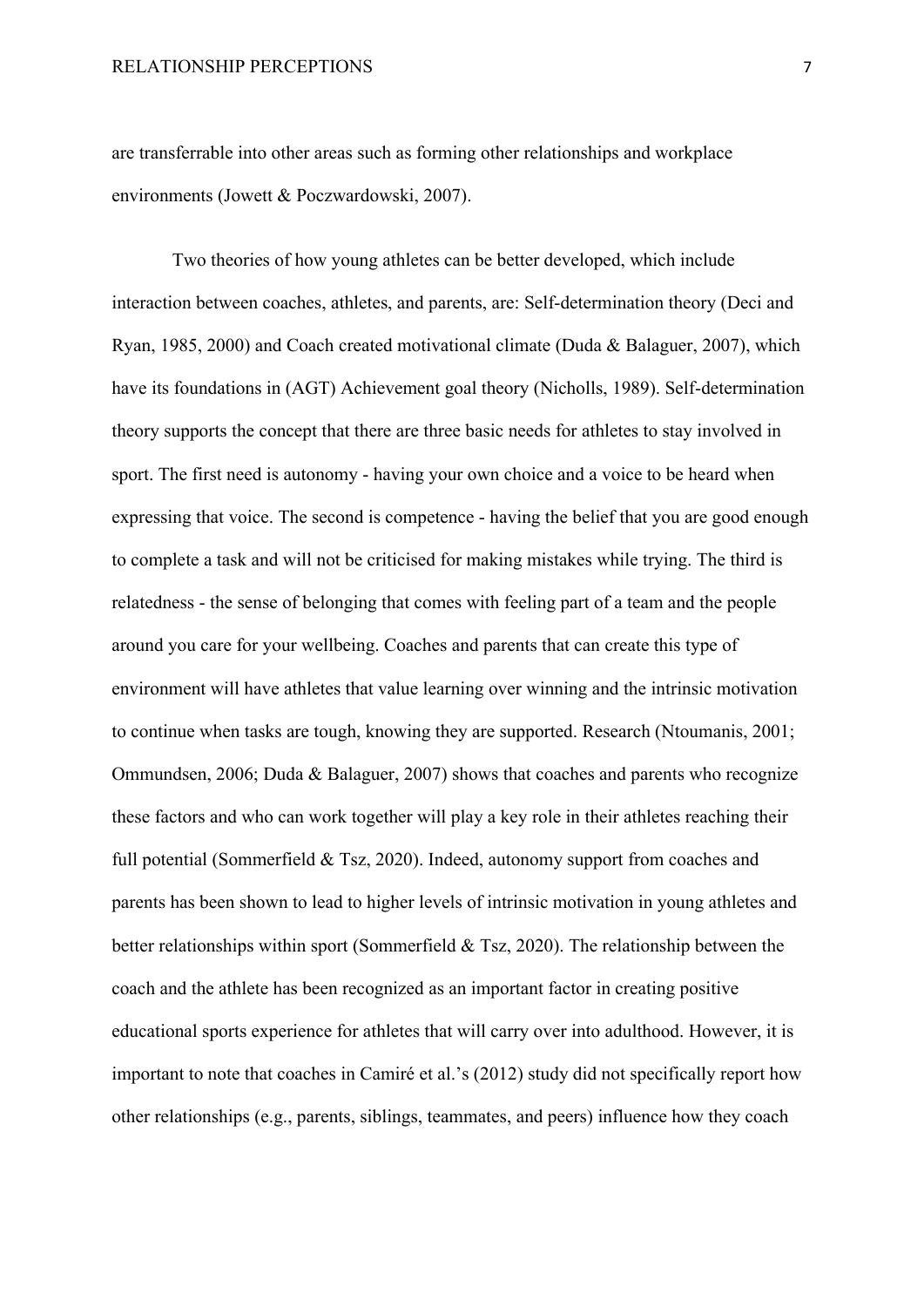life skills through sport. As a result, going forward, more studies are needed to explore how other elements of athletes' pre-existing relationships influence the coaching of life skills.

In examining difficulties that might arise in coach-athlete interpersonal relationships, Lisinskiene (2018) recruited ten highly qualified and experienced coaches who had spent an average of twelve years' coaching adolescent athletes between the ages of 12-17 years old. Through structured interviews, it was found that the most important issues/themes for coaches, and the difficulties they faced in coach–athlete interpersonal relationship:

- 1. the need for psychological skills,
- 2. the need of educational skills,
- 3. the need for social skills (Lisinskiene, 2018).

An educational programme was created from the results which combined psychological, educational, and social skills into their coaching sessions. The results of the study showed a positive impact on coach-athlete interpersonal relationships, recognising that behavioural, cognitive, emotional, and social changes had occurred. Indeed, the coaches reported the quality of their interactions had changed positively in the following areas: trust, communication, cooperation, encouragement, and a connection between athletes and the coaches (Lisinskiene, 2018).

This current study may have similar implications for coach education and lead to improved outcomes for coaches and young players by implementing interventions appropriate to the needs of young players and how coaches can create that structure.

The roles played by parents and coaches will significantly affect the development of young players. Enjoyment, participation, longevity, and overall affinity to sport will remain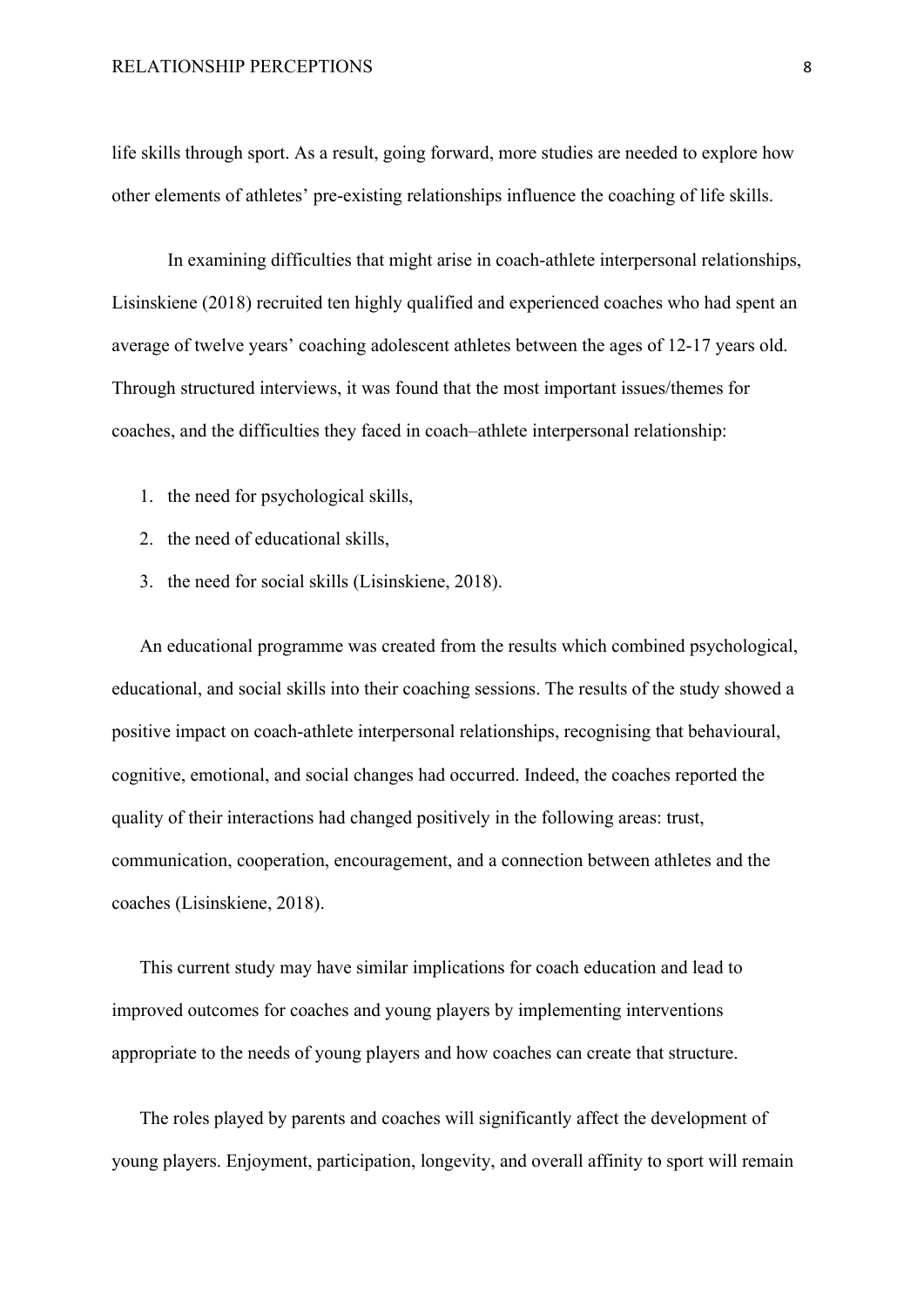with them and be carried well into adulthood (Ommundsen et al., 2006). When parents and coaches are perceived to be overly critical of performances, and value winning and giving more attention to the best players, young players report less belief in their football capabilities and spend more time stressing about their performance, as a result (Ommundsen et al., 2006). Quantifying how the C-A-P relationships can be accurately described and calculated has been a source of debate for many researchers (Jowett & Ntoumanis, 2003), with qualitative case studies and relevant literature used to generate items for an instrument that measures affective, cognitive, and behavioural aspects of the coach–athlete relationship. Lisinskiene et al. (2019) recognized that evaluating these interpersonal relationships was a factor in understanding how these relationships functioned. Indeed, a study examining these relationships will have benefits for coaches, athletes, and parents by informing each of the constructs of how the perception of their relationships are seen by the other members. Educating coaches on how understanding each athlete and their parent and how their relationship operates can give a coach a better insight into interacting with both in order to achieve a more enjoyable experience for all, which can lead to more fulfilling relationships. Parents who are aware of how their behaviour and advice impacts their child's enjoyment may realise that a coach's role is different to their role, and trust the coach to do their job, as a result. Conversely, parents who are educated in how to best support their child, while knowing their involvement is valued, may also be encouraged to engage more with the C-A-P relationship. In addition, an athlete that benefits from interventions based on placing more emphasis on effort and achievement may have a more enjoyable and fulfilling sport experience where potential can be reached (Sommerfield & Tsz, 2020). The PNPCAP Lisinskiene et al. (2019) was developed as a brief measure to examine the positive and negative processes involved in the C-A-P relationships. Assessing these relationship perceptions and how they might be adapted to create the best development environment for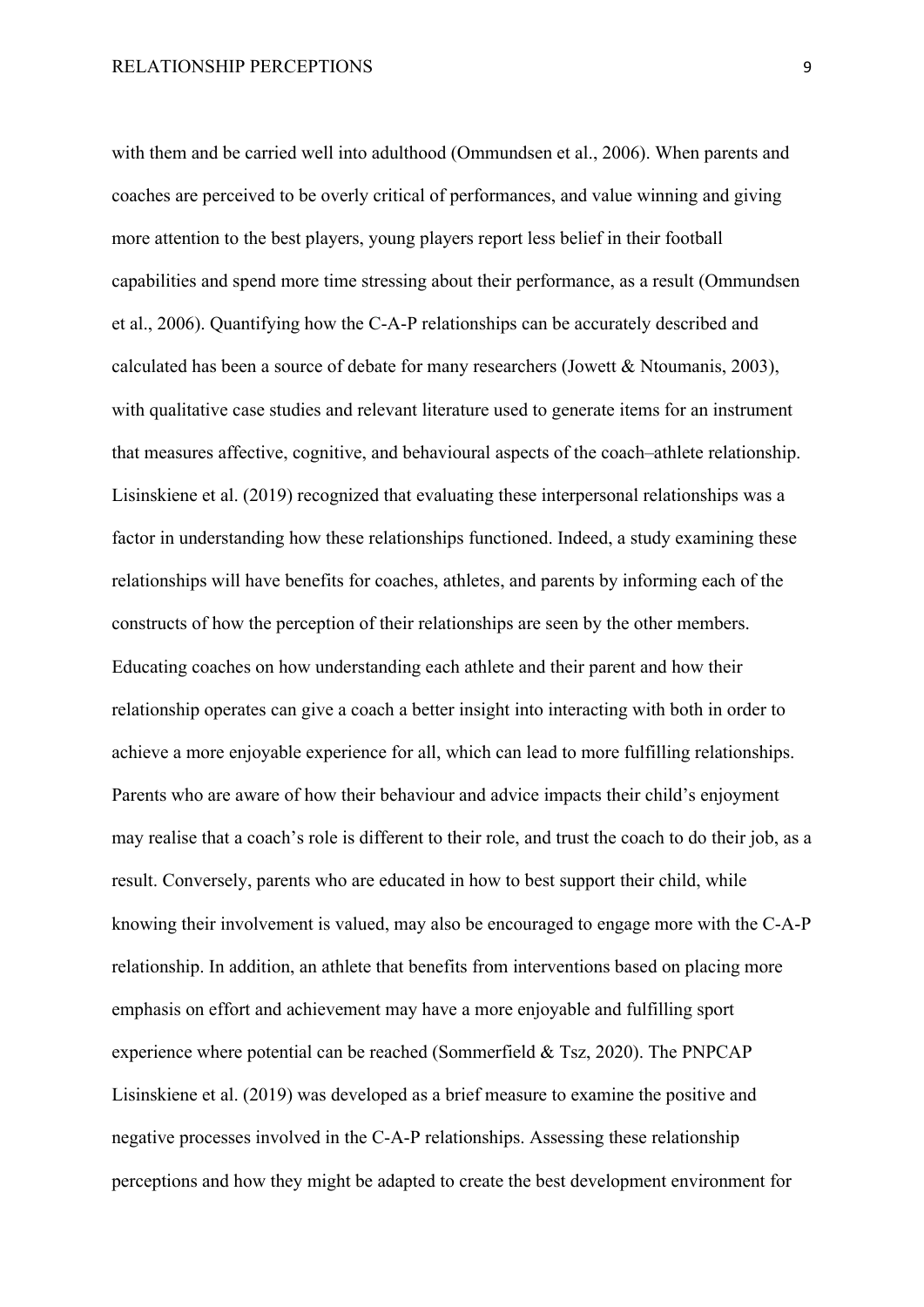young players in Ireland may create more opportunities for positive outcomes for players, parents, and coaches. Increasing the likelihood of continued sport involvement into adulthood for players, parents who are educated in how to support the child and coach will enjoy a better relationship with their child and feel valued by the coach. Furthermore, coaches who gain more knowledge in how best to provide a positive learning environment for their players will become more sought after and enjoy a more fulfilling environment to operate in.

#### <span id="page-12-0"></span>**The Current Study**

The research question I am asking in this study is as follows:

*"How are the relationship between Coach, Athlete and Parents' perceived and evaluated by all three members?"* 

The aim of this research is to investigate how the interpersonal relationships between coach, athlete, and parent operate in Ireland. By evaluating these relationships, we can understand where adaptations may be required or support strategies needed, that provide assistance for coaches and parents in providing a more enjoyable experience for young players, leading to a lifelong association with football.

Previous studies in this area have analysed player development from the coachesathletes' perspective (Allen & Hodge, 2006; Jowett & Poczwardowski, 2007), and the parents-athletes' perspective (Babkes & Weiss, 1999; Averill & Power, 1995). These studies have shown that the interpersonal relationships are complex and difficult to understand.

Only one previous study has combined all three C-A-P elements in a single quantitative study (Lisinskiene et al., 2019). The positive and negative processes in the Coach-Athlete-Parent Questionnaire (PNPCAP) was developed to evaluate positive and negative group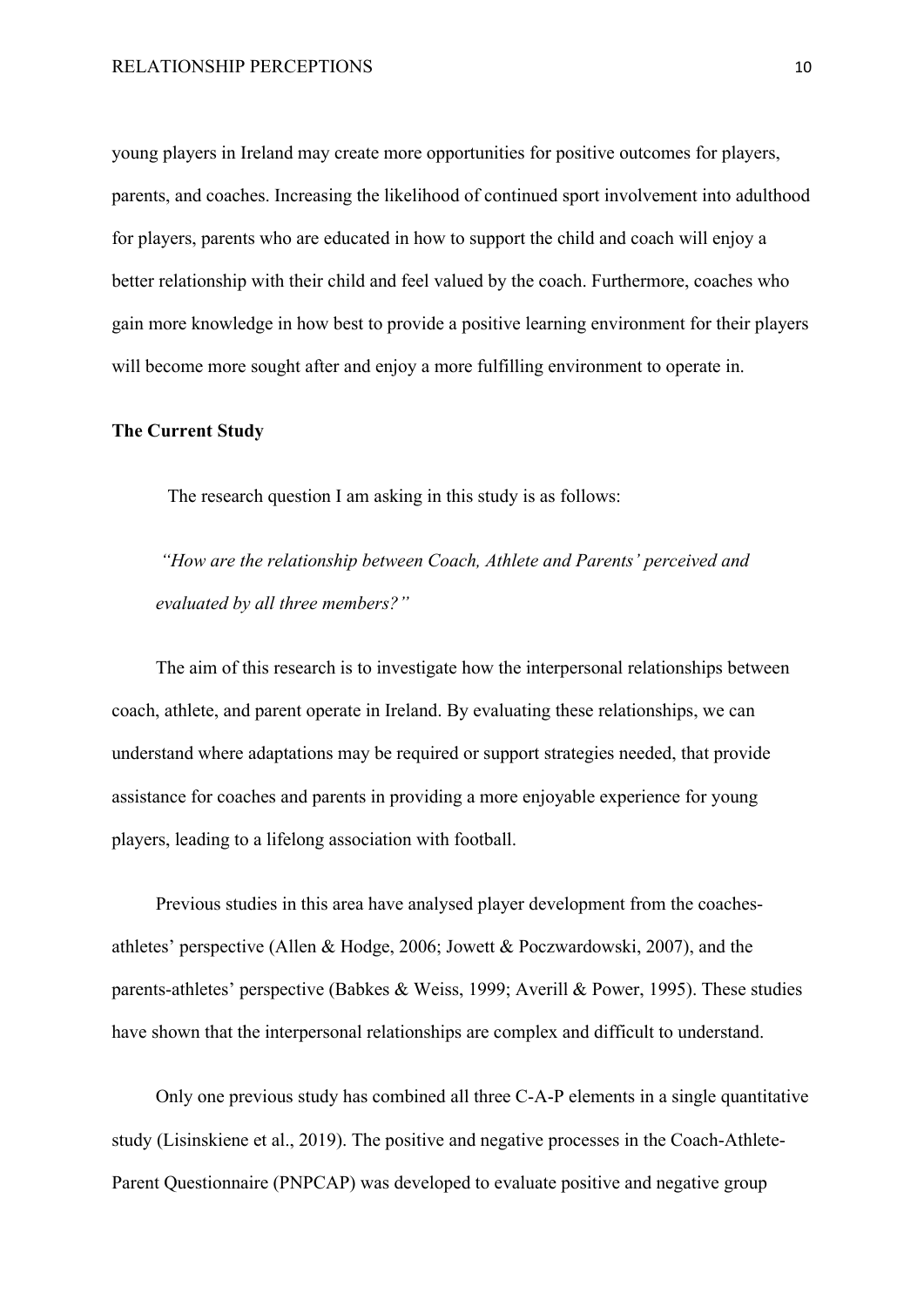processes in an 11- item measure. The two sub scales include trust and support on the positive C-A-P items and over-involvement on the C-A-P negative items. Acquiring this information will guide further examinations of these relationships and encourage future research in Ireland. This is important, as very little is currently known regarding this. Parental support and pressure have been identified as a factor in young athletes' competency perceptions, whereby coaches can influence young athletes in continuing on in sport or dropping out early (Ommundsen et al., 2006). This study aims to describe these relationship perceptions for coaches, athletes, and parents operating at the higher levels of underage football in Ireland.

From the above, the following research questions and hypotheses are developed:

- 1. **Research Question 1**: Is the relationship perception different for coaches, athletes, and parents?
	- a. **First Hypothesis**: The perception of C-A-P relationships will be different for coaches than parents or players.
- 2. **Research Question 2**: Will coaches have a more negative view of their relationship with parents?
	- **a. Second Hypothesis**: Coaches will report less satisfaction with their relationships with parents than parents will.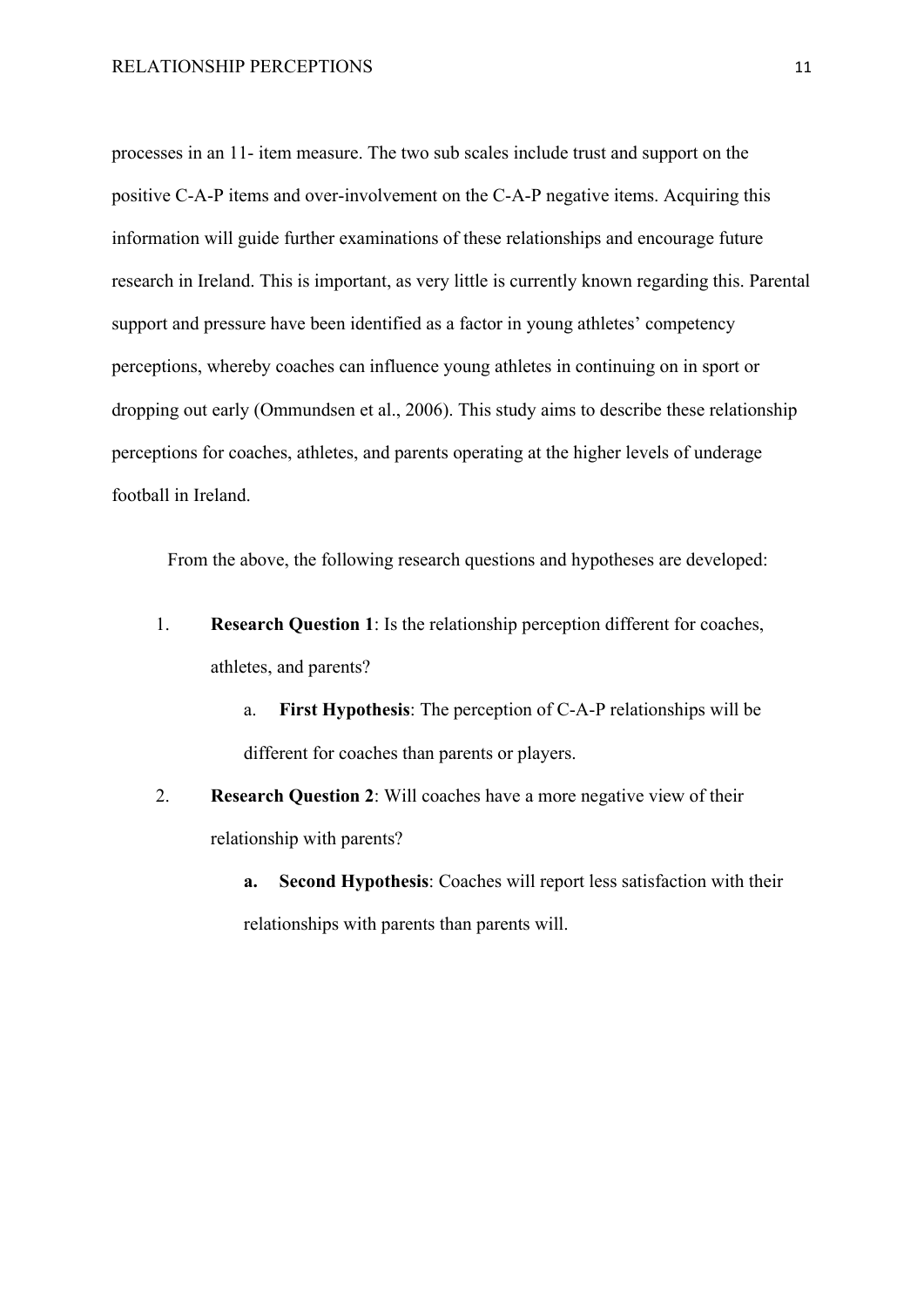## **Methods**

### <span id="page-14-1"></span><span id="page-14-0"></span>**Participants**

The research sample for the current study consisted of 30 coaches, 120 athletes, and 120 parents from the following LOI age groups: U14 boys (N=27), U15 boys (N=27), U17 boys (N=42), and U17 WNL (N=24), from seven LOI clubs.

Due to GDPR legislation, parents and athletes could only be contacted through the authors personal contacts within the League of Ireland (LOI) clubs. This was due to the author conducting independent research and not as part of an FAI study. This setback severely reduced the number of participants contacted in the time required. Parents and athletes were contacted through the LOI club they were registered to and provided with the survey information sheet (see appendix C and D) explaining the survey aims and directions to the participation link. These were athletes holding a current registration with the LOI club in the season 2020 and 2021. The parent most involved with their child's football participation was asked to complete the questionnaire (see appendix A), and to comply with ethical considerations, parents were asked to confirm consent before the athlete could access their questionnaire. Parents and athletes from the LOI U14-U15-U17 boys and U17 Women's National League (WNL) were asked to participate. The head coach from each of the age groups, as registered with the LOI club, were also invited to participate. The FAI Coach Education department sent out the questionnaire to all participants currently undertaking their UEFA license courses, which included UEFA A, UEFA Elite Youth A, and UEFA B license courses. To comply with ethical considerations, all coaches were given an information sheet (see appendix B) with the study aims, purpose of the study, and their involvement criteria, as well as the link to the online questionnaire.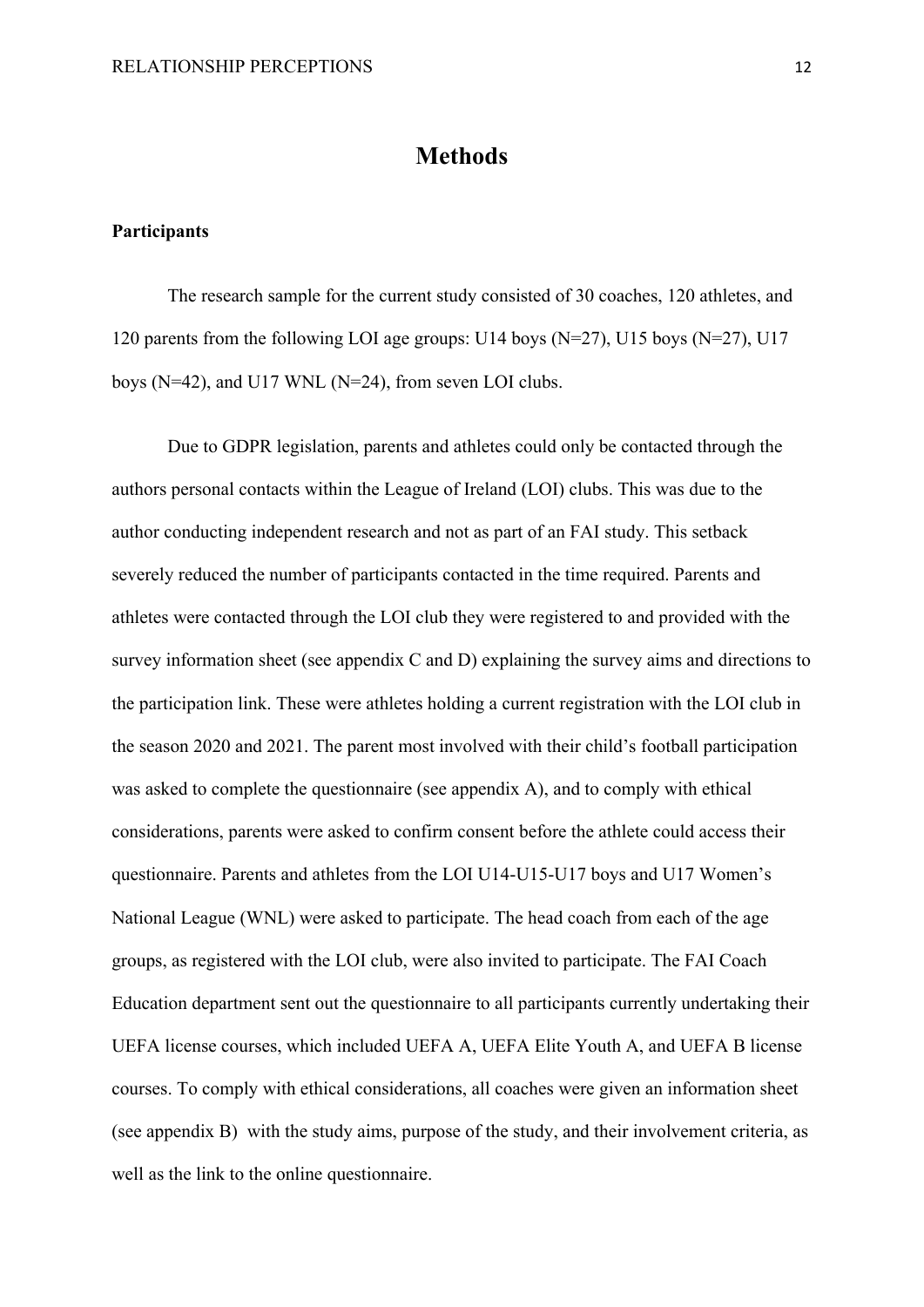#### <span id="page-15-0"></span>**Measures**

The 11-item PNPCAP inventory Questionnaire was used in this study. Psychometric evaluation of the PNPCAP revealed that the scale had good internal consistency, as well as a satisfactory construct and predictive validity, Cronbach alpha being reported .87(Lisinskiene, et.al, 2020) in this current study Cronbach Alpha coefficient is .54. The low Cronbach alpha may be explained by this study examining not just athletes scores as in the previous study but the athletes, coaches and parents scores as well. Each participant completed either a coach, athlete, or parent edition of the questionnaire. All questions were answered using a 5-point Likert scale system, with the answers ranging from strongly disagree (1) to strongly agree (5). The PNPCAP has two subscales, one is a positive scale to represent values such as trust and support, while the other subscale represents negative values such as being too demanding and over involvement. The PNPCAP developed by Lisinskiene et al. (2019b) has been used to assess 12-18-year-old adolescent athletes, their coaches and parent in similar youth sport settings.

### <span id="page-15-1"></span>**Design and Analyses**

In this current study, I used a cross-sectional research design with data relating to a specific point in time, collected by way of a Google forms survey. A one way between groups ANOVA was conducted to determine the total positive scores being the criterion variable in participants (CV). The predictor variables in this instance were : (PV) Group 1, Coaches N=30, (PV) Group 2, Athletes N=60, (PV) Group 3, Parents N=60, (PV) (group 3 parents were unrelated to the athletes in group 1). The same procedure was then carried out with the CV being total negative score to produce a total score for both subscales. A new data set was recorded and a one way between groups ANOVA was conducted to examine if parents at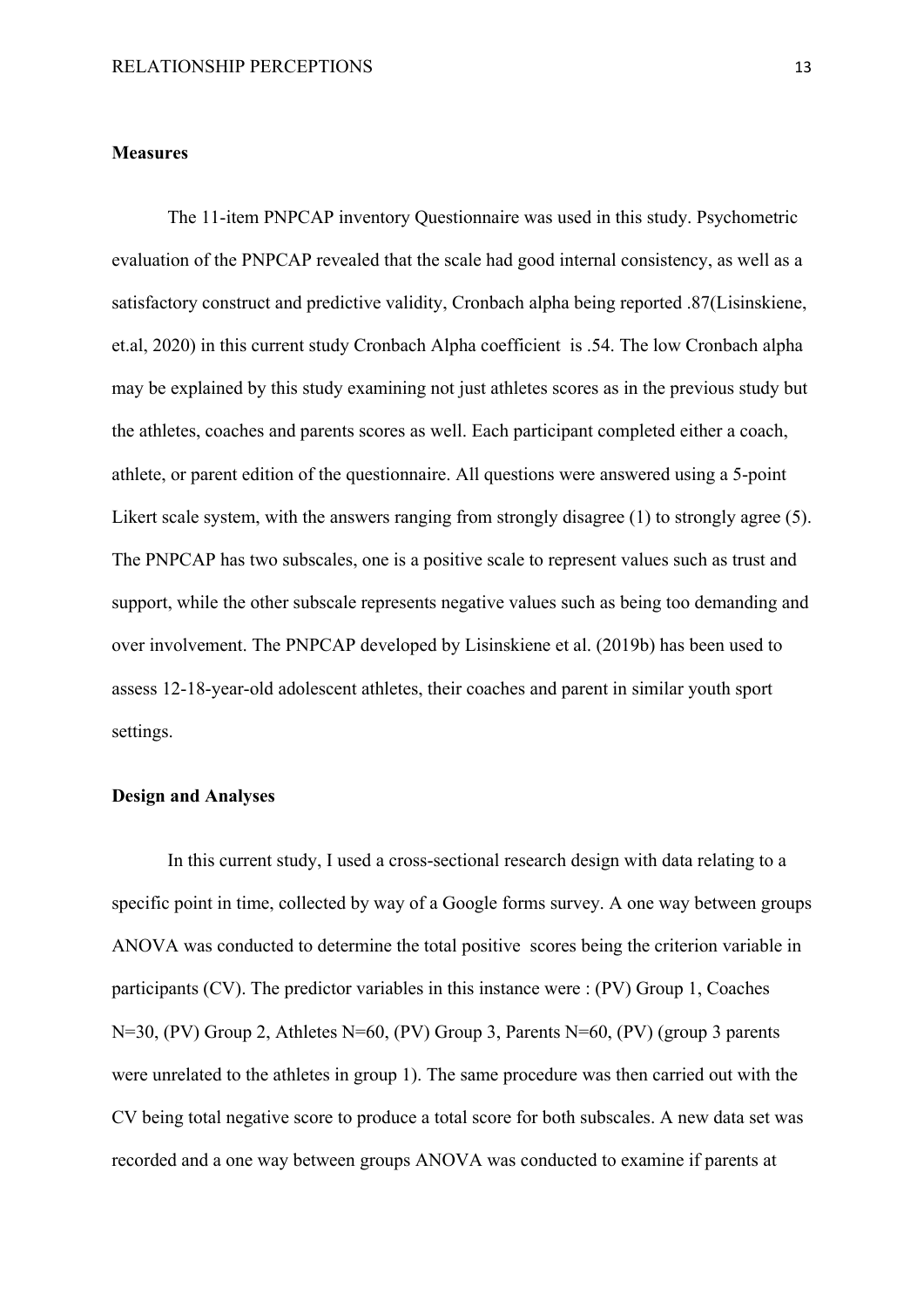different age groups (PV) Group 1, U14  $N=27$ , (PV) Group 2, U15  $N=27$ , (PV) Group 3 U17 N=66, had significantly different (CV) positive and (CV) negative scores as they moved through the age groups. . A G\*Power application power analyses, with the accepted minimum level of significance ( $\alpha$ ) of 0.05 and the expected power (1-β) of 0.80 a medium effect size of 0.05, indicated 45 participants would be required.

### <span id="page-16-0"></span>**Procedure**

Parents, athletes, and coaches were contacted from the authors personal contacts at LOI clubs and through the FAI coach education department. An information sheet setting out the aims and objectives of the study, the criteria for their involvement, the time it would take, and their participation requirements was explained in this communication. Participants were informed that their involvement was completely voluntary and their right to not take part or withdraw at any time is optional. The potential risk or discomfort to participants was outlined and the steps to be taken if any discomfort was felt were also explained in the information sheet. Contact details for support services were provided on the information sheet should they be required. As noted, the 11-item PNPCAP inventory Questionnaire (Lisinskiene et al., 2019b) was used in this study. All questions will be answered by using a 5-point Likert scale system. The answers will range from strongly disagree to strongly agree. Participants will be sent instructions to access the online study questionnaire with completion details and timelines. Parents must consent to their child's participation by ticking the consent prior to accessing the questionnaire. They will then complete the questionnaire before the players can access their survey. Coaches will receive the same instructions to access their section of the online questionnaire before submitting it online.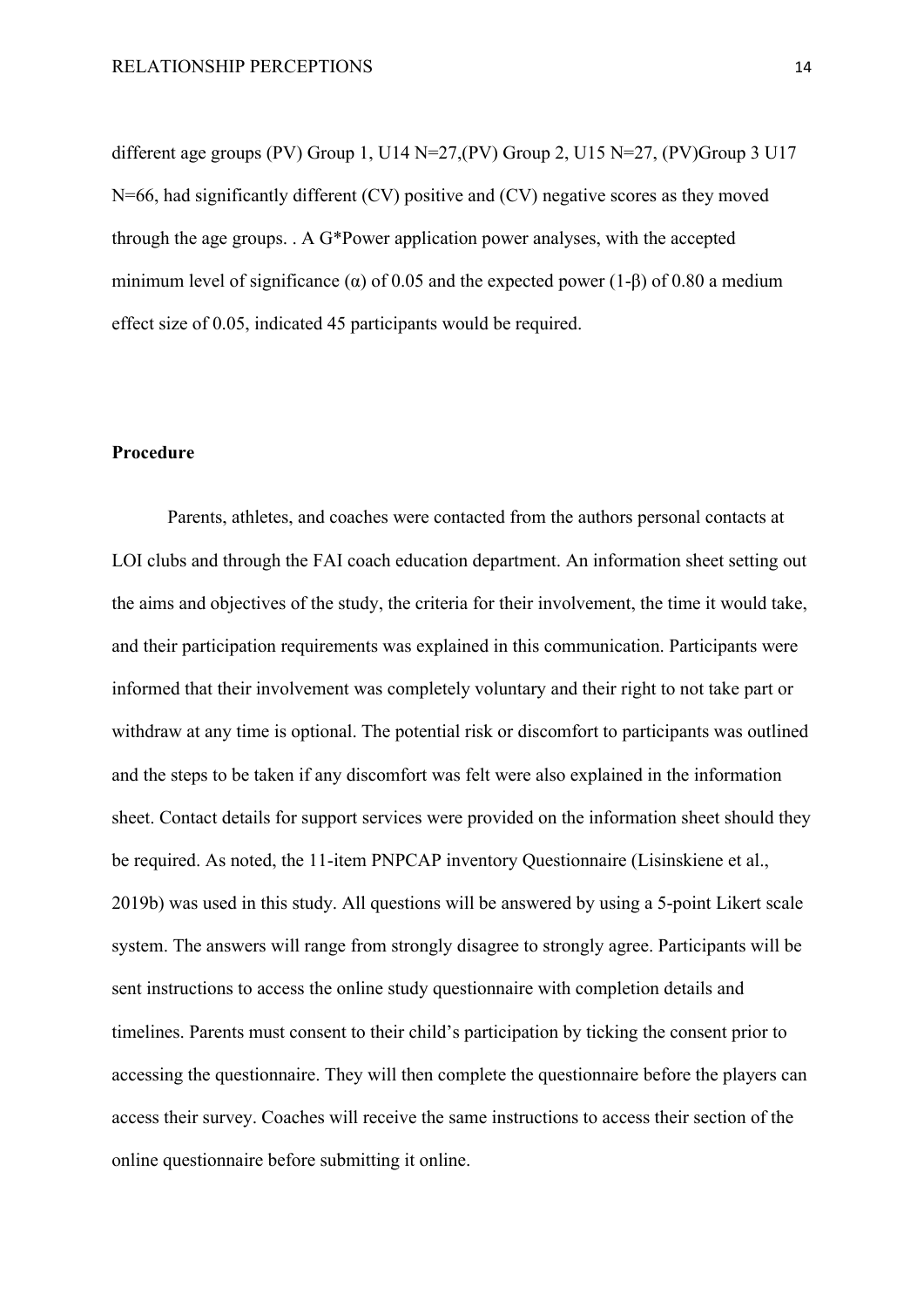A reminder was sent out to all participants one week before the deadline. Any questions regarding the questionnaire or the process involved were addressed at this time.

LOI clubs were sent a reminder three days before the deadline and asked to communicate this to their parents and players. After the deadline, all responses were downloaded from Google forms in excel format and then transferred to SPSS for analysis. The responses were then then grouped to separate parent and unrelated athlete responses. The coach's responses were compiled to take out all coach's responses that related to the parent or athlete responses. This procedure was employed to comply with observation of independence rules so that no response from coach, athlete or parent were related to each other. The PNPCAP was then scored by adding the scores for each question in the subscale, seven questions in the positive subscale and four questions in the negative subscale to create overall scores for both. all participants received a feedback sheet (see appendix E) with contact details for support services or any follow up questions or issues that might arise. All questions regarding the results from the study were addressed at this time.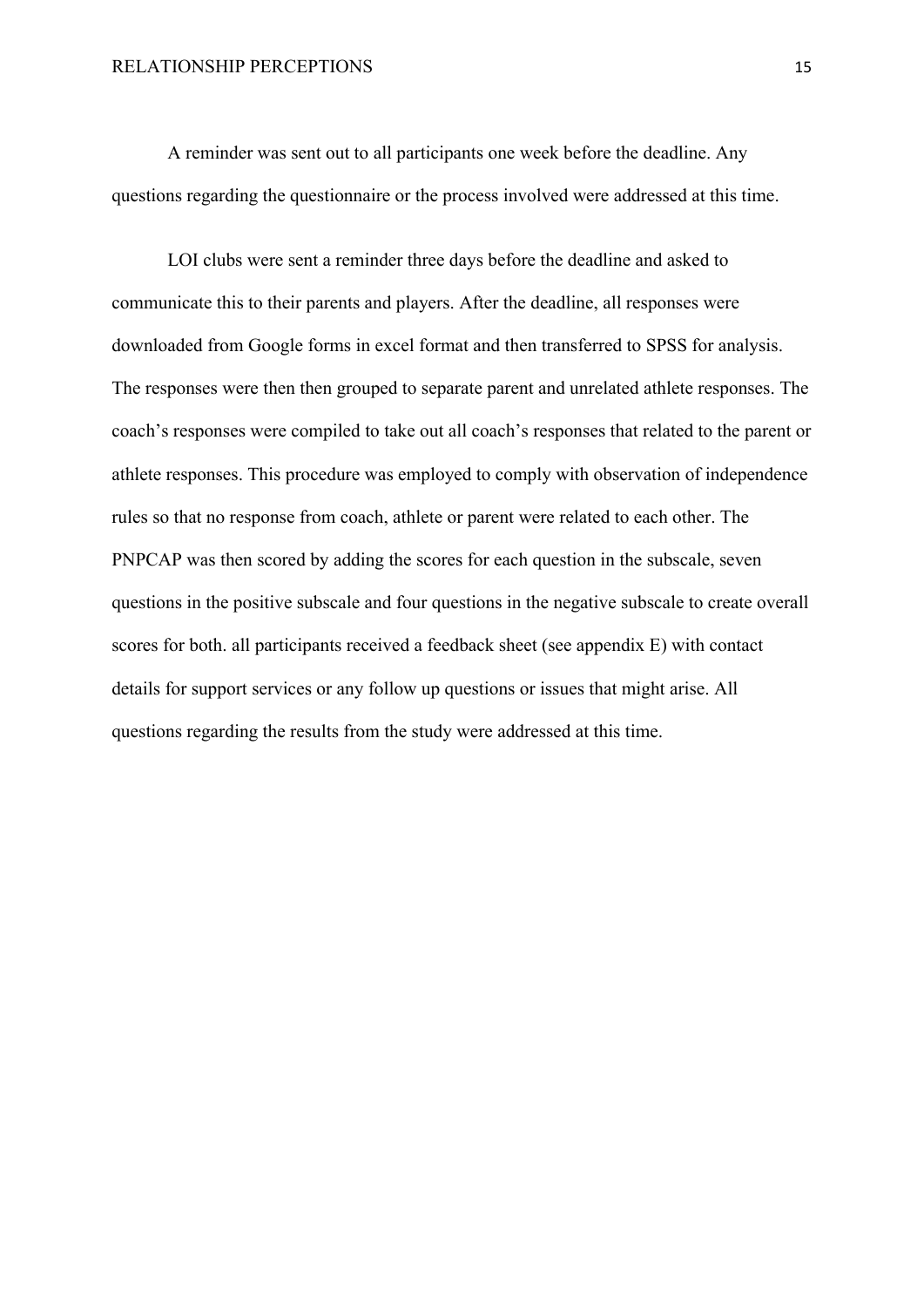# **Results**

### <span id="page-18-1"></span><span id="page-18-0"></span>**Descriptive statistics**

The current data is taken from a sample of 150 participants (*n* = 150). This consisted of 20% coaches ( $n = 30$ ) and 40% athletes ( $n = 60$ ) and 40% parents ( $n = 60$ ). All athletes and parents were registered to 7 LOI clubs around the country. Coaches were selected from attending UEFA license coaching courses in Ireland. The breakdown of athletes and parents are divided into the age groups they are registered to or a had a child playing at that age group. There are three categorical variables including coaches, athletes and parents. The number (N) Mean (M), Standard Deviation (SD), Standard Error (SE), Minimum and Maximum scores are displayed in Table 1 below.

**Table 1:** *descriptive statistics for all coaches, athletes and parents and total scores in CAP.*

| Variable     | N<br>M   | <b>SD</b><br><b>SE</b><br>95% CI  | min | max |
|--------------|----------|-----------------------------------|-----|-----|
|              |          | Lower Upper                       |     |     |
| Coaches      |          | 30 38.47 4.67 0.85 [36.72-40.21]  | 27  | 51  |
| U14 Athletes |          | 20 38.45 6.00 1.34 [ 35.64-41.26] | 17  | 47  |
| U15 Athletes | 7 41.57  | 3.64 1.38 [38.20-44.94]           | 35  | 45  |
| U17 Athletes | 19 38.00 | 2.88 0.66 [36.90-39.76]           | 28  | 41  |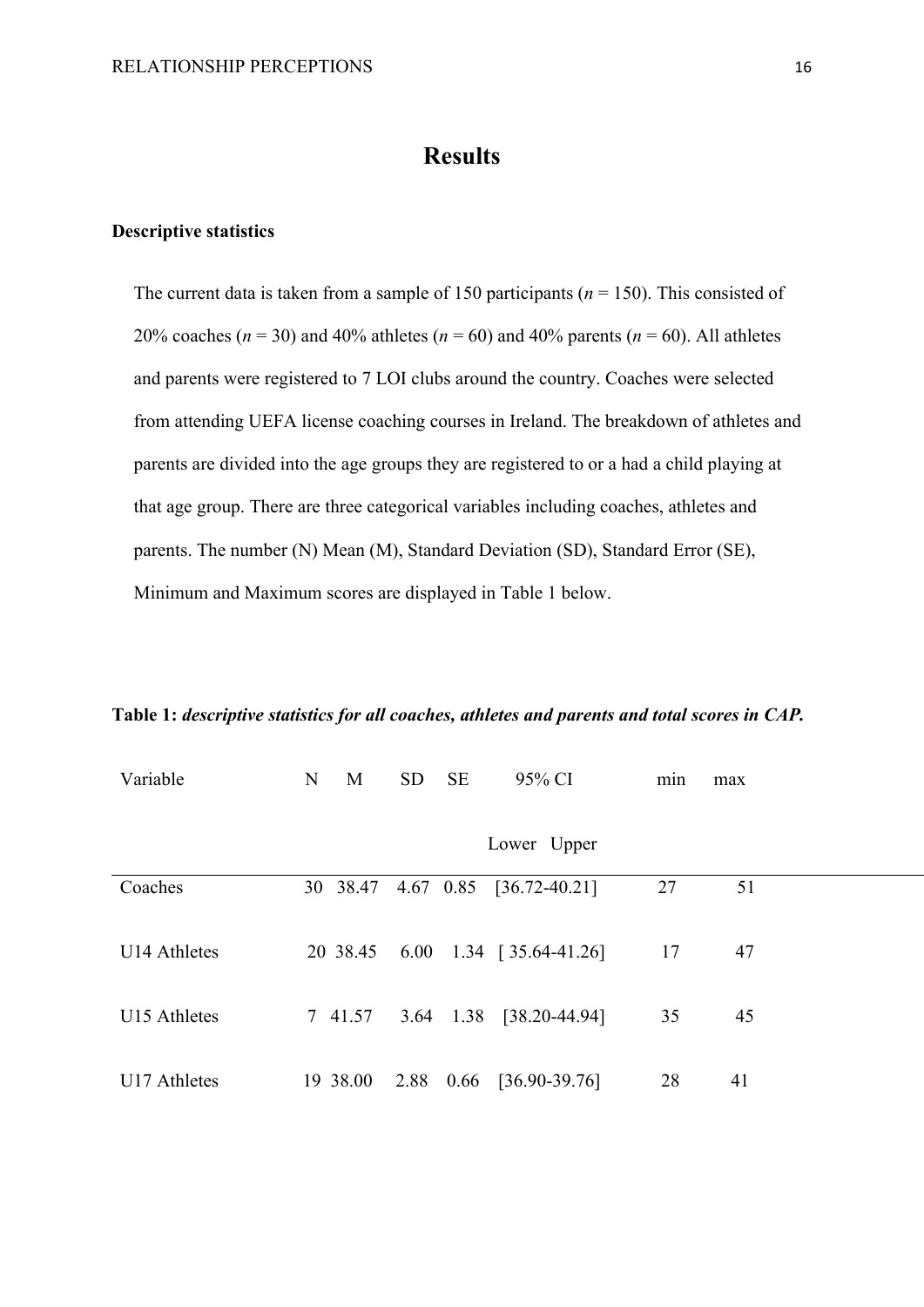| U17 Girls        |             | 14 37.64 2.37 0.64 [36.27-39.40]        | 32 | 40 |
|------------------|-------------|-----------------------------------------|----|----|
| Athletes Overall |             | 60 38.48 4.26 0.55 [37.38-39.58]        | 17 | 47 |
| U14 Parents      |             | 10 37.70 5.75 1.81 [33.58-41.81]        | 29 | 51 |
| U15 Parents      | 19 39.95    | $2.50 \quad 0.57 \quad [38.74 - 41.15]$ | 36 | 47 |
| U17 Parents      | 38.00<br>31 | 5.01 0.90 [ 36.16-39.84]                | 22 | 43 |
| Parents Overall  |             | 60 38.56 4.54 0.59 [37.39-39.74]        | 22 | 51 |
| Total            |             | 150 38.52 4.43 0.36 [37.79-39.23]       | 17 | 51 |
|                  |             |                                         |    |    |

### <span id="page-19-0"></span>**Inferential Statistics**

A one way between groups analysis of variance was conducted to explore the perception of relationships and positive processes scores, as measured on the positive and negative coach, athlete, parent questionnaire (PNPCAP). Participants were divided into three groups: coaches, athletes, and parents. The athletes and parent groups were selected by separating athletes and parents that were related, excluding one element from each athleteparent relationship. Coaches were selected from UEFA licence courses being currently run by the FAI coach education department. There was a statistically significant difference at the  $p <$ .001 level in PNPCAP positive processes scores for coaches  $(N=30)$ , athletes  $(N=60)$ , and parents (N=60) groups. A Bonferroni adjustment due to six ANOVA tests being carried out to reduce the chances of a type 1 error (.05/6) has  $p < .0083$ :  $F(2, 147) = .32$ ,  $p = .001$ . Eta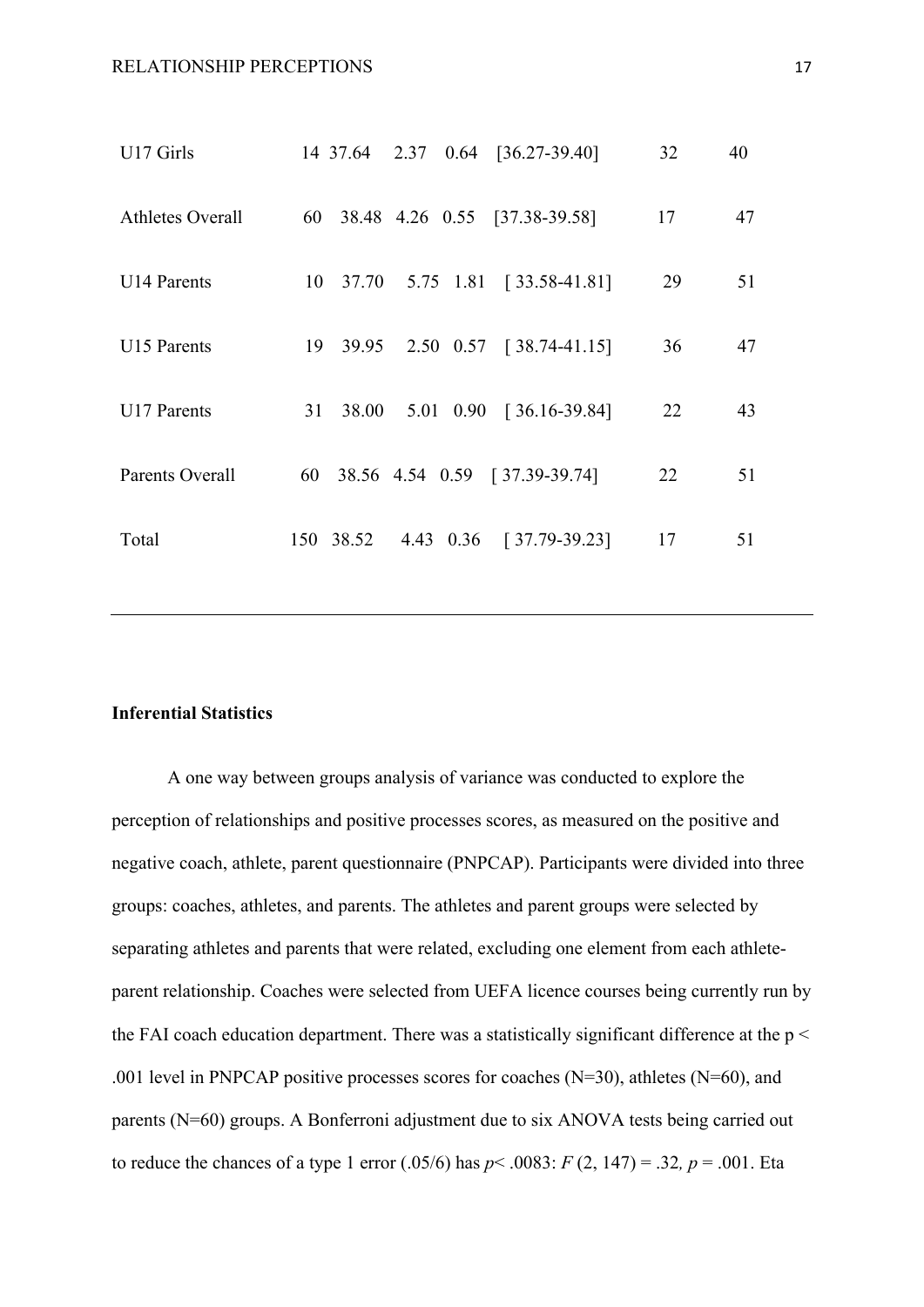#### RELATIONSHIP PERCEPTIONS 18

squared can be defined as the proportion of variance associated with each of the main effects, and interactions, in an ANOVA test (see Tabachnick & Fidell, 2001, pp. 54-55), the effect size in this study will show the interaction between coaches, athletes, and parents and positive/negative scores. A small effect size  $= .01$ , medium effect  $= .06$ , large effect  $= .14$ .

While there was a significant difference between mean scores with the effect size calculated using eta squared, showed a large effect (eta squared  $= .11$ ). Post hoc analysis using the Tukey HSD test indicated that the mean score for coaches, Mean (M) and Standard deviation (SD) ( $M = 28.33$ , SD = 4.74) was significantly lower than parents ( $M = 32.56$ , SD  $= 4.37$ ). The athletes, group (M = 32.01, SD = 4.56) did not significantly differ from the parents' group but was significantly different to the coaches' group (see Graph 1) . These results support the first hypothesis that the perception of the relationship will be different for coaches than athletes or parents with coaches scores showing less satisfaction with these relationships.

A one way between groups analysis of variance was also conducted to explore the perception of relationships and negative processes scores, as measured on the positive and negative coach, athlete, parent questionnaire (PNPCAP). Participants were divided into three groups: coaches, athletes, and parents. The same criteria for dividing the groups was applied here also. The Bonferroni adjustment was (.05/6) *p*< .0083. There was a statistically significant difference at the  $p < .001$  level in PNPCAP negative processes scores for coaches, athletes, and parents' groups:  $F(2, 147) = .000$ .,  $p = .001$ . The homogeneity of variance indicated .000, A robust tests of equality on means indicated Welsh = 14.76 and Browne-Forsythe = 21.08 as displayed in Table 2. While there was a significant difference between mean scores with the effect size calculated using, showed a large effect (eta squared = .27. Post hoc analysis using the Tukey HSD test indicated that the mean score for coaches ( $M =$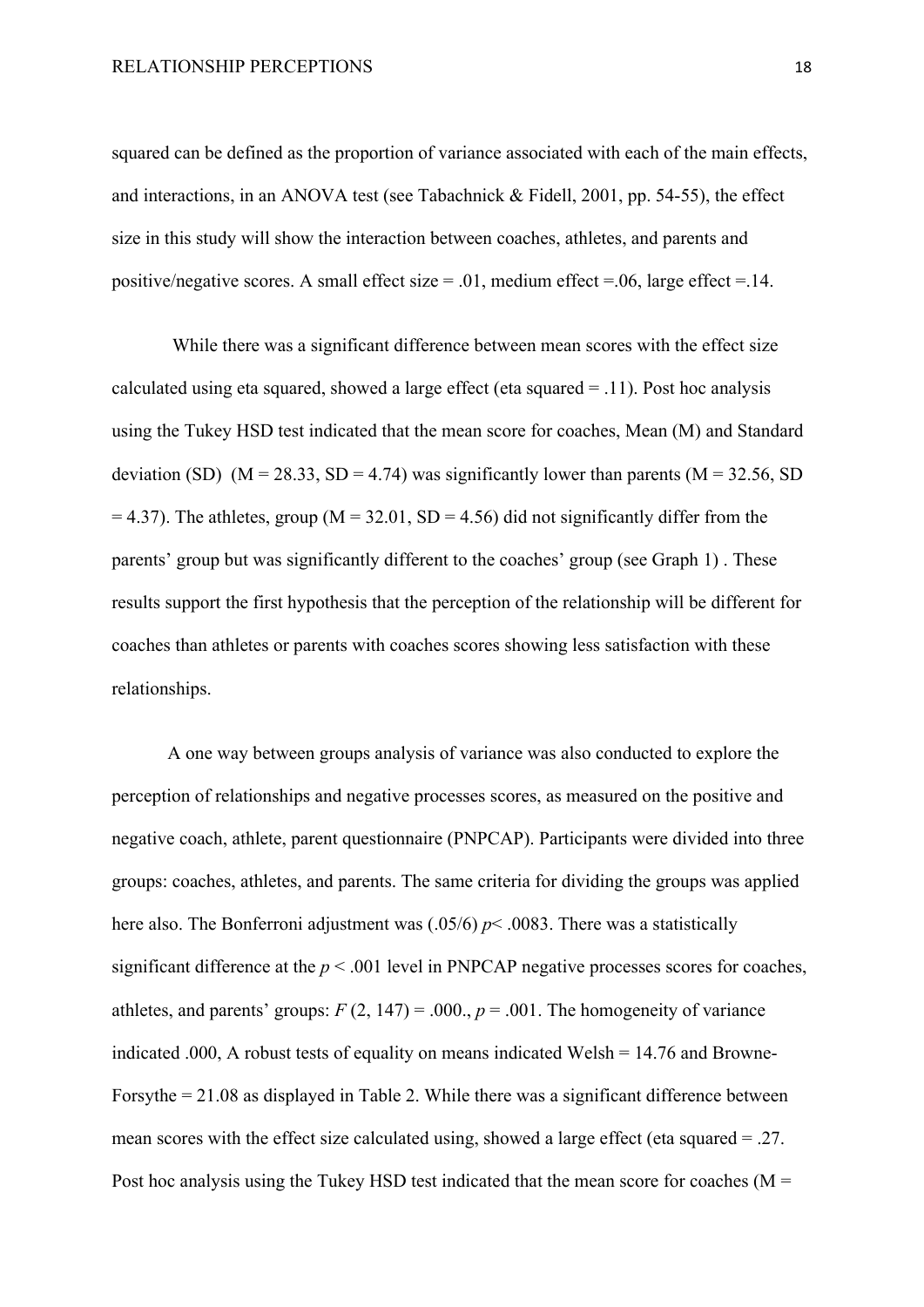11.50,  $SD = 5.19$ ) was significantly different from the parents (M = 6.01,  $SD = 2.66$ ) and the athlete's group ( $M = 6.40$ ,  $SD = 3.97$ ) (see graph 2). The results indicated there was also no significant difference between male ( $M = 38.00$ ,  $SD = 2.88$ ) and female ( $M = 37.64$ ,  $SD =$ 2.37) athletes scores Under 17 age group. These results also support the second hypothesis that coaches will report less satisfaction than parents will. These results show that coaches and athletes' perceptions of their relationship are also different, with coaches reporting less satisfaction than athletes.

A one way between groups ANOVA was conducted with the parent's groups (N=120) U14 ( $N=27$ ), U15( $N=27$ , and U17 ( $N=66$ ), and the same procedure was carried out with the athletes, groups (N=120) U14 (N=27), U15 (N=27), and U17 ( $N=66$ , Female 24 and Male 42), with no statistically significant difference in positive group processes or negative group processes within either the parent's group or the athletes group. The positive group scores for the parents' group were  $F(2, 117) = .75$ ,  $p = .40$ . The effect size indicated a very small effect (eta squared = .01). The parent's group's negative group processes scores reported  $F(2,117)$  $= 1.19$ ,  $p = .3$  (eta squared  $= .02$ ). The athlete's group's positive group processes scores were  $F(2,117) = .79$ ,  $p = .36$ . The effect size indicated a very small effect (eta squared = .01). The athlete's group's negative group processes scores reported  $F(2,117) = 1.06$ ,  $p = .34$  (eta squared  $= .01$ ). Total scores for all athletes are displayed in graph 3.

Table 2

*Robust Tests of Equality of Means*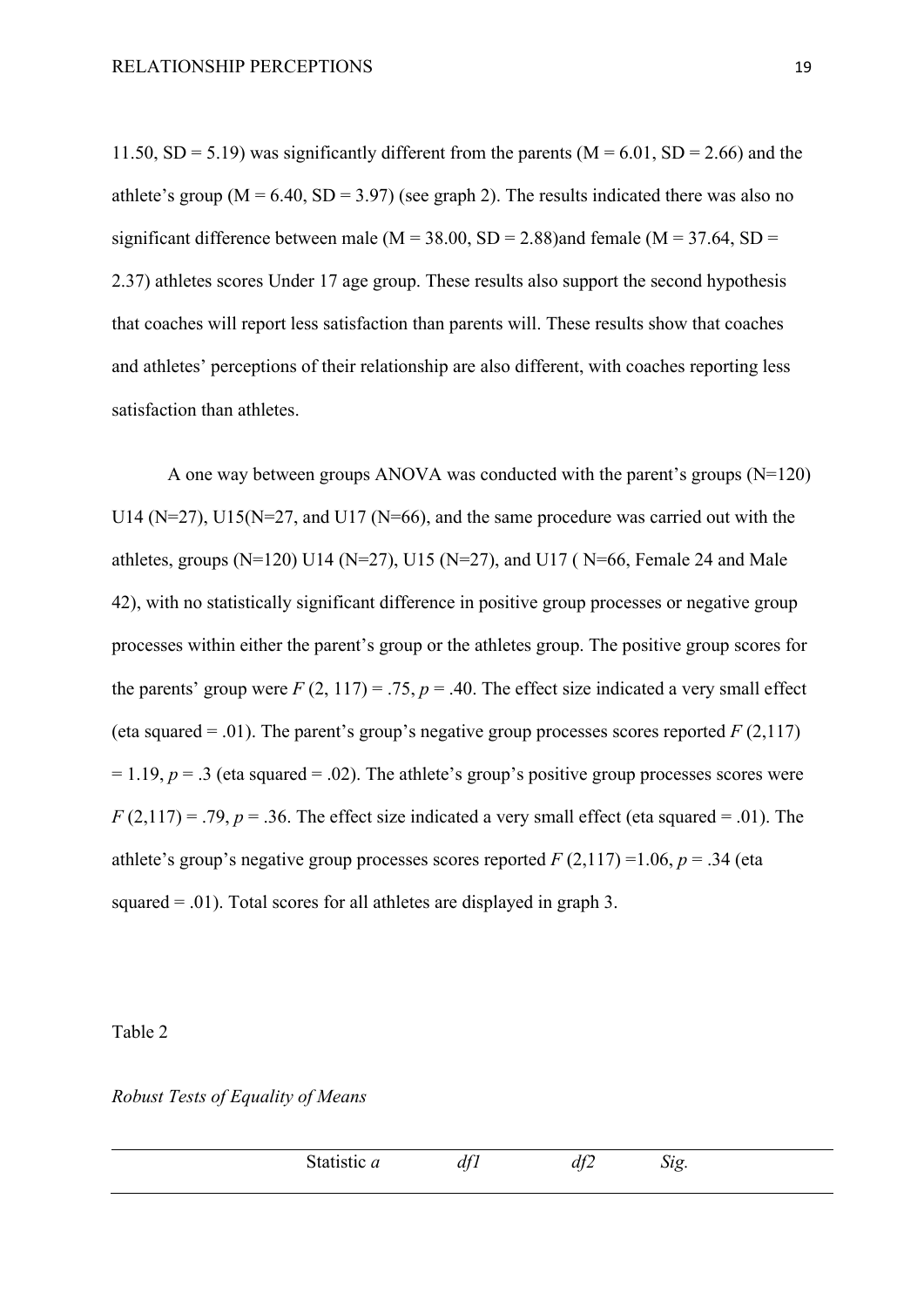### RELATIONSHIP PERCEPTIONS 20

| Welsh          | 14.76 | 67.22 | .000 |
|----------------|-------|-------|------|
| Brown-Forsythe | 21.08 | 60.56 | .000 |

# **Graph 1:** *Means of total positive CAP scores.*



Bar Mean of Total positive scores by CAP Group

Graph 1. N = 150 (30 = coaches), (60 = athletes), (60 = parents).

## **Graph 2:** *Means of total negative CAP scores.*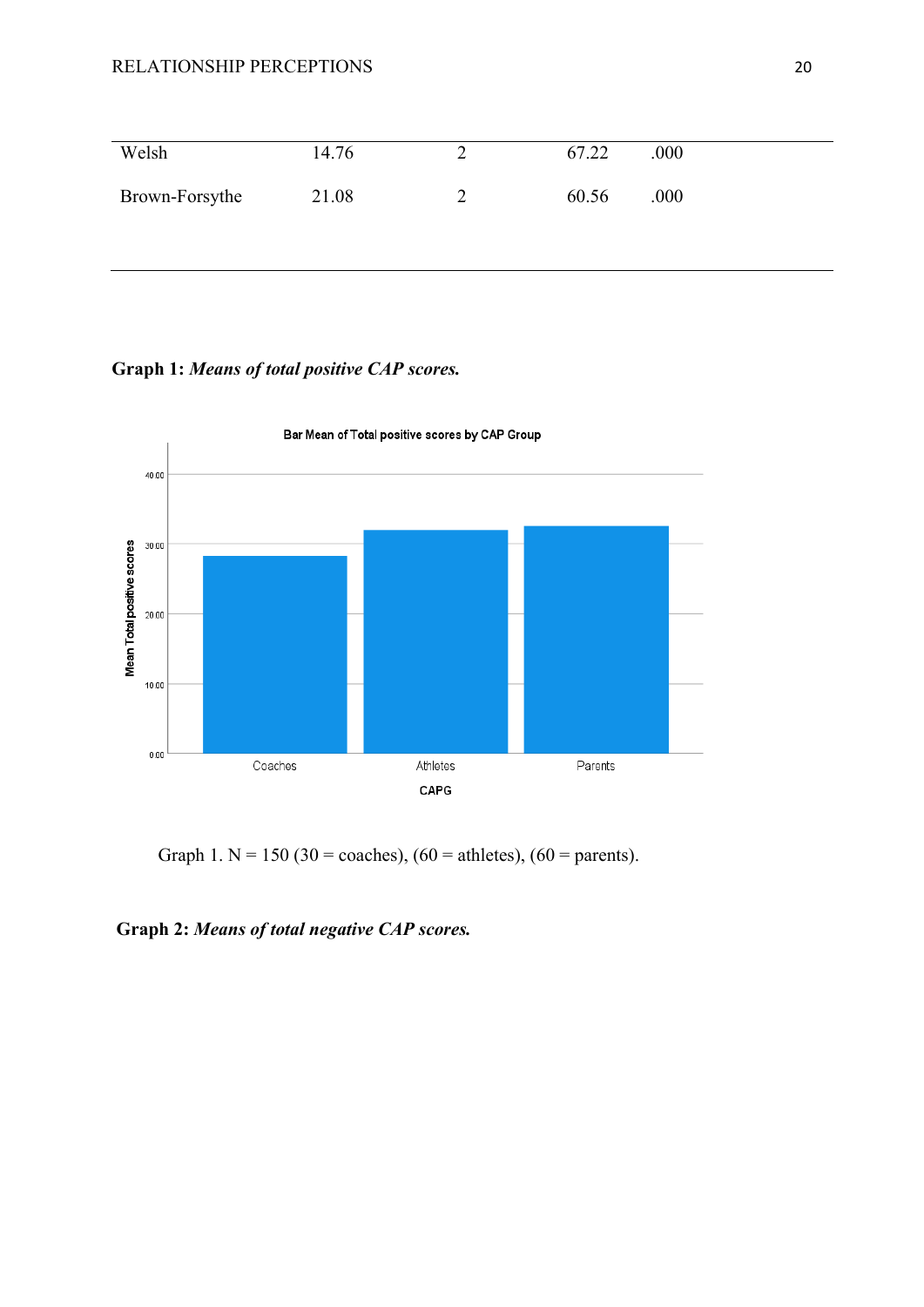

 $N = 150 (30 = coaches), (60 = athletes), (60 = parents).$ 

<span id="page-23-0"></span>**Graph 3 :** *Means of total athlete scores.*



N=120, U14 (N=27), U15(N=27, and U17(N=42), U17 Girls (N=24)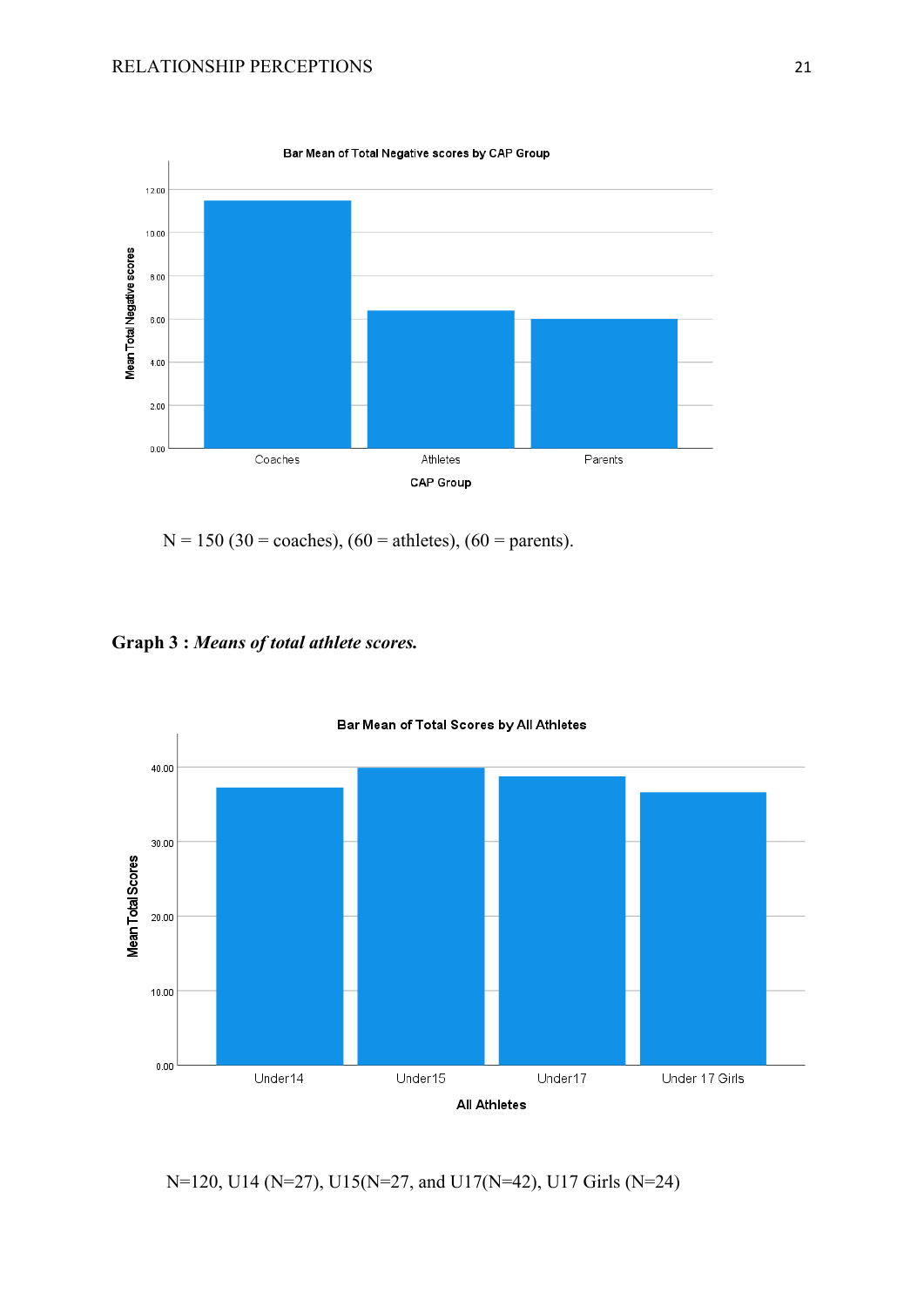### **Discussion**

This study aimed to examine the relationship perception between coaches, athletes, and parents at the higher levels of underage football in Ireland. To the authors knowledge, no other study has gathered such information across this cohort of athletes and their support structures in Ireland. Coaches operating at the higher levels of underage football in Ireland will spend years becoming qualified to a level where they are acknowledged as meeting the minimum requirement to do so.

The results in this study have suggested that coaches are less satisfied with these relationships, scoring lower in the positive sub scale and also recording significantly higher scores than both athletes and parents on the negative subscale. The positive subscale included items relating to respect (Q5 Mutual respect characterises my C-A-P), support (Q2 In my C-A-P we are a team), and teamwork (Q 4 In my C-A-P everyone works together), which are important factors to build relationships on in a football development environment. If one element of these relationships' reports being less respected or supported, in this study the coaches, then it will reflect on the level of development that relationships can have (Jowett & Poczwardowski, 2007). As a result, the player may not get the opportunity to reach their full potential. Previous studies Lisinskiene et al., (2020) measured athlete responses with the PNPCAP as well as collecting responses from the perceptions of success questionnaire (POSQ) Roberts et al., (1998), the self-determination scale (SDS) Sheldon & Deci, (1996), and the sports climate questionnaire as reported in Zanatta et al., (2018). The purpose of this study was to verify the discriminant validity of the positive and negative group processes in the PNPCAP by comparing the results with the other measures. The results indicated that the PNPCAP has discriminant validity based on the two subscales of positive and negative group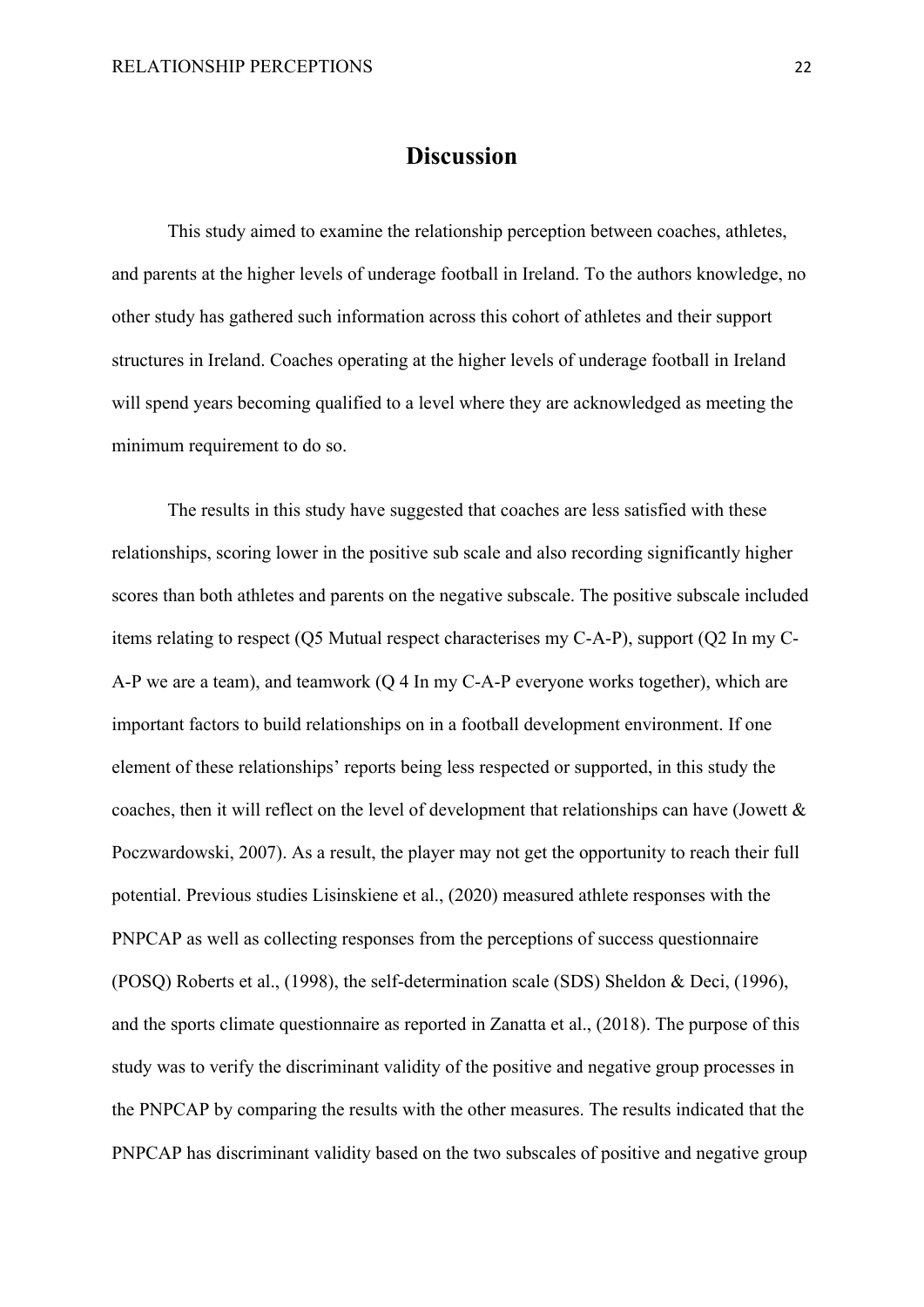processes being correlated to adaptive motivations and coaching support in the positive group processes and negative group processes were correlated to negatively to adaptive motivations and coaching support. These results compared positively with the other measures used in Lisinskiene et al., (2020) and strong correlations were found with task orientation, selfdetermined awareness, perceived choice, and perceived autonomy support The present study cannot be compared to Lisinskiene et al., (2020) because the only measure employed in this study was the PNPCAP. This current study also measured coaches and parents' responses and as such is the first study to do so.

When a member of these groups reports higher negative scores in the negative groups' subscale, what we are seeing is the same element (coaches), not only feeling not supported or respected, but also having an element within the relationship who may be over involved (Q9. In my C-A-P at least one member oversteps the boundaries) or be too demanding (Q8. In my C-A-P at least one member expects too much) in their expectations. Although this sample of coaches is small  $(N=30)$ , compared to the parents' group  $(N=60)$  and the athletes' group (N=60), the population of coaches that work at this level is quite small at the higher levels of underage football. Coaches working at the clubs where parents and athletes were surveyed were not included in this study, to comply with observation of independence rules. However, these coaches also completed the survey, with the results being similar, coaches (related to the clubs in the study)  $N=12$  positive score (M=29.08, SD 3.42) and coaches (independent sample) N=30 (M=28.33, SD=4.74). Coaches (related to the clubs in the study) N=12 negative score (M=12.83, SD 3.97) and coaches (independent sample)  $N=30$  negative score ( $M=11.50$ ,  $SD= 0.94$ ). This would indicate that these scores were not unusual across the sample of coaches working with athletes and parents at this level.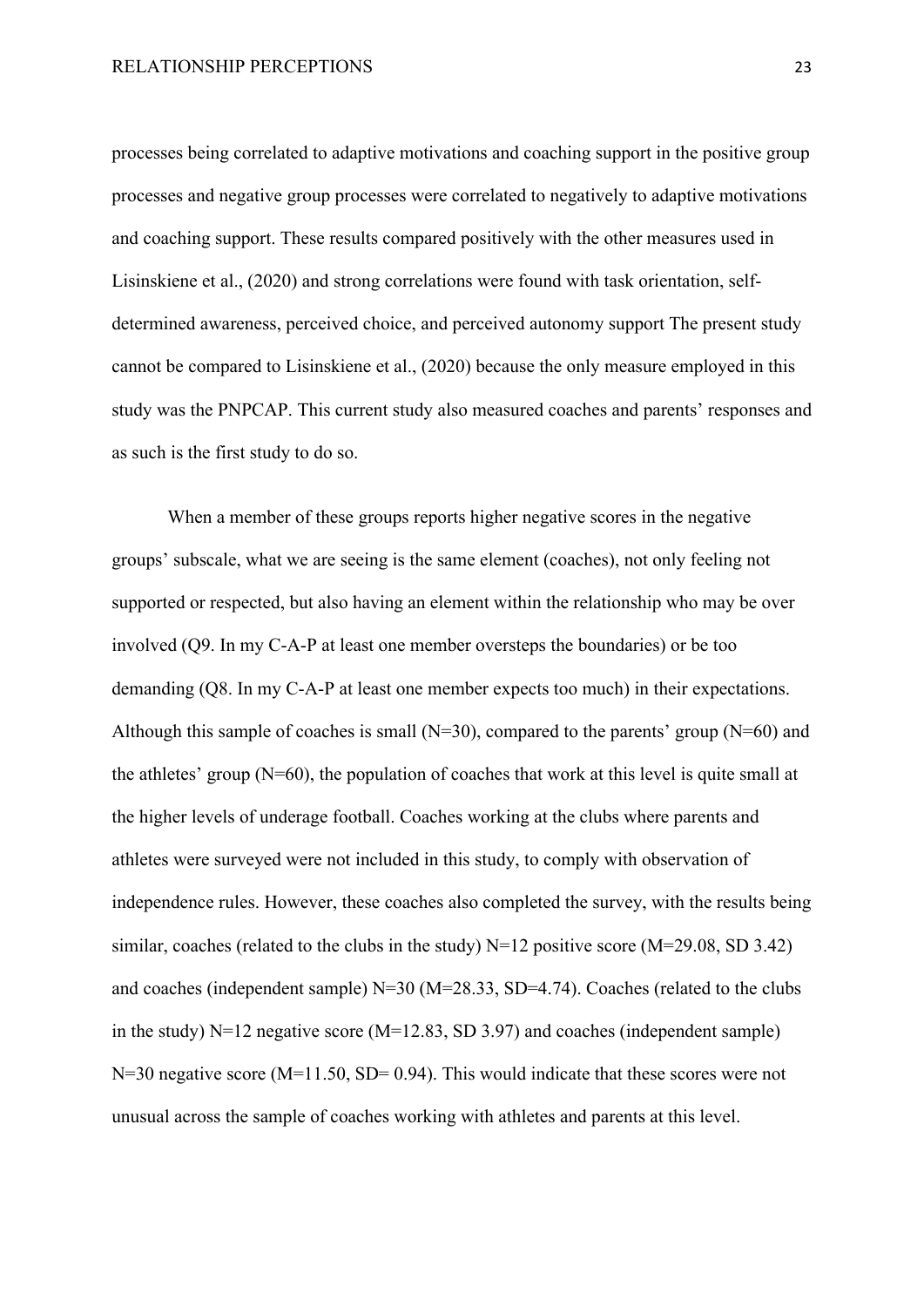The coaches and athletes negative scores were significantly different, although the effect size was small; this also reflects a dissatisfaction between these two important relationships. Coach athlete relationships have been widely studied (Allen & Hodge, 2006; Jowett & Poczwardowski, 2007; Ortin et al., 2016; Rhind & Jowett, 2010) and research suggests there are a number of factors that can affect the quality of this relationship. Jowett & Poczwardowski, (2007) examines these relationships by describing the outcomes or goals for achievement and how complementary they are. If an athlete or coach believes winning trophies or providing a task orientated environment is an indication of success and these goals do not match up, then the relationship will not perform to either elements satisfaction. Relating these factors back to this study's findings might provide an insight into why coaches are less satisfied with the CAP relationships reported. Both of these type of relationships can be described as successful or unsuccessful by either winning trophies or not, and by creating an environment that values effort or failing to create this environment despite the coaches or athletes striving to do so (Jowett & Poczwardowski, 2007). Personal growth is also described as an important factor of this relationship, both coach and athlete will have ideas on how they want to improve and develop over time and this relationship between coach and athlete will greatly depend on the ability to work together to achieve this (Jowett & Poczwardowski, 2007). Other factors that affect these relationships are closeness which is defined as trust, respect, liking, and appreciation of each other roles. Commitment to the relationship where development strategies can be applied to maximise outcomes, and where this study focuses is on co-orientation, where the perception of the relationships are balanced and positive with all members working towards the same goal of developing the athlete over time (Jowett, 2017). These factors may explain some of the dissatisfaction by the coaches in this study.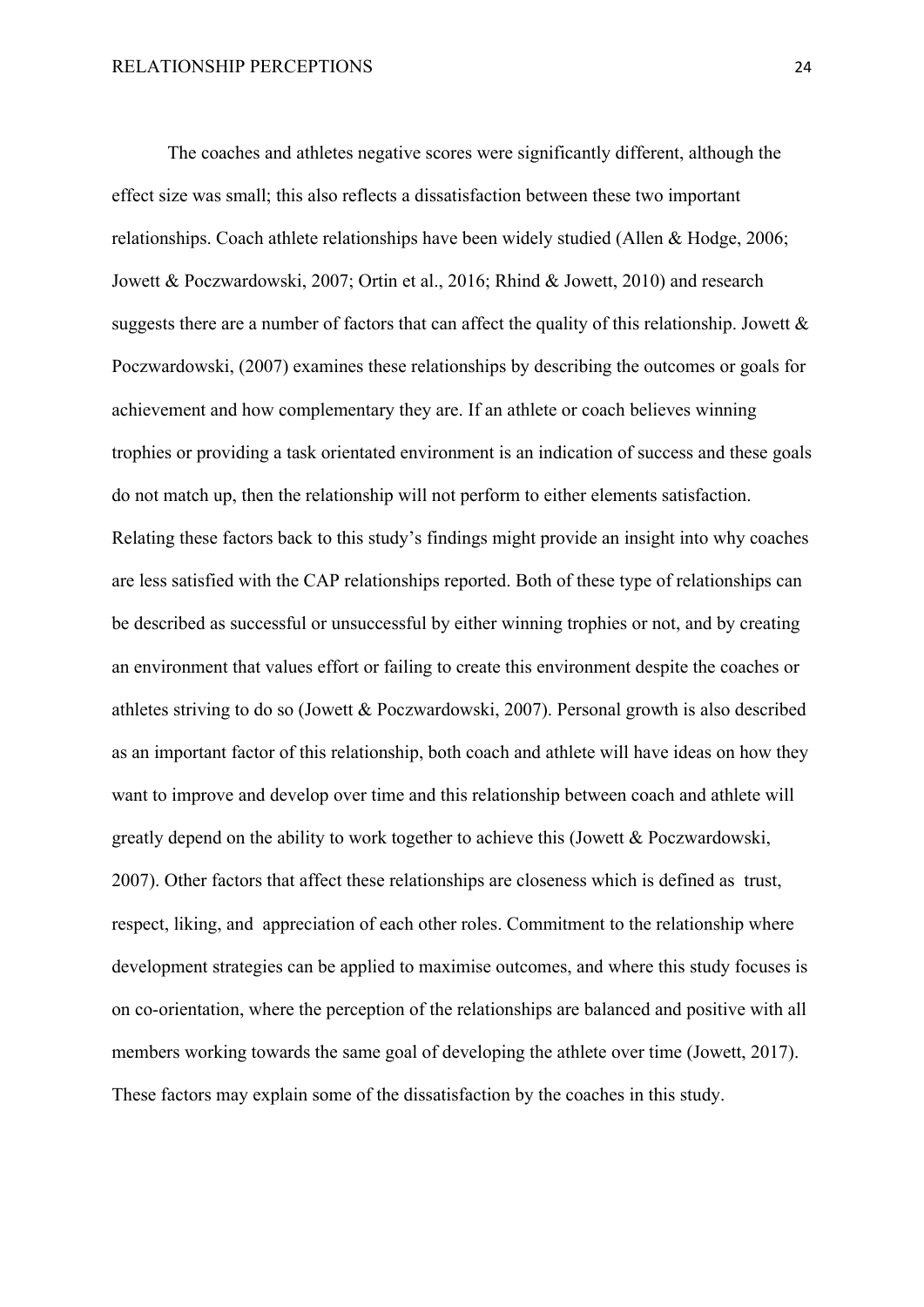Coach created motivational climate (Duda & Balaguer, 2007) works off the assumption that how the coach interacts with the athletes, how they present training practices, and their attitude to competitive games, will construct the motivational climate the athletes operate in. As in AGT, task and ego criteria are used to measure competence by athletes, and this is driven by the coach. A task-orientated climate will promote effort, where learning new tasks, improvement, and making mistakes will be viewed as part of this process. An ego orientated climate will encourage winning at all costs, team rivalry, punishable mistakes, and personal success over another teammate (Newton et al., 2000). The Perceived Motivational Climate in Sport Questionnaire-2 (PMSCQ-2) Newton et al., (2000) was designed to measure which motivational climate operates in team sport settings. This 33-item questionnaire measures the empowering or disempowering climate created by the coach and concludes that the task orientated climate is highly beneficial to athlete development while reducing the negative effects of ego orientated environments (Duda & Balaguer, 2007). Coaches reporting lower positive scores and higher negative scores on the PNPCAP may need to assess these relationships and find how improvements can be made. The three basic needs recognised in SDT, autonomy, competence, and relatedness creates an environment where the value of effort over winning is encouraged. Coaches and parents that can implement this environment will develop athletes who can cope with difficult periods while knowing that they are being valued for the effort. The intrinsic motivation to seek ways to overcome these difficulties allows the athlete to grow and become more autonomous as they develop through the long term development pathway. These strategies can be taught to coaches, athletes, and parents at the younger age groups of development (Lisinskiene et al., 2018 ; Davis et al., 2019). This would allow a stepped approach to educating each element of the CAP to operate with confidence that as issues arise then an all-encompassing approach can be employed to create the environment that places the welfare and development of the athlete firmly at the heart of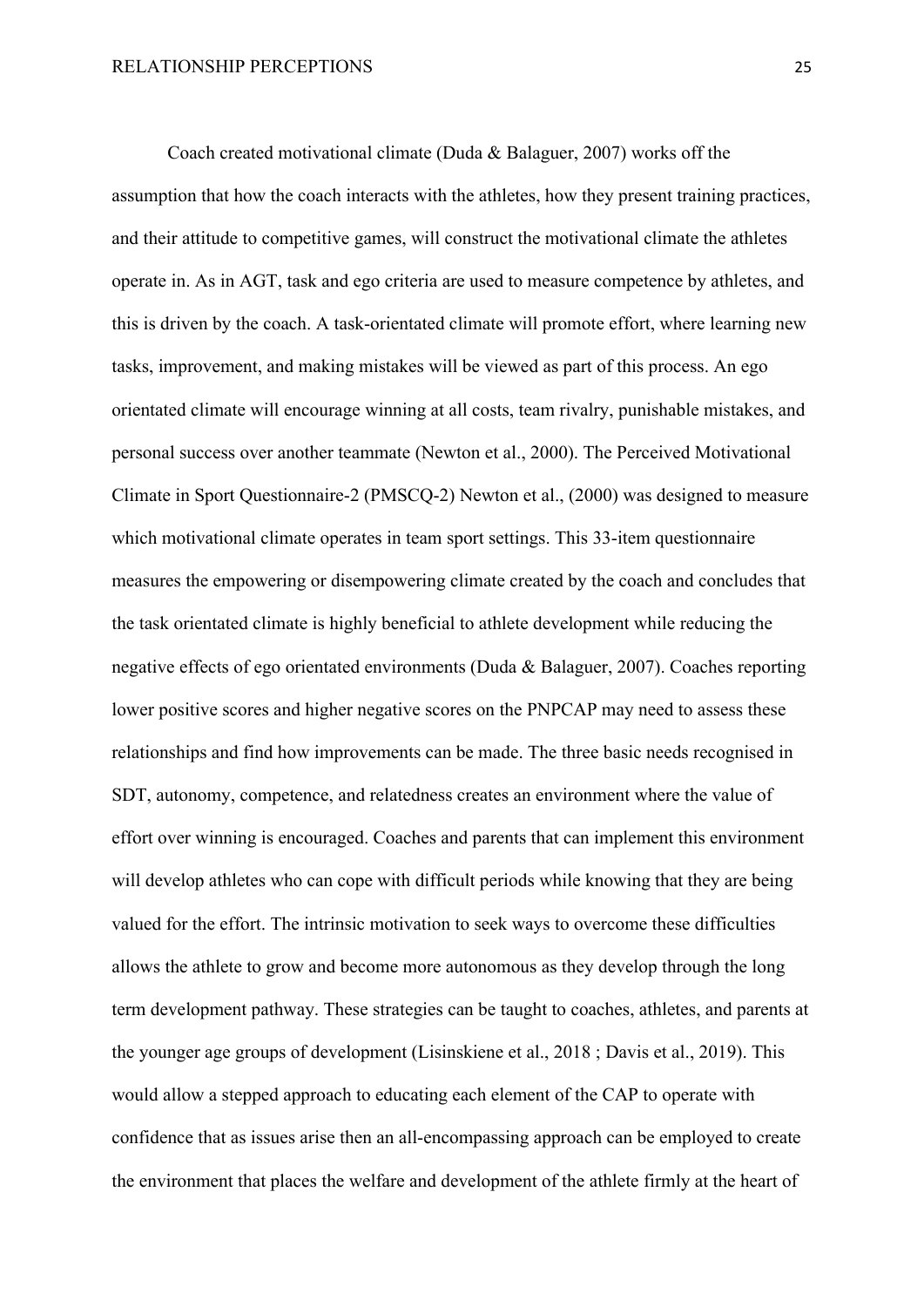each discussion. The knowledge, skill, and expertise of the coach will be enhanced by learning to best use their expertise including creating the right environment for athletes to reach their full potential. Parents can be educated to understand long term development strategies and what part of this process includes them. They can also be supported to understand the process of creating the right motivational climate and self-determination for their child/athlete to have the optimal opportunity to progress in football. While being responsible for the development of young players in underage football, coaches will learn that being qualified to coach at this level is no indicator that they will be successful at it or will find it an enjoyable experience. Parental expectations also have to be managed, and athlete expectations need to be assessed openly and honestly, with long-term player development needing to take precedence over the winning of games. These factors cannot be achieved without understanding what motivates the athletes and their parents, what their perceptions about their ability are, and how committed and realistic they are to achieving the goals they set for themselves or others perceive they can achieve.

### <span id="page-28-0"></span>**Implications**

The findings in this study suggest that there are different levels of satisfaction in the perceived interpersonal relationships between coaches, athletes, and parents. This study has discussed the importance of examining these relationships (Duda & Balaguer, 2007 ; Jowett & Poczwardowski, 2007) as they are the development pathways for our best young players. By identifying any imbalance, it should be possible to pursue the cause of the issues and by doing so create a better environment for all to operate in. An example of this may be focusing on psychological training for coaches, similar to Lisinskiene et al. (2018), where an education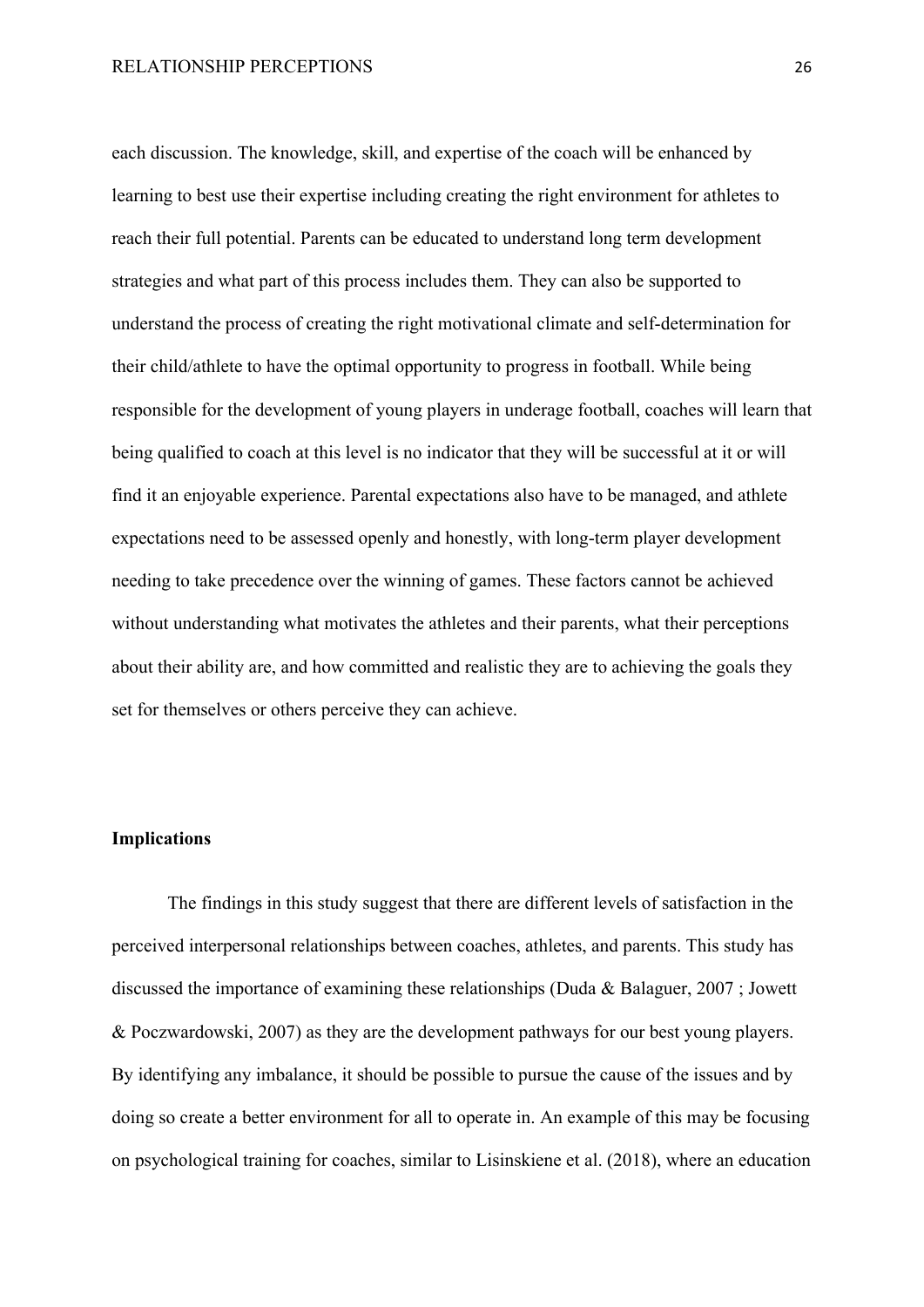programme consisting of social skills training, psychological, and educational training with professional coaches shows increased levels of trust, cooperation, communication, and a better connection between the coaches and athletes.

Another example may be involving parents more closely in the development process, by doing this, coaches may be also employing an ally who has a lot more access to the athletes than they do. Parents may need to be educated in the importance of creating a task orientated goal for their child. Research (Sommerfield & Tsz, 2020) has found that by encouraging their child to set their own goals, choose their own improvement strategy, and learn the benefits of self-determination, they will see these skills carry over into other areas of the athlete's life. Coaches must also realise that parents, in most cases are going through this process for the first time and are uneducated about the process of developing young athletes. As such, LOI clubs, coach education and coaches should see this as an opportunity to communicate, educate and support the parents while building stronger relationships with them. Tailoring different educational programmes aimed at the different groups based on the findings in this study may provide avenues for future research.

#### <span id="page-29-0"></span>**Strengths and Limitations**

This study is the first of its kind to examine the perceived relationships between coaches, athletes, and parents of underage players in an Irish environment. The PNPCAP is a brief measure that has discriminant validity, examining athlete responses only. As this study is the first to examine all members of the triad in the same sample the CAP discriminant, validity cannot thus be assumed. This is a new instrument of measure and has only been used previously with a Lithuanian sample. Thus, as this study was a cross sectional design, no causal relationships can be inferred in the findings.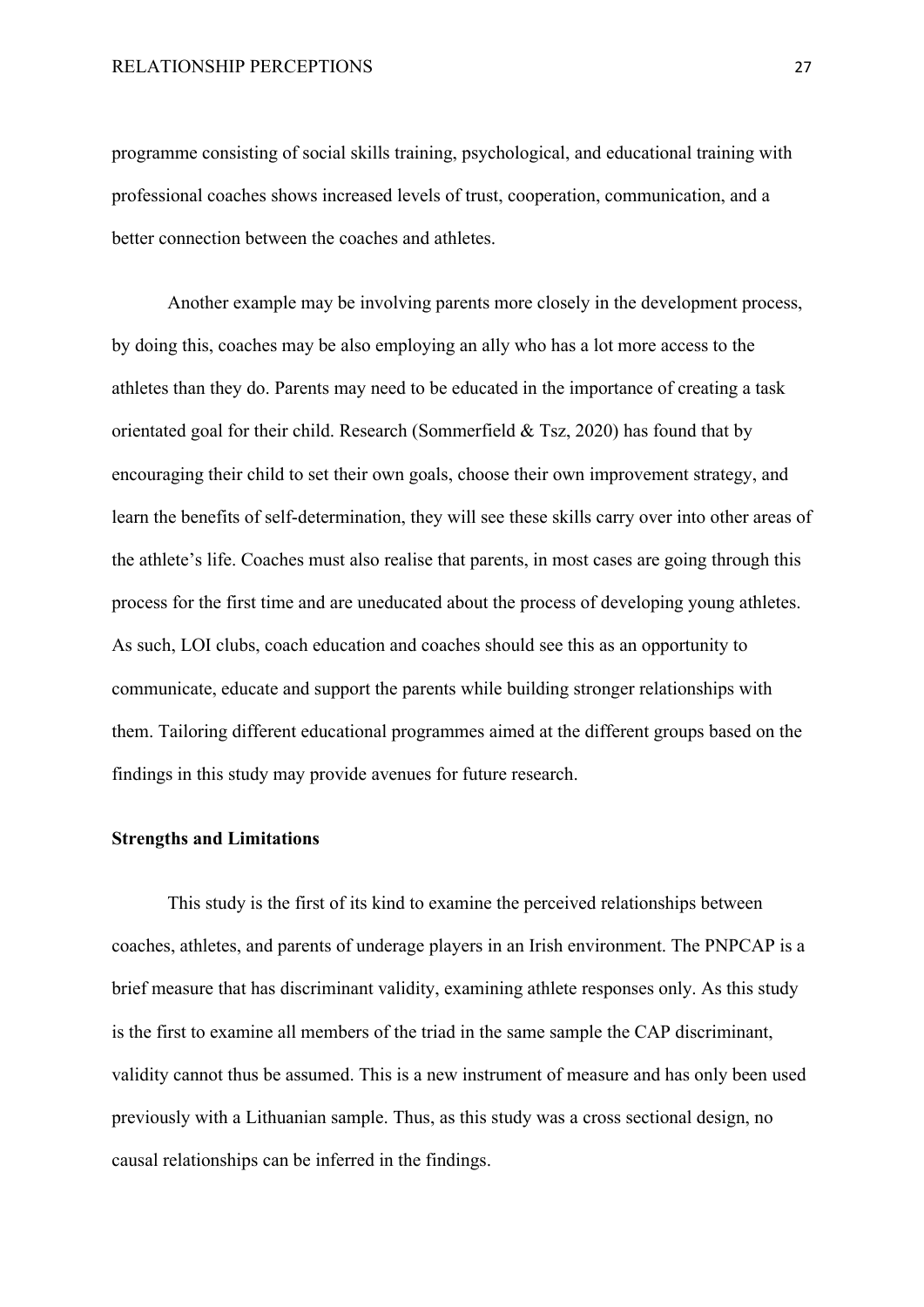### <span id="page-30-0"></span>**Conclusion**

This study provides an insight into how perception of the interpersonal relationships at the higher levels of underage football in Ireland operate between coaches, athletes, and parents. This knowledge can lead to further examination of the environment, by taking these findings and exploring them further, examining why coaches report lower positive scores and higher negative scores. Although previous studies have analysed athletes' scores only, this current study went a step further by analysing coaches, parents, and athletes scores. By adding to the knowledge that already exists, this study expands the scope of where the PNPCAP may be engaged, by analysing all members and relating the findings back to educational resources for coaches and parents, with the aim of creating a better environment for all to operate in. This may lead to improved athlete development structures in higher levels of underage football. Future studies in this area may look to expand the sample of participants and involve more clubs from the LOI underage section. Another instrument of measure, to accompany the PNPCAP, could provide a more in-depth understanding of how each element perceives the operational climate in their respective relationships, such as CARMQ (Rhind & Jowett, 2012) and PMSCQ-2 (Newton et al., 2000). While GDPR restrictions hampered the study, participant numbers anticipated did not materialise, but the participant numbers exceeded acceptable minimum levels for this research, out of the fourteen LOI clubs contacted and who received the questionnaire only seven clubs responded to this study.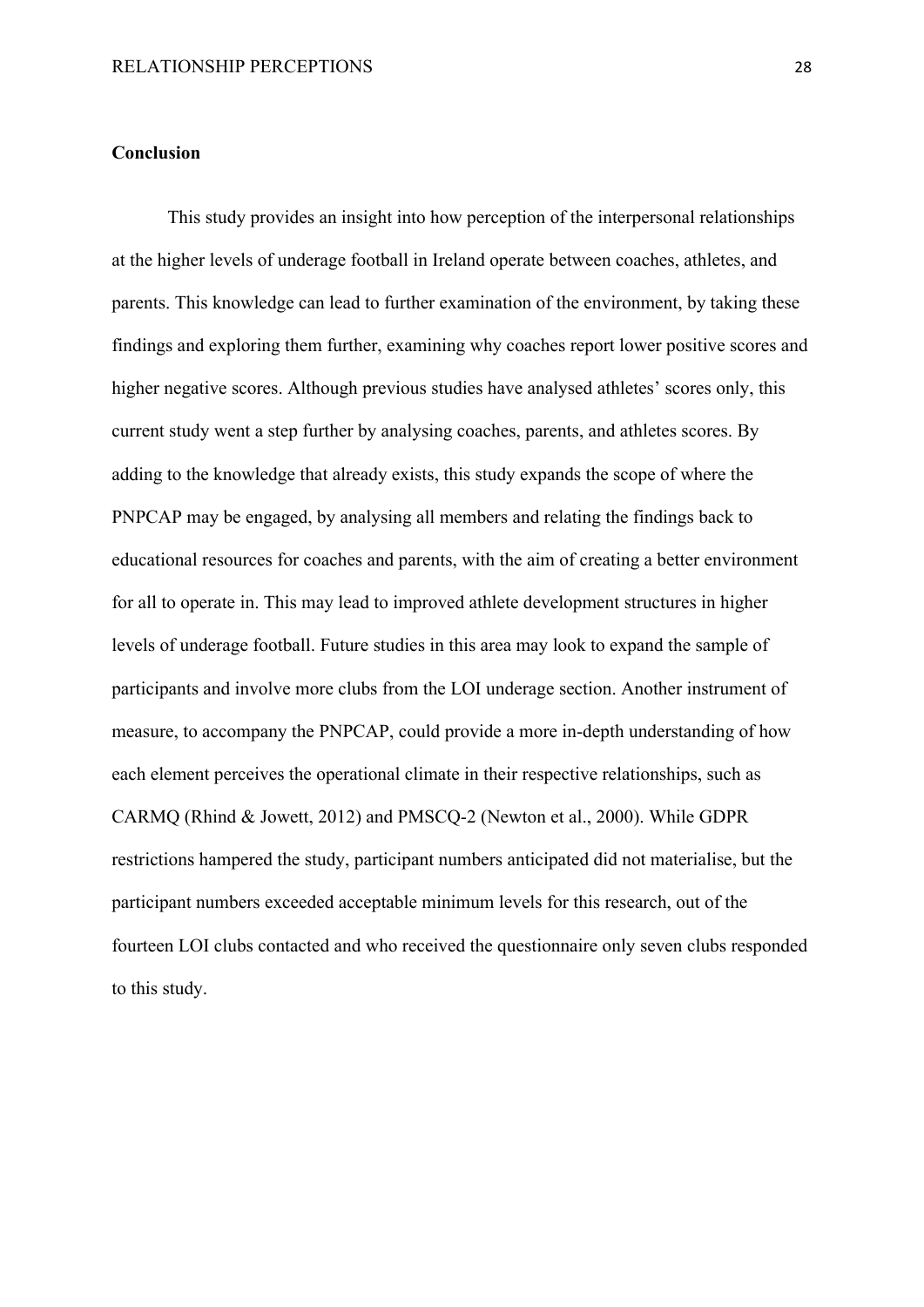# **References**

- <span id="page-31-0"></span>Allen, J. B., & Hodge, K. (2006). Fostering a learning environment: Coaches and the motivational climate. *International Journal of Sports Science & Coaching*, *1*(3), 261-277.
- Averill, P. M., & Power, T. G. (1995). Parental attitudes and children's experiences in soccer: Correlates of effort and enjoyment. *International Journal of Behavioural Development*, *18*(2), 263-276.
- Camiré, M., Trudel, P., & Forneris, T. (2012). Coaching and transferring life skills: Philosophies and strategies used by model high school coaches. *The Sport Psychologist*, *26*(2), 243-260.
- Clarke, N. J., & Harwood, C. G. (2014). Parenting experiences in elite youth football: A phenomenological study. *Psychology of Sport and Exercise*, *15*(5), 528-537.
- Danioni, F., Barni, D., & Rosnati, R. (2017). Transmitting sport values: The importance of parental involvement in children's sport activity. *Europe's Journal of Psychology*, *13*(1), 75.
- Davis, L., Jowett, S., & Tafvelin, S. (2019). Communication strategies: The fuel for quality coach-athlete relationships and athlete satisfaction. *Frontiers in psychology*, *10*, 2156.
- Duda, J. L., & Balaguer, I. (2007). Coach-created motivational climate. *Social psychology in sport*, 117-130.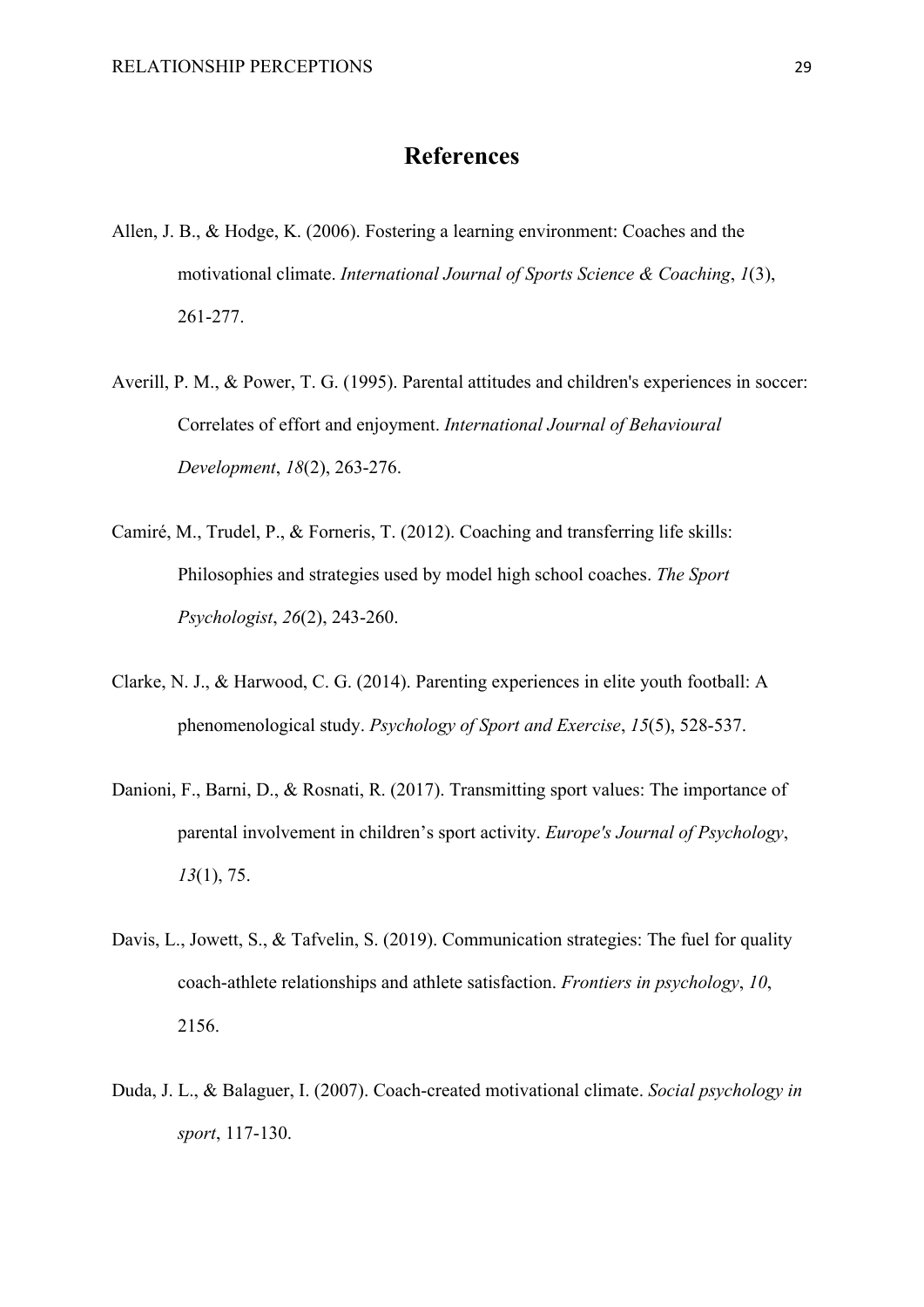- Duda, J. L., & Nicholls, J. G. (1992). Dimensions of achievement motivation in schoolwork and sport. *Journal of Educational Psychology*, *84*(3), 290.
- Eccles, J. S., & Wigfield, A. (2002). Motivational beliefs, values, and goals. *Annual Review of Psychology*, *53*(1), 109-132.
- Fenton, S. A., Duda, J. L., Appleton, P. R., & Barrett, T. G. (2017). Empowering youth sport environments: Implications for daily moderate-to-vigorous physical activity and adiposity. *Journal of Sport and Health Science*, *6*(4), 423-433.
- Goodman, M., & James, I. A. (2017). Parental involvement in young footballers' development: A comparison of the opinions of children and their parents. *Sport & Exercise Psychology Review*, *13*(1), 2-9.
- Jowett, S., & Timson-Katchis, M. (2005). Social networks in sport: Parental influence on the coach-athlete relationship. *The Sport Psychologist*, *19*(3), 267-287.
- Jowett, S., & Poczwardowski, A. (2007). *Understanding the Coach-Athlete Relationship*.
- Jowett, S. (2017). Coaching effectiveness: the coach–athlete relationship at its heart. *Current Opinion in Psychology*, *16*, 154-158.
- Lavallee, D., Sheridan, D., Coffee, P., & Daly, P. (2019). A social support intervention to reduce intentions to drop-out from youth sport: The GAA super games centre. *Psychosocial Intervention*, *28*(1), 11-17.
- Lee, M. J., Whitehead, J., Ntoumanis, N., & Hatzigeorgiadis, A. (2008). Relationships among values, achievement orientations, and attitudes in youth sport. *Journal of Sport and Exercise Psychology*, 30(5), 588-610.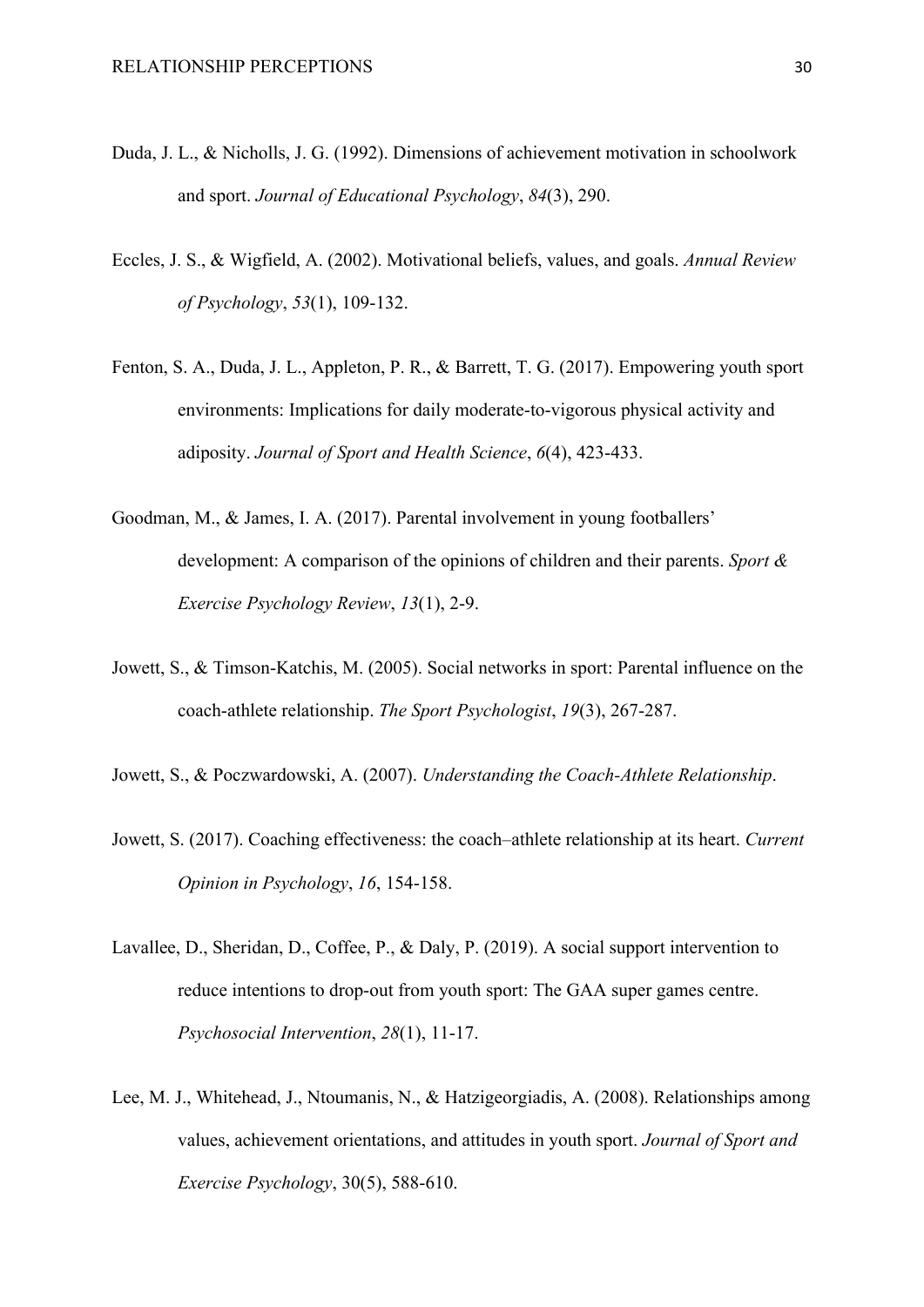- Lee, M. J., Whitehead, J., & Balchin, N. (2000). The measurement of values in youth sport: Development of the Youth Sport Values Questionnaire. *Journal of Sport and Exercise Psychology*, *22*(4), 307-326.
- Leff, S. S., & Hoyle, R. H. (1995). Young athletes' perceptions of parental support and pressure. *Journal of Youth and Adolescence*, *24*(2), 187-203.
- Lisinskiene, A. (2018). The effect of a 6-month coach educational program on strengthening coach-athlete interpersonal relationships in individual youth sport. *Sports*, *6*(3), 74.
- Lisinskiene, A., May, E., & Lochbaum, M. (2019). The Initial Questionnaire Development in Measuring of Coach-Athlete–Parent Interpersonal Relationships: Results of Two Qualitative Investigations. *International Journal of Environmental Research and Public Health*, *16*(13), 2283.
- Lisinskiene, A., Lochbaum, M., May, E., & Huml, M. (2019). Quantifying the Coach– Athlete–Parent (C–A–P) relationship in youth sport: initial development of the positive and negative processes in the C–A–P questionnaire (PNPCAP). *International Journal of Environmental Research and Public Health*, *16*(21), 4140.
- Mesquita, I., Ribeiro, J., Santos, S., & Morgan, K. (2014). Coach learning and coach education: Portuguese expert coaches' perspective. *The Sport Psychologist*, *28*(2), 124-136.
- Ntoumanis, N. (2001). Empirical links between achievement goal theory and selfdetermination theory in sport. *Journal of Sports Sciences*, *19*(6), 397-409.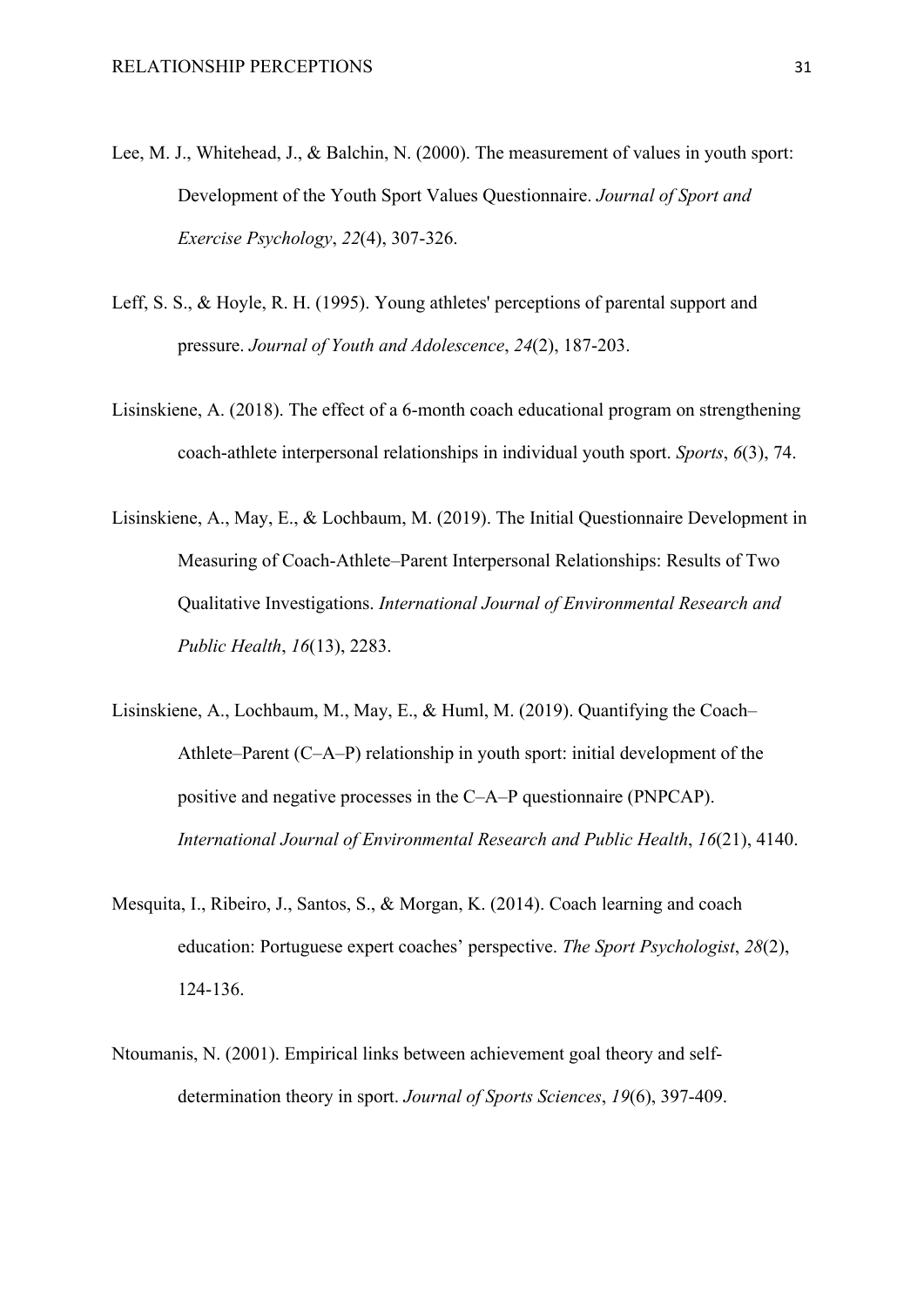- Ommundsen, Y., Roberts, G. C., Lemyre, P. N., & Miller, B. W. (2006). Parental and coach support or pressure on psychosocial outcomes of pediatric athletes in soccer. *Clinical Journal of Sport Medicine*, *16*(6), 522-526.
- Ortín, F. J., Maestre, M., & García-de-Alcaraz, A. (2016). Football coaches training and satisfaction of young athletes. *Sport Tk-Revista Euroamericana De Ciencias Del Deporte*, *5*(1), 11-17.
- Rhind, D. J., & Jowett, S. (2010). Relationship maintenance strategies in the coach-athlete relationship: The development of the COMPASS model. *Journal Of Applied Sport Psychology*, *22*(1), 106-121.
- Roberts, G. C., Treasure, D. C., and Balague, G. (1998). Achievement goals in sport: The development and validation of the Perception of Success Questionnaire. J. Sports Sc., 16(4), 337 - 347.
- Schwartz, S. H. (2007). Basic human values: Theory, measurement, and applications. *Revue Française De Sociologie*, *47*(4), 929.
- Sheldon, K., & Deci, E. (1996). The self-determination scale. *Unpublished manuscript, University of Rochester*, *754*.
- Sheridan, D., Coffee, P., & Lavallee, D. (2014). A systematic review of social support in youth sport. International Review of Sport and Exercise Psychology, 7(1), 198-228.
- Sommerfeld, B., & Chu, T. L. (2020). Coaches Can Utilize Parents to Optimize Youth Athletes' Sport Experience. *Strategies*, *33*(2), 25-31.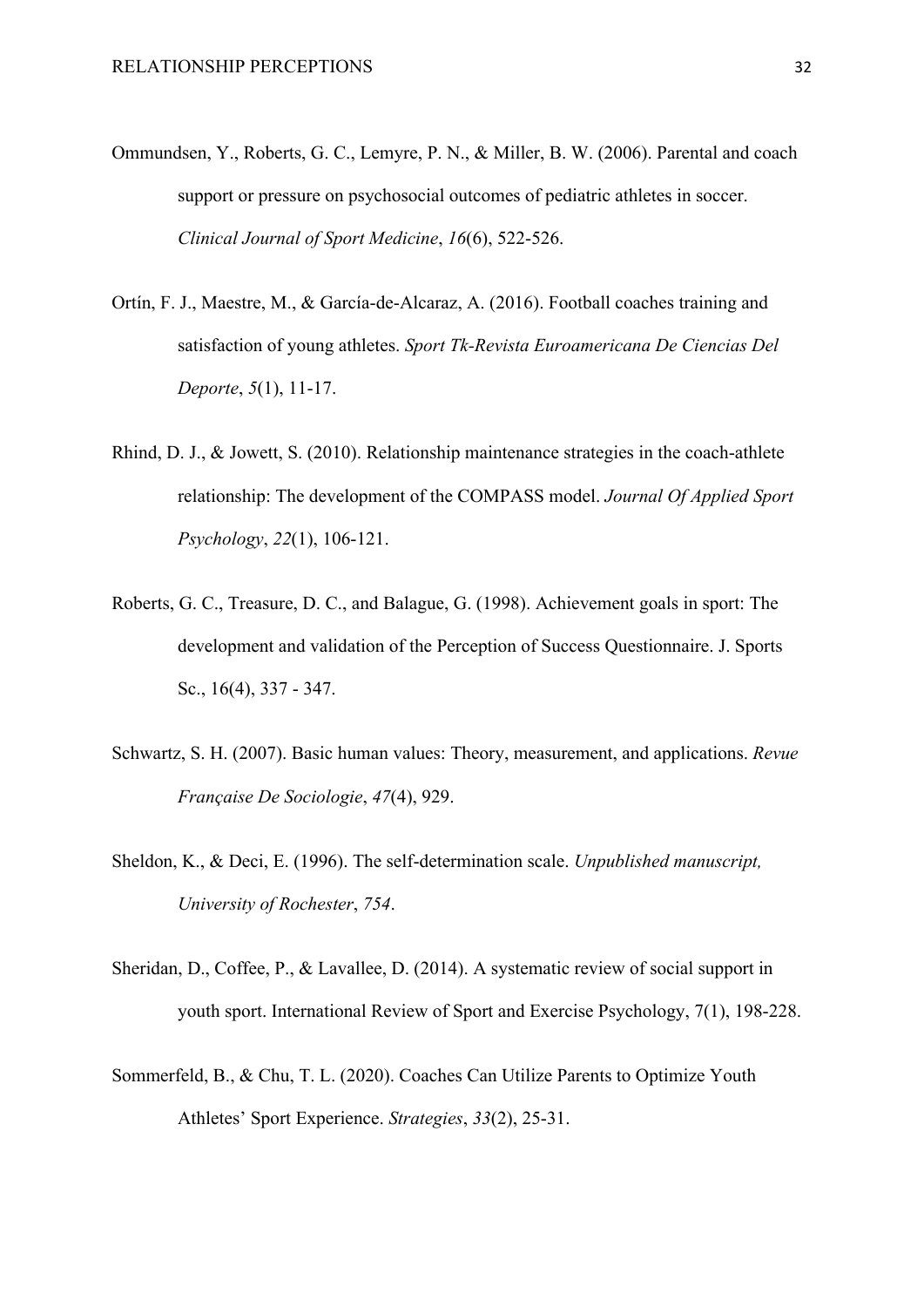- Tabachnick, B. G., & Fidell, L. S. (2001). Principal components and factor analysis. *Using multivariate statistics*, *4*(1), 582-633.
- Welk, G. J., Babkes, M. L., & Schaben, J. A. (2009). Parental influences on youth sport participation. Retrieved from Parte: http://hdl. handle. net/10316.2/3165.
- Wylleman, P. (2000). Interpersonal relationships in sport: Unchartered territory in sport Psychology Research. *International Journal of Sport Psychology, 31*, 555–572.
- Zanatta, T., Rottensteiner, C., Konttinen, N., & Lochbaum, M. (2018). Individual motivations, motivational climate, enjoyment, and physical competence perceptions in Finnish team sport athletes: a prospective and retrospective study. *Sports*, *6*(4), 165.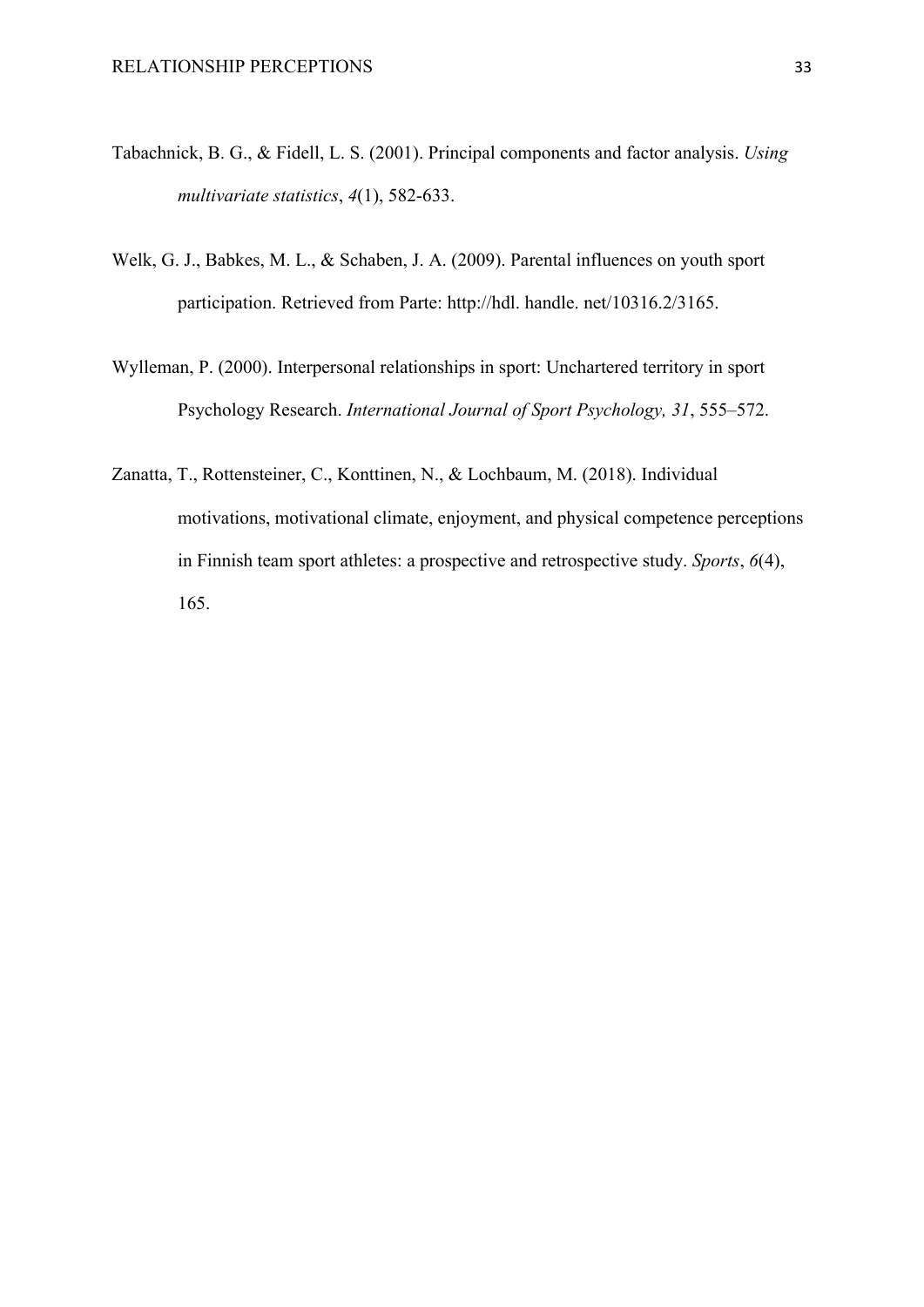# **Appendices**

### <span id="page-36-2"></span><span id="page-36-1"></span><span id="page-36-0"></span>**Appendix 1: Coach-Athlete-Parent Questionnaire (Lisinskiene et al., 2019)**

Table 4. Final version of the Positive and Negative Processes in the Coach-Athlete-Parent Questionnaire (PNPCAP) interpersonal relationships of the C-A-P.

| <b>Item Description</b>                                                              | <b>Totally Disagree</b> | <b>Disagree</b> | Neither Agree,<br><b>Neither Disagree</b> | Agree | <b>Totally Agree</b> |
|--------------------------------------------------------------------------------------|-------------------------|-----------------|-------------------------------------------|-------|----------------------|
| 1. My C-A-P relationship is reliable during<br>hardship (P-Support)*                 |                         | 2               | 3                                         | 4     | 5                    |
| 2. In my C-A-P, we are a team (P-Support) *                                          |                         | 2               | 3                                         | 4     | 5                    |
| 3. My C-A-P is positive (P-Support) *                                                |                         | 2               | 3                                         | 4     | 5                    |
| 4. In my C-A-P, everyone works together<br>(P-Teamwork)*                             |                         |                 | 3                                         | 4     | 5                    |
| 5. Mutual respect characterizes my C-A-P<br>(P-Respect)*                             |                         | $\overline{2}$  | 3                                         | 4     | 5                    |
| 6. My C-A-P is supportive (P-Support) *                                              | 1                       | 2               | 3                                         | 4     | 5                    |
| 7. Everyone in my C-A-P listens to each<br>other's point of view (P-Communication) * |                         |                 | 3                                         | 4     | 5                    |
| 8. In my C-A-P, at least one member expects<br>too much (N-Over-involved) **         |                         |                 | 3                                         | 4     | 5                    |
| 9. In my C-A-P, at least one member<br>oversteps boundaries (N-Over-involved) **     |                         | 2               | 3                                         | 4     | 5                    |
| 10. At least one member in my C-A-P is too<br>demanding (N-Over-involved)**          |                         |                 | 3                                         | 4     | 5                    |
| 11. At least one member is over-involved<br>(N-Over-involved)**                      |                         |                 | 3                                         | 4     | 5                    |

Note. The explanation of the item distribution in two higher order factors: \* (P-subscale)—Positive group processes;

\*\* (N-subscale)-Negative group processes.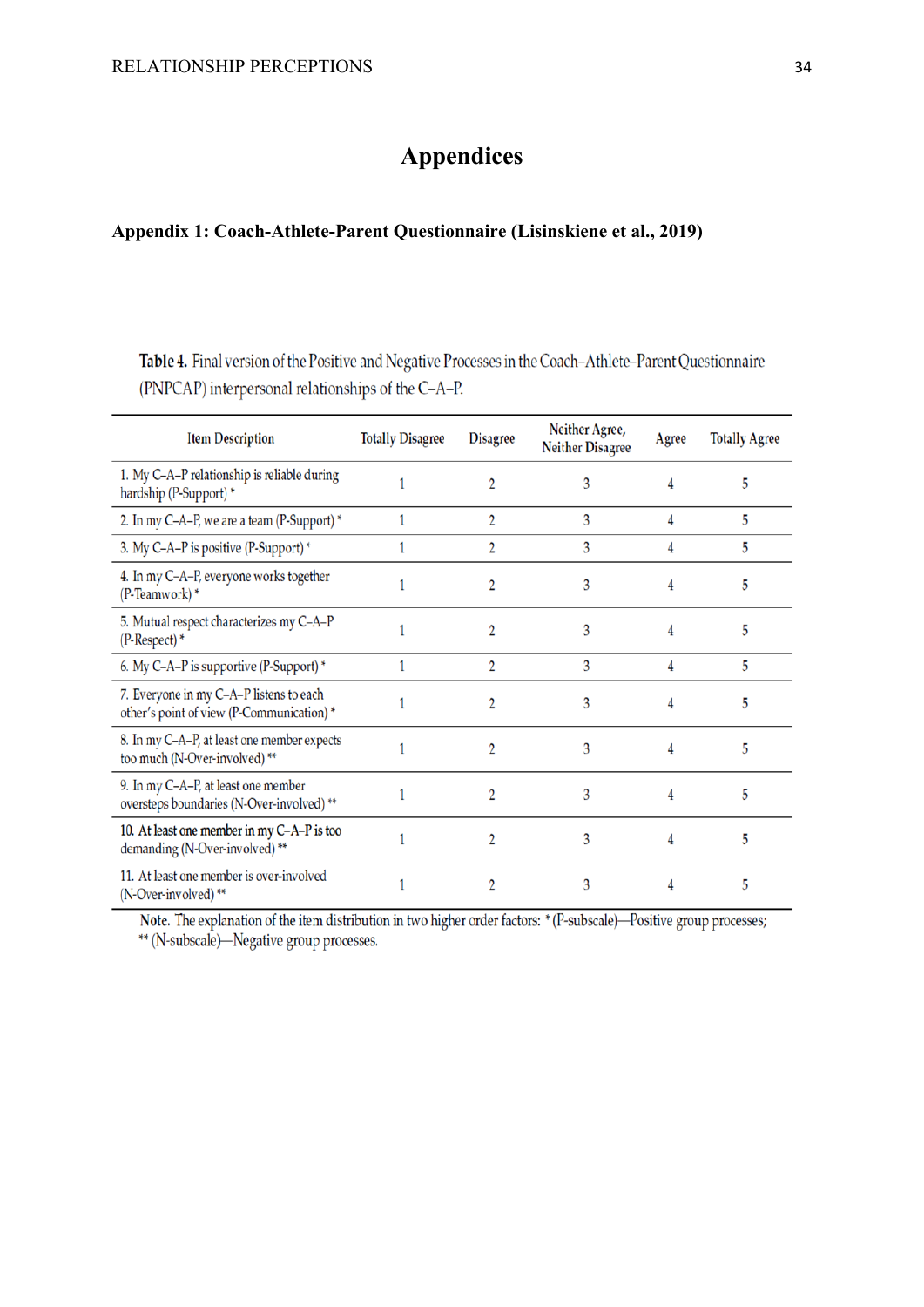### <span id="page-37-1"></span><span id="page-37-0"></span>**Appendix B: Information Sheet for Coaches and Clubs**

#### Dear Coach,

We are inviting the participation of players, aged 14-18 years, and the parent who is most involved in their sport to participate in a research study into the similarities between the sport relationships of coaches, players and their parents the degree to which players accurately perceive such relationships.

What is the aim of the project ?

The aim for this study is to investigate the relationships between coaches, athletes, and parents. These relationships form the development experience of young athletes in Ireland. By analysing these relationships this study would be able to understand how players can be developed more appropriately. In expanding the knowledge in this area educational interventions can be applied to player development pathways for coaches, athletes, and parents. Definitive interventions can be designed to educate each member of the C-A-P to better operate in the interests of the athlete and create an experience that encompasses a whole person philosophy. Young players development experience are influenced by their parents and coaches' beliefs and value systems and this is reflected in the motivational climate provided by coaches and parents. Previous studies have shown that by creating a task orientated climate, competence, moral and status values can be developed and improve athletic performance over time. Your support in this is very much appreciated,

What type of clubs, coaches and players are needed?

We are asking boys and girls from LOI U14-15-17 clubs and ROI U15-16-17, aged 14-18 years as registered with a LOI club during the 2020 season or was selected for an international squad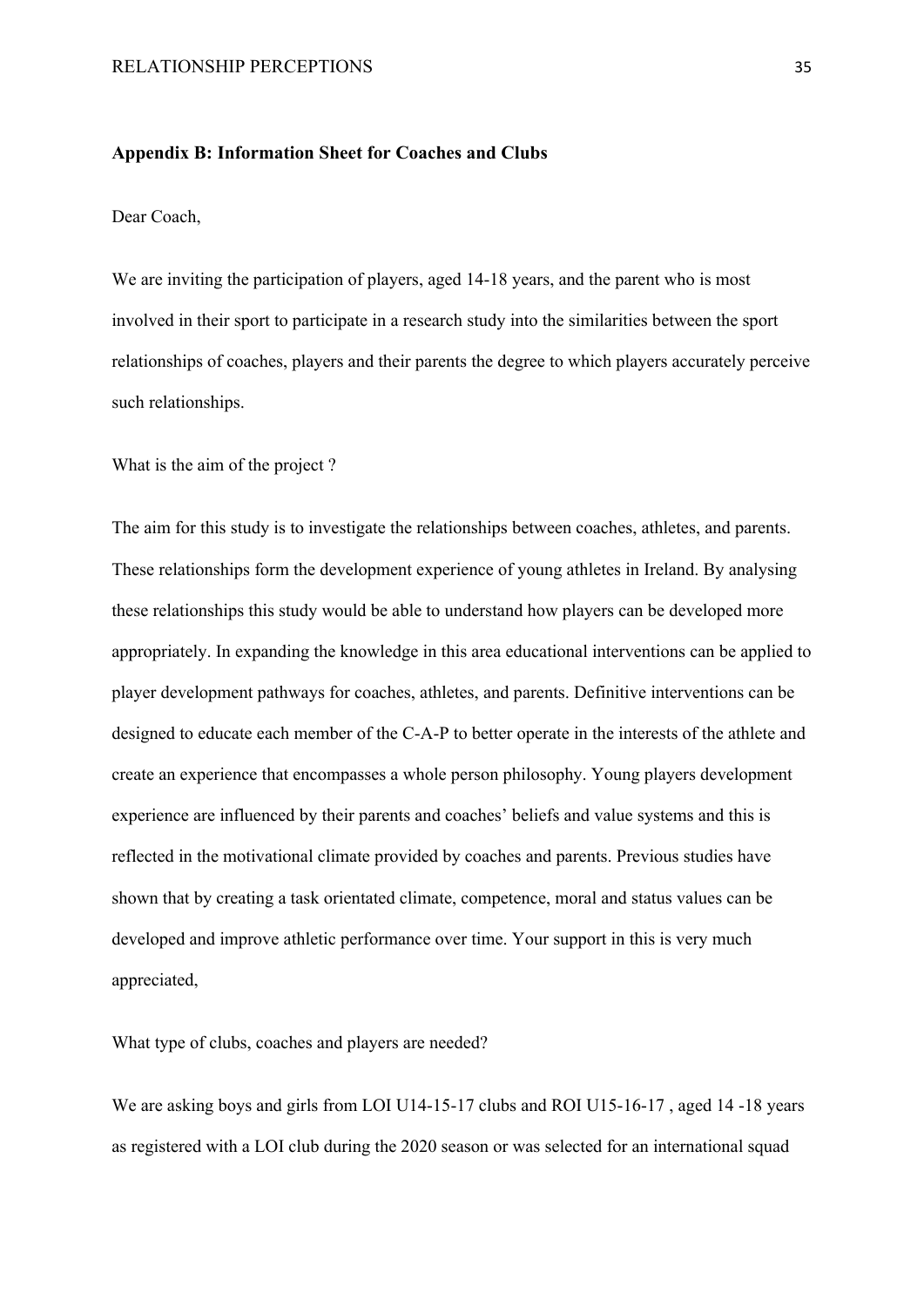during the same season and their parent/guardian who is most involved with their sons football. Head coaches at U15-17 LOI level at each club are also requested to take part and ROI Head coaches at U15-16-17.

What will Participants be asked to do?

We will ask the coach to fill out some details about yourselves, gender, nationality and information regarding sport involvement. Then you will fill out a simple questionnaire about the relationships between athletes, coaches and parents by selecting an answer on a 5-point scale example below, there are 11 questions in total

| Totally disagree disagree | Neither agree or disagree agree totally agree |  |
|---------------------------|-----------------------------------------------|--|
|                           |                                               |  |

This should take approximately 5 minutes and will be the end of your involvement in this study.

Please be aware that you may decide not to take part in the project without any disadvantage to yourself of any kind.

Can Participants Change their Mind and Withdraw from the Project?

You may withdraw from participation in the project at any time and without any disadvantage to yourself of any kind. You may also request that any information collected from you be destroyed or deleted and not used either now or in the future.

What use will be made of the data?

All information obtained will be entered stored on computer in coded form. The questionnaires will then be deleted but the computerised raw data will be retained securely for a period of seven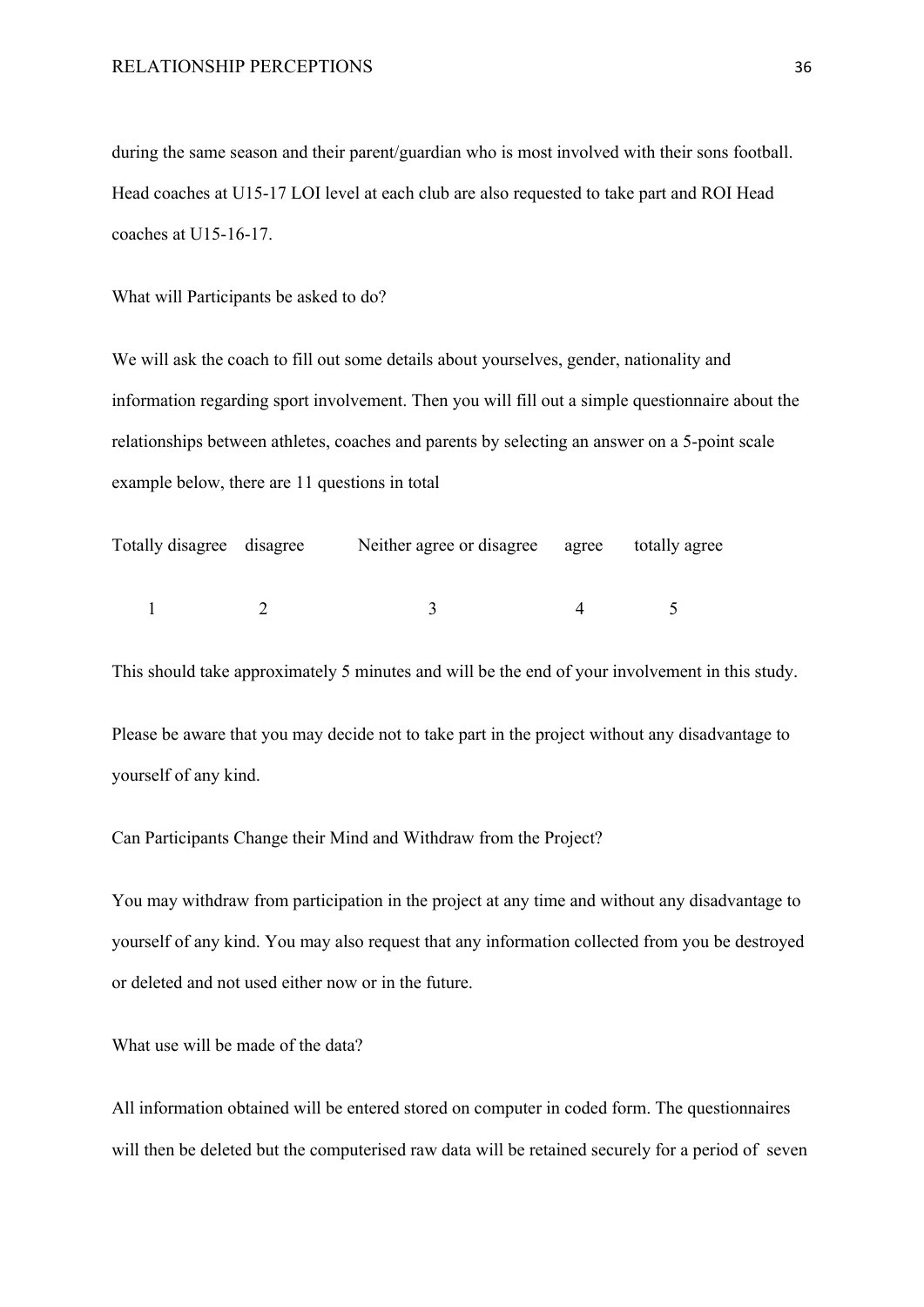years from collection. The computerised raw data will be analysed to help us what is important to children when they do sport and how this is influenced by their parent/guardian.

No names are requested on the questionnaire so you and your child will not be identified individually, and your confidentiality is assured. Results of this study may be published but any data included will in no way be linked to any specific participant. You are most welcome to request a copy of the results of the project should you wish.

What data or information will be collected and what use will be made of it?

We will ask the coach, player, and parent to fill out some details about themselves, such as date of birth, gender, nationality, and information regarding sport involvement. Then they will complete a questionnaire about their relationships in football. This will be the end of their involvement in this study. All information obtained will be entered and stored on a computer in coded form and individual results will be confidential to the participant and the research team. Results of this study may be published but any data included will in no way be linked to any specific participant. If the coach, parent, child, or club have any further queries regarding the above study please do not hesitate to contact me on the details provided below.

Name Jimmy Mowlds

Number 0876655267

Email jimmy.mowlds@fai.ie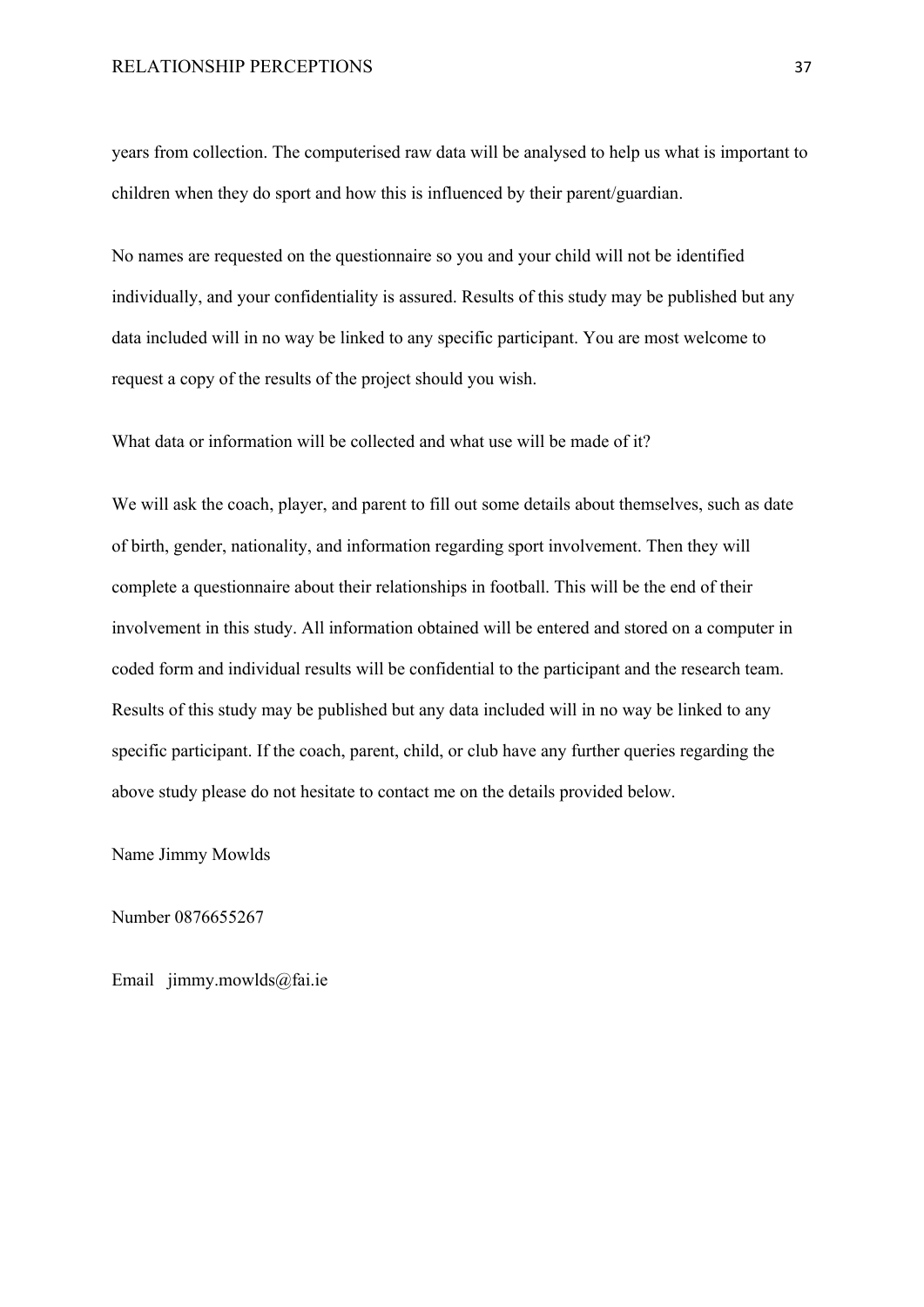### <span id="page-40-1"></span><span id="page-40-0"></span>**Appendix C: Information Sheet for Parents/Guardians**

Dear Parent/ Guardian,

We are inviting the participation of boys, aged 14-18 years and their parent who is most involved with their sport to participate in a research study on C-A-P relationships. Please read this information sheet carefully before deciding whether to participate or not. If you decide to participate or if you decide not to take part, there will be no disadvantage to you of any kind and we thank you for considering our request.

What is the purpose of the study ?

I am a final year student in the BA in Psychology programme at National College of Ireland. As part of our degree we must carry out an independent research project. Athlete relationships with coaches and parents can guide an individual's goals, perceptions, and behaviours. Exploring these relationships allows us to understand more about the underlying motivations that can have an impact on football participation, enjoyment, and development. Parents are hugely influential in the development of their children, but exactly to what extent this is also true for sport involvement has yet to be identified. This research will be the first step in building our knowledge of what factors influence the transmission and development of youth sport values as we look to improve youth football development and participation.

What Type of Participants are Needed ?

We are asking boys from LOI U15-17 clubs and ROI U15-16-17, aged 14-18 years as registered with a LOI club during the 2020 season or was part of an international squad during the same season and their parent/guardian who is most involved with their sons football.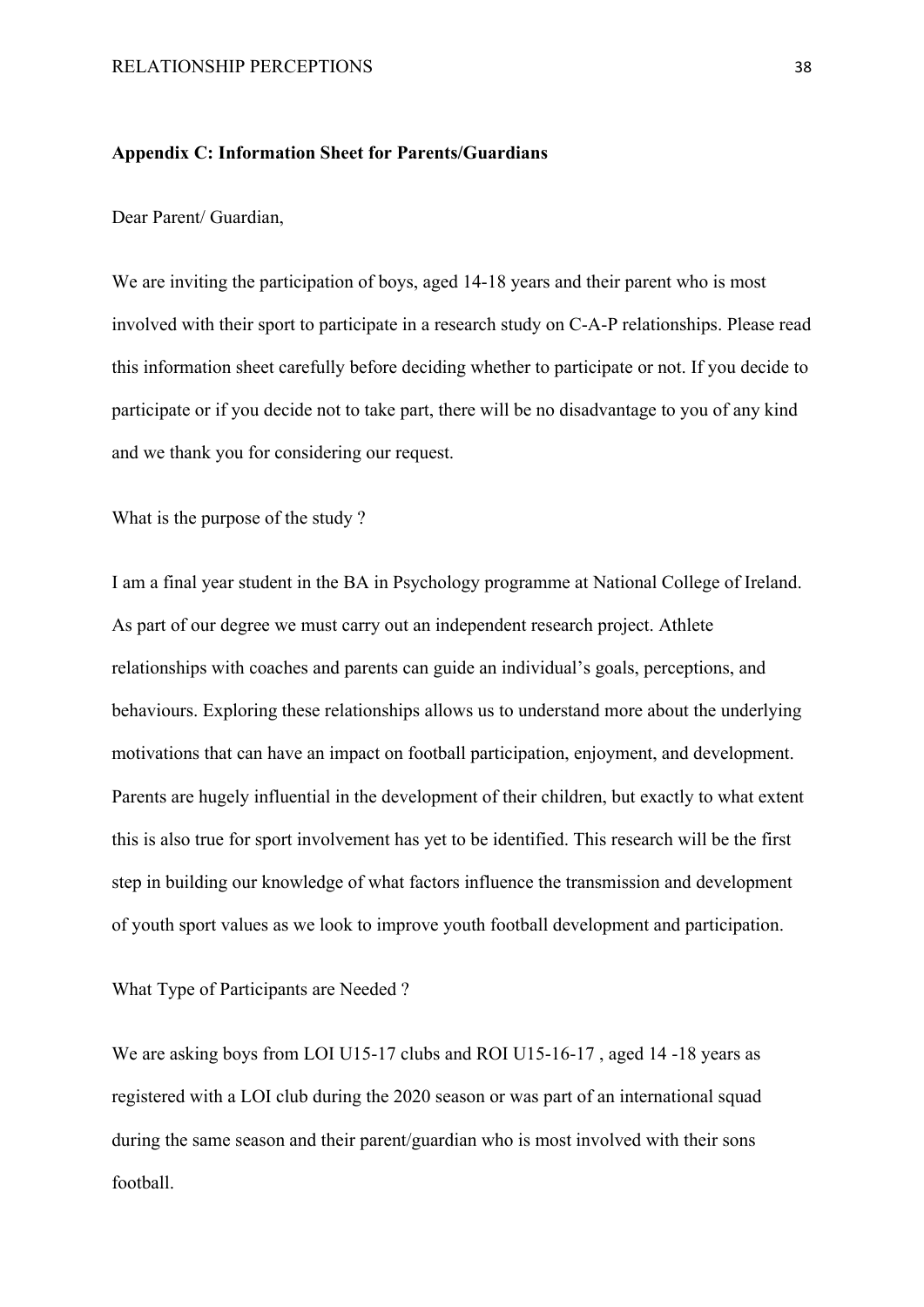#### What will Participants Be Asked to Do?

We will ask you and your child to fill out some details about yourselves, gender, nationality and information regarding sport involvement. Then you and your child will fill out a simple questionnaire about the relationships between athletes, coaches and parents by selecting an answer on a 5-point scale example below, there are 11 questions in total

| Totally disagree disagree | Neither agree or disagree agree totally agree |  |
|---------------------------|-----------------------------------------------|--|
|                           |                                               |  |

 This should take approximately 5 minutes and will then be the end of you and your child's involvement in this study.

Participation in this research is voluntary; you do not have to take part, and a decision not to take part will have no consequences for you. If you do decide to take part, you can withdraw from participation at any time by contacting me at the number below

Can Participants Change their Mind and Withdraw from the Project?

Participation in this research is voluntary; you do not have to take part, and a decision not to take part will have no consequences for you or your child. If you do decide to take part, you can withdraw from participation at any time by contacting me at the number below.

What use will be made of the data?

All information obtained will be entered stored on computer in coded form. The questionnaires will then be deleted but the computerised raw data will be retained securely for a period of seven years from collection. The computerised raw data will be analysed to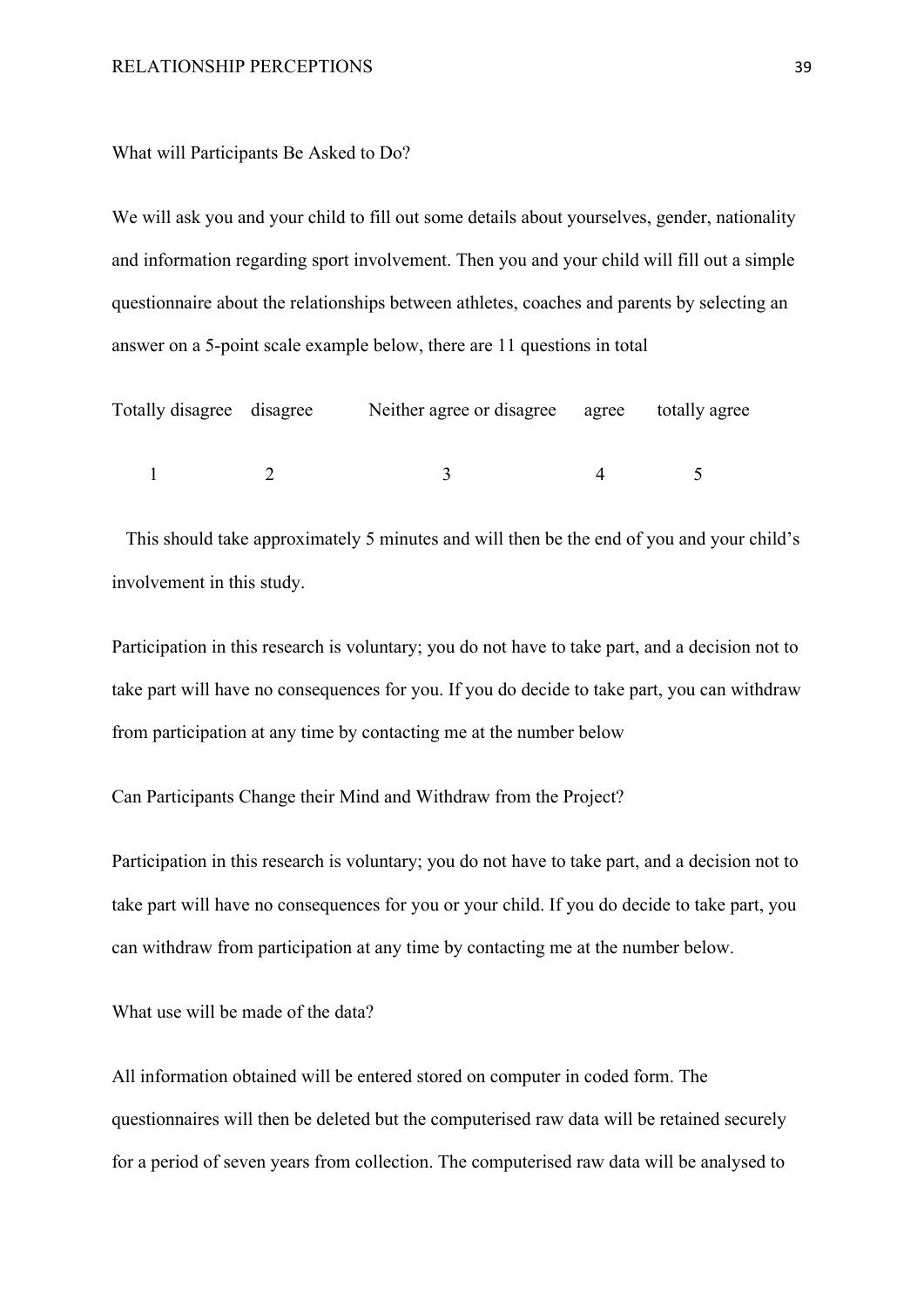help us discover what is important to children when they are involved in football and how this is influenced by their parent/guardian and coach. No names are requested on the questionnaire so you and your child will not be identified individually, and your confidentiality is assured. Results of this study may be published but any data included will in no way be linked to any specific participant. You are most welcome to request a copy of the results of the project should you wish.

What if Participants have any Questions?

If you, or your child, have any further queries regarding the above study please do not hesitate to contact us on the details provided below.

Contact name Jimmy Mowlds

Number 0876655267

Email jimmy.mowlds@fai.ie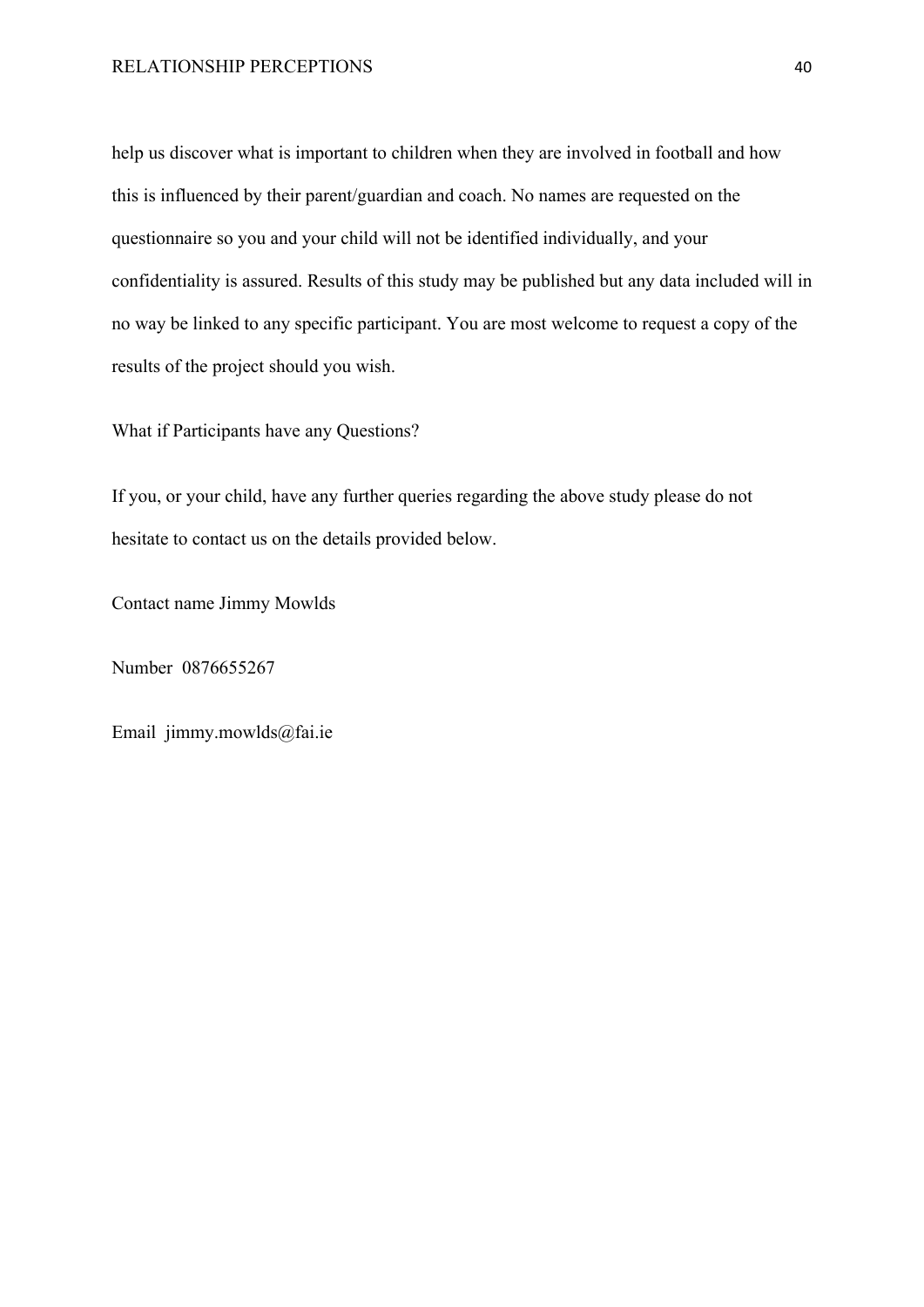#### <span id="page-43-1"></span><span id="page-43-0"></span>**Appendix D: Information Sheet for Players**

Thank you for showing an interest in taking part in this study. This sheet will tell you a bit more about the study and what we would like you to do. Please read it carefully before you decide whether you would like to take part. If you have any questions about the study or would like more information, please just ask. If you decide to participate or if you decide not to take part, there will be no disadvantage to you of any kind and we thank you for considering our request.

What is the project about?

I am a final year student in the BA in Psychology programme at National College of Ireland. As part of our degree we must carry out an independent research project. We are interested in investigating what is important to children when they are involved in football and see if this is related to what their parent and coaches finds important when they are involved. We also want to see if this is related to the kind of involvement your parent and coach has in your sport.

### Who can take part?

We are asking boys from LOI U15-17 clubs and ROI U15-16-17, aged 14-18 years as registered with a LOI club during the 2020 season or was selected for an international squad during the same season and their parent/guardian who is most involved with their sons football.

What will you have to do?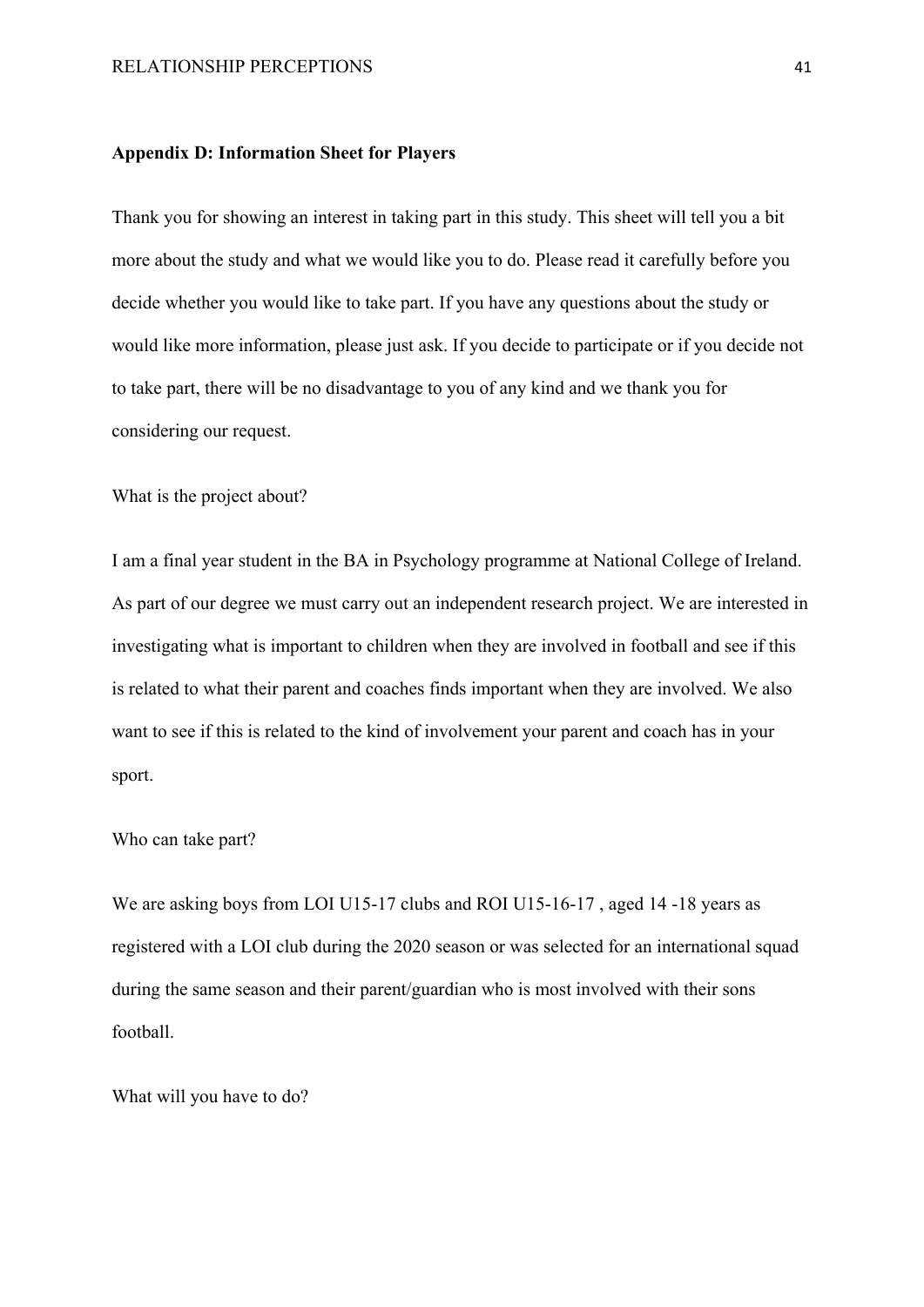We will ask you to fill out some details about yourselves, gender, nationality, and information regarding sport involvement. Then you will fill out a simple questionnaire about the relationships between athletes, coaches, and parents by selecting an answer on a 5 point scale example below, there are 11 questions in total.

| Totally disagree disagree | Neither agree or disagree agree totally agree |  |
|---------------------------|-----------------------------------------------|--|
|                           |                                               |  |

This should take approximately 5 minutes and will be the end of your involvement in this study.

Can I change my mind?

You can stop the study at any time without having to give a reason. You may also request that any information collected from you to date be destroyed or deleted and not used either now or in the future.

What will we do with the information?

All the information collected will be entered and stored on a computer and the results will be confidential to the University research team. The questionnaires will then be deleted but the computerised raw data will be retained securely for a period of seven years. The computerised raw data will be analysed to help us access what is important to children when they do sport and how this is influenced by their parent/guardian and coach.

No names are requested on the questionnaire so you will not be identified individually. Results of this project may be published but any data included will in no way be linked to any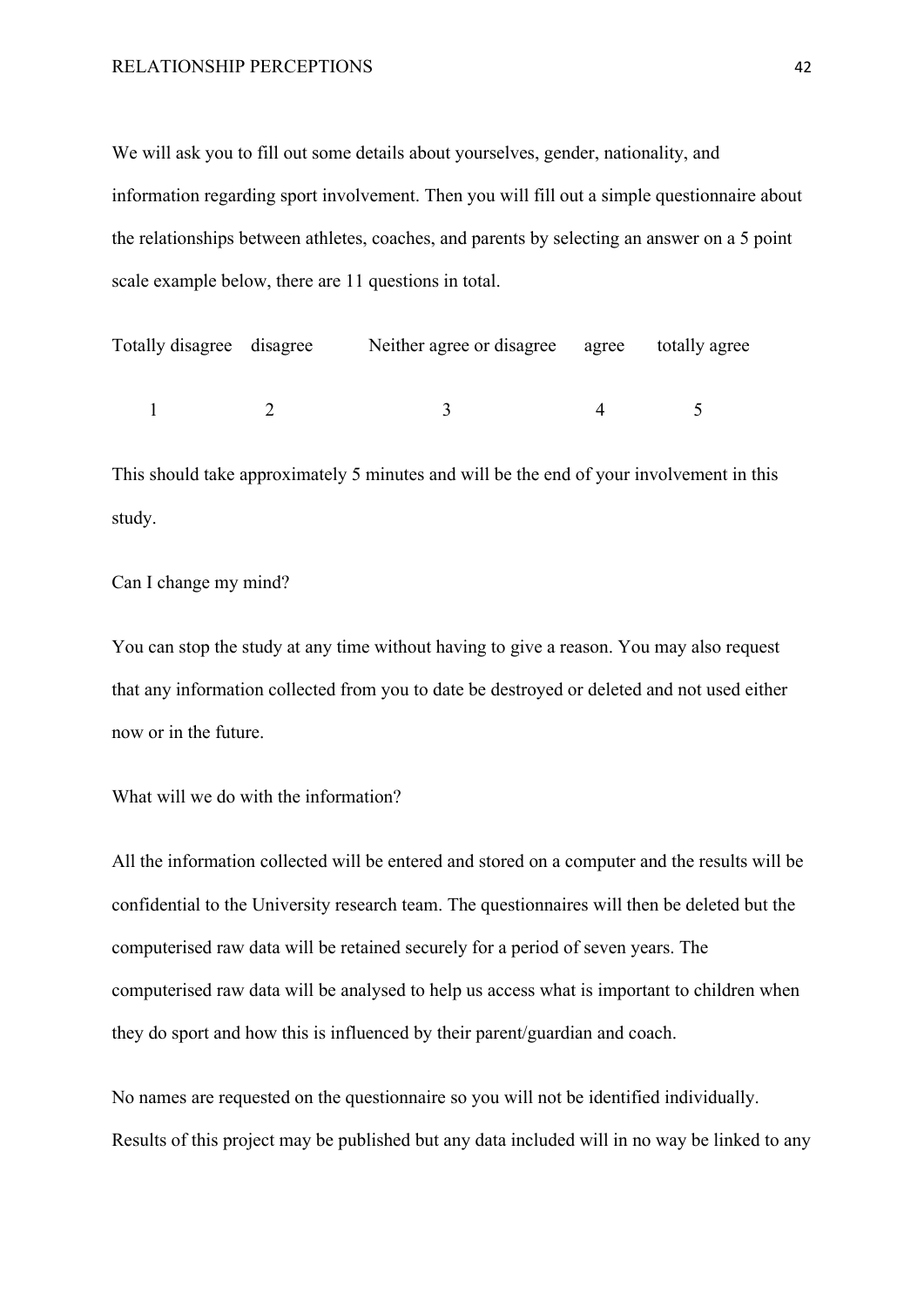specific participants. You are most welcome to request a copy of the results of the project should you wish.

What if I have any questions?

If you have any questions then please feel free to ask before, during or after the research. The contact number is provided below.

What do I have to do next?

If you have read and understood everything that we would like you to do and are happy to take part, please give your parent or legal guardian permission to confirm they are happy for you and them to take part. You can then complete the questionnaire. If you feel any distress while participating please stop, you are free to discontinue participation and exit the questionnaire.

Contact details

Name Jimmy Mowlds

Number 0876655267

Email jimmy.mowlds@fai.ie

FAI Child Welfare dept 018999100 childwelfare@fai.ie Jigsaw Young Peoples Mental Health

[https://www.jigsaw.ie/need-help/find-a-jigsaw](https://www.jigsaw.ie/need-help/find-a-jigsaw%20/) [/](https://www.jigsaw.ie/need-help/find-a-jigsaw%20/)

https://www.jigsaw.ie/need-help/organisations/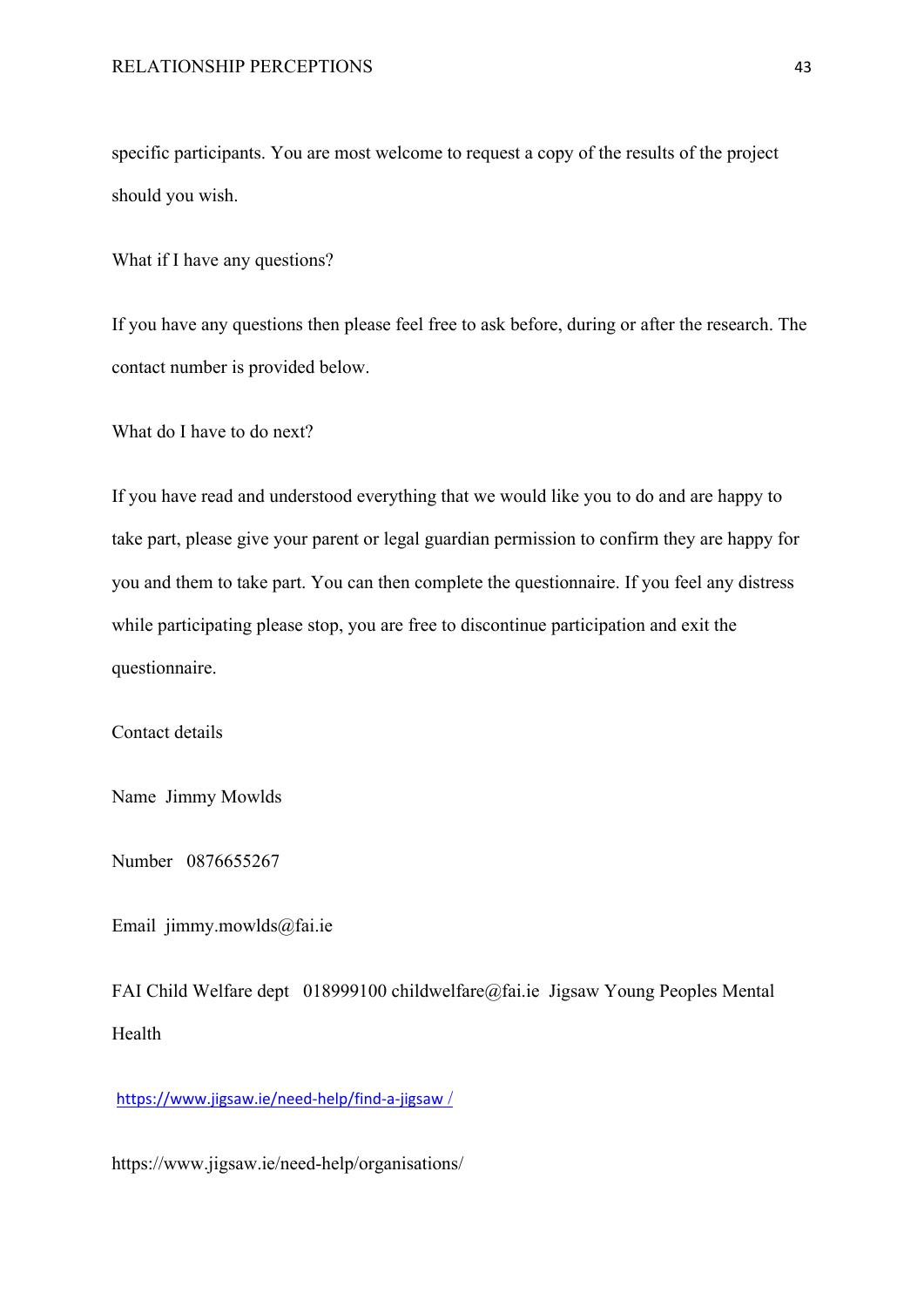#### <span id="page-46-1"></span><span id="page-46-0"></span>**Appendix E: Athlete and Parent Debrief Form**

Dear Parent/ Guardian,

Thank you for participating in our study. The aim for this study is to investigate the relationships between coaches, athletes, and parents. These relationships form the development experience of young athletes in Ireland. By analyzing these relationships this study would be able to understand how players can be developed more appropriately. In expanding the knowledge in this area educational interventions can be applied to player development pathways for coaches, athletes, and parents. Definitive interventions can be designed to educate each member of the C-A-P to better operate in the interests of the athlete and create an experience that encompasses a whole person philosophy. Young players development experience are influenced by their parents and coaches' beliefs and value systems and this is reflected in the motivational climate provided by coaches and parents. Previous studies have shown that by creating a task orientated climate, competence, moral and status values can be developed and improve athletic performance over time. Your support in this is very much appreciated,

The questionnaire you have just completed will be analysed by statistical software. All information obtained will be stored on computer in coded form and individual results will be confidential to the participant and the research team. Results of this study may be published but any data included will in no way be linked to any specific participant. It is important to note that you may withdraw you or your child's participation in the study at any time without any disadvantage to you of any kind.